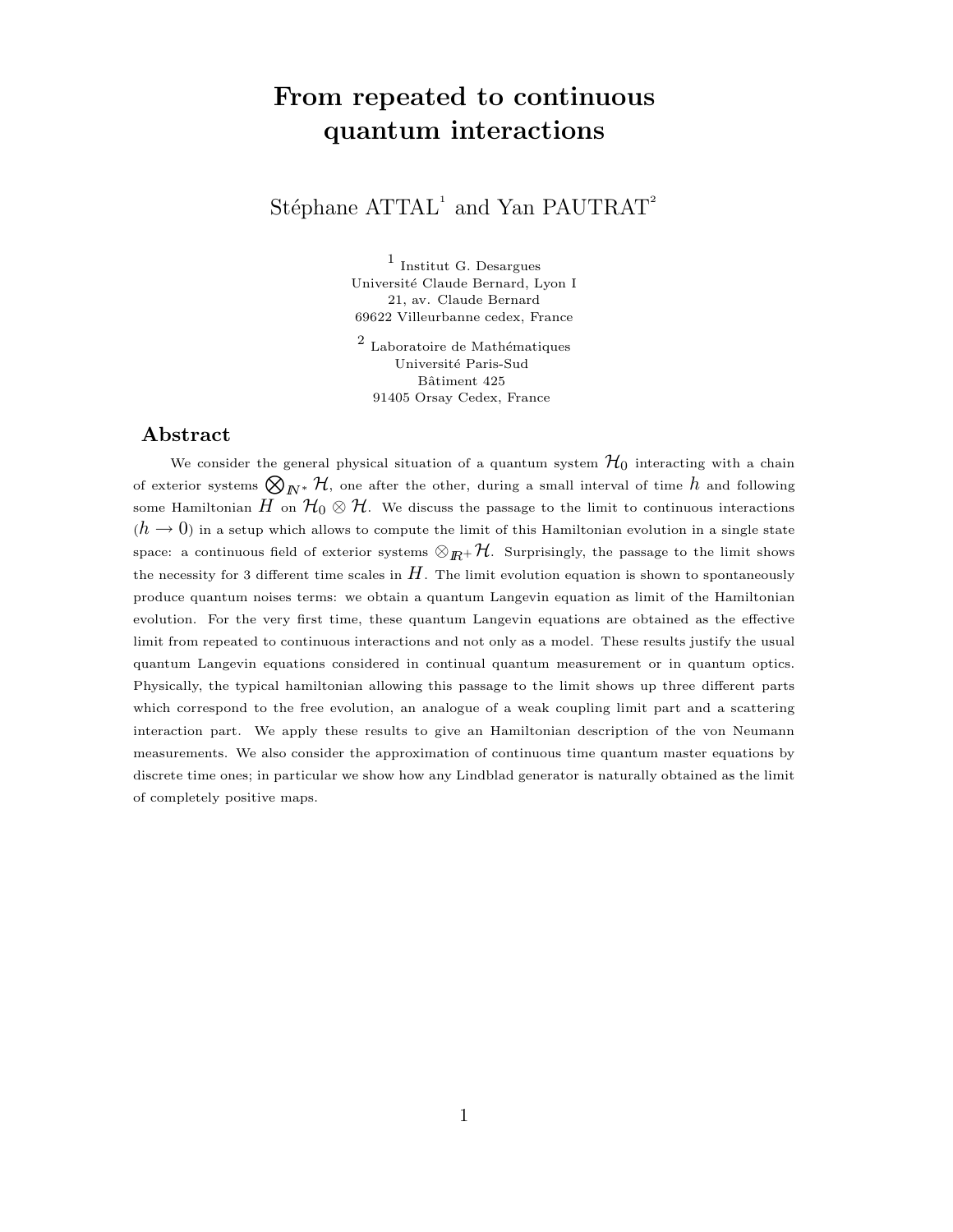## Contents

## I. Introduction

### II. Discrete dynamics on the atom chain

II.1 Repeated quantum interactions

II.2 Structure of the atom chain

II.3 Unitary dilations of completely positive maps

## III. From the atom chain to the atom field

III.1 Structure of the atom field

III.2 Quantum noises

III.3 Embedding and approximation by the atom chain

III.4 Quantum Langevin equations

### IV. Convergence theorems

IV.1 Convergence to quantum Langevin equations

IV.2 Typical Hamiltonian

IV.3 Hamiltonian description of von Neumann measurements

IV.4 An example

IV.5 From completely positive maps to Lindbladians

## I. Introduction

Quantum Langevin equations as a model for quantum open systems have been considered for at least 40 years (for example [FKM], [FLO], [AFL]). They have been given many different meanings in terms of several definitions of quantum noises or quantum Brownian motions (for example [G-Z], [H-P], [GSI]). One of the most developed and useful mathematical languages developed for that purpose is the quantum stochastic calculus of Hudson and Parthasarathy and their quantum stochastic differential equations ([H-P]). The quantum Langevin equations they allow to consider have been used very often to model typical situations of quantum open systems: continual quantum measurement ([Ba1], [B-B]), quantum optics  $([F-R], [FRS] [Ba2]),$  electronic transport  $[BRSW]$ , thermalization  $([M-R], [L-M]),$ etc.

The physical justification for considering such quantum Langevin equations is often given in terms of some particular approximations of the true Hamiltonian interaction dynamics: rotating wave approximation, Markov approximation, large band approximation (cf [G-Z] chapter 11).

They are also often justified as natural dilations of quantum master equations on the small system. That is, for any (good) semigroup of completely positive maps on the small system (with Lindblad generator  $\mathcal{L}$ ), one can dilate the small system with an appropriate Fock space and obtain an explicit quantum stochastic differential equation on the whole space. The unique solution of this equation is a unitary evolution in interaction picture such that the trace on the small system of the induced evolution yields the original semigroup. This corresponds, at the quantum level, to the well-known way of realizing a concrete Markov process from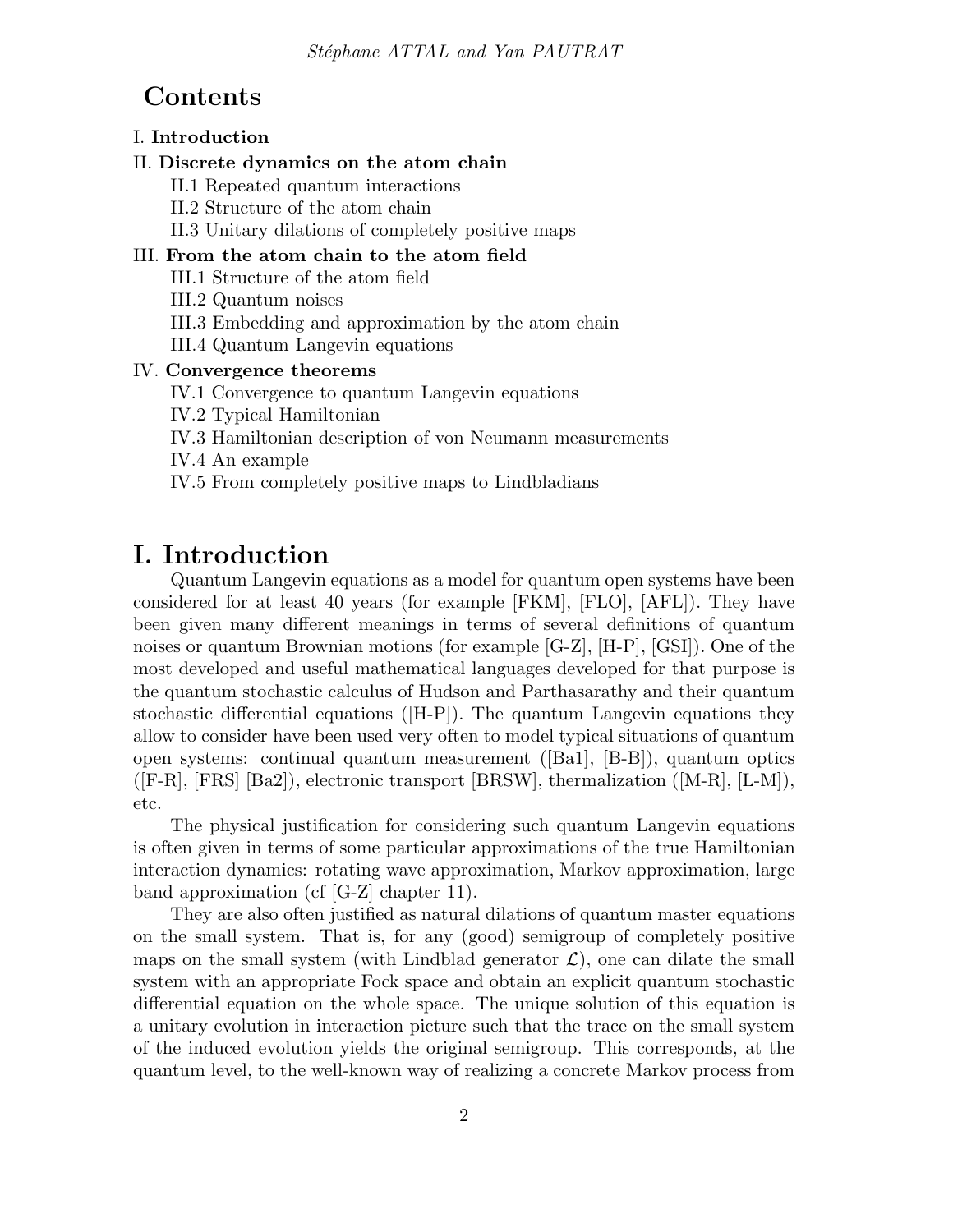a given semigroup (or generator) by adding a noise space to the (classical) system space and solving an adequate stochastic differential equation.

Some quantum stochastic differential equations have also been obtained in the so-called *stochastic limit* from explicit Hamiltonian dynamics  $([A-L], [AGL],$ [ALV]). These results show some similarity with the ones described here, but they are actually quite different in the type of limit considered. In those articles the weak coupling regime and the convergence is convergence of correlation functions of processes living in different spaces; we study a continuous limit and obtain weak or strong convergence of operators in a single here.

In this article we consider the effective Hamiltonian dynamics describing the repeated interactions, during short time intervals of length h, of a small system  $\mathcal{H}_0$ with a chain of exterior systems  $\otimes_{I\!N^*}\mathcal{H}$ . We embed all these chains as particular subspaces, attached to the parameter  $h$ , of a continuous field

$$
\bigotimes_{I\!\!R^+} {\cal H}
$$

in such a way that the subspaces associated to the chain increase and fill the field when h tends to 0. This framework may seem to specialize to the case of a zero-temperature exterior system; actually, it also applies to the case of positive temperature, using the cyclic (GNS) representation of the given state (see [AJ2]).

By developing an appropriate language for the chain  $\otimes_{I\!\!N^*}\mathcal{H}$  and for the field  $\otimes_{I\!\!R}$ + H and by describing the discrete time Hamiltonan evolution generated by the repeated interactions, we are able to pass to the limit when  $h \to 0$  and to prove that the limit evolution equation is the solution of a quantum stochastic differential equation. This limit is obtained in the strong topology of operators and in a single space: the continuous field  $\bigotimes_{I\!\!R^+}\mathcal{H}$ , and implies the weak convergence of the Heisenberg evolutions of any observable.

Of course, such a limit cannot be obtained without assumptions on the elementary interaction Hamiltonian  $H$ . This is similar to the central limit theorem: a random walk gives a trivial limit when its time step h goes to zero and it is only when suitably renormalized (by a factor  $\sqrt{h}$ ) that it yields a Gaussian. Other normalizations give either trivial limits or no limit at all. In our Hamiltonian context the situation is going to be the same. For a non-trivial limit of these repeated interactions to exist, we will need the Hamiltonian  $H$  to satisfy some renormalization properties. The surprise here is that the necessary renormalization factor is not global, it is different following some parts of the Hamiltonian operator. We identify three different time scales in  $H$ : one of order 1, one of order  $\sqrt{h}$ , one of order h.

We describe a large class of Hamiltonians which seems to be typical for the above conditions to be satisfied. These typical Hamiltonians are a combination of a free evolution part and two parts which are reminiscent of a weak coupling limitlike interaction part and a scattering-like interaction part. The precise relation of our limits with the more classical weak coupling is studied in [AJ1]. Another way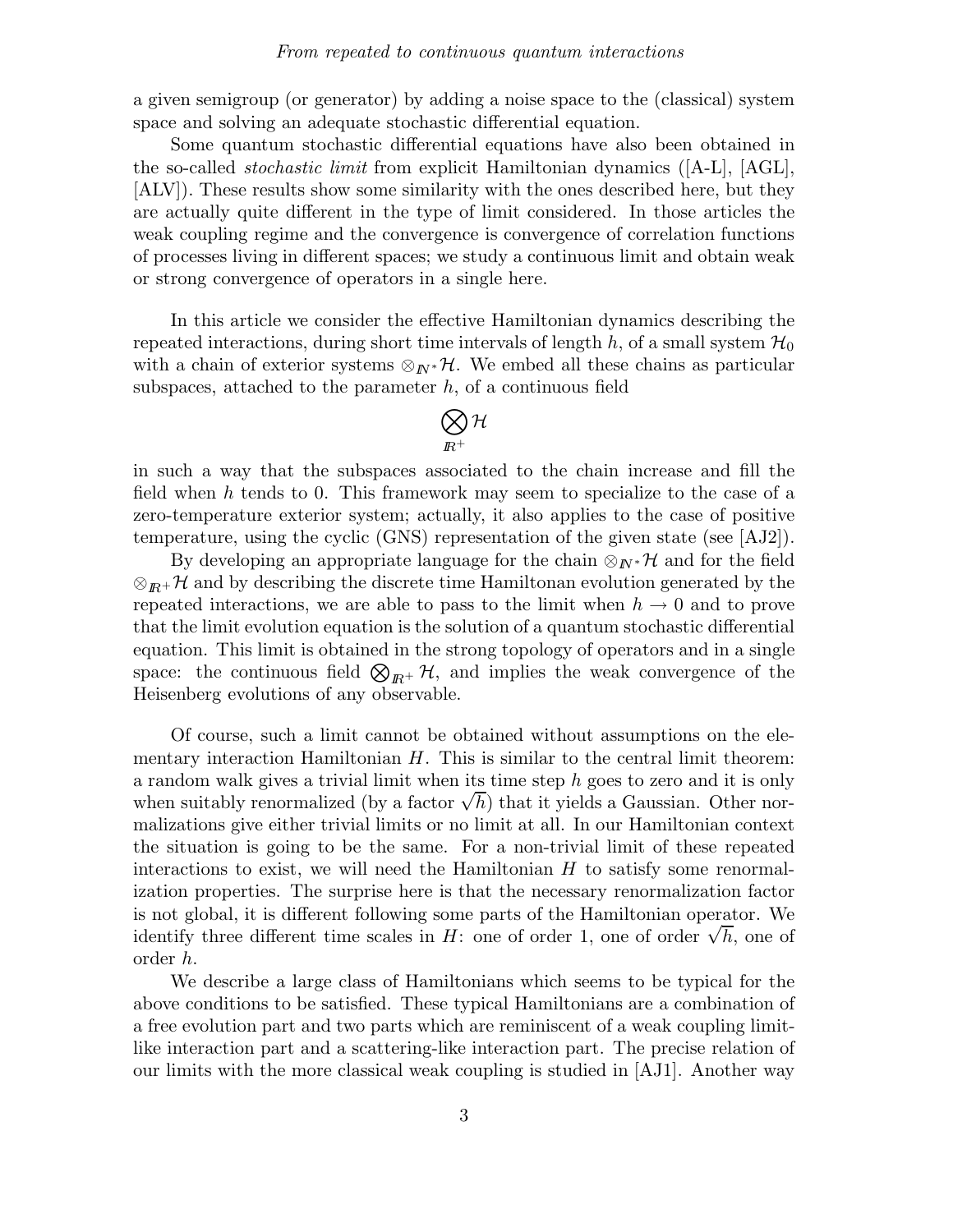#### Stéphane ATTAL and Yan PAUTRAT

to interpret these different time scales is to see them as a renormalization of the field operators of the photon chain. In the limit we observe a quantum Langevin which shows up both diffusion-like terms and Poisson-like terms. The combination of the two limits here shows an effective Hamiltonian for the small system which contains the surprising term

$$
V^* D^{-2} (\sin D - D)V
$$

which comes from the simultaneous presence of all the different parts of the Hamiltonian. Notice a possible extension of our results: only the case of timeindependent coupling is discussed here but results for time-dependent ones can easily be deduced from our proofs.

This article is structured as follows. In section II we present the exact mathematical model of repeated quantum interactions and end up with the associated evolution equation (subsection II.1). We then introduce a mathematical setup for the study of the space  $\bigotimes_{N^*} \mathcal{H}$  which will help much for passing to the continuous field. In particular this includes a particular choice of an orthonormal basis of the phase space and a particular choice of a basis for the operators on that phase space (subsection II.2). Finally we show how the typical evolution equations obtained in II.1 are the general model for the unitary dilation of any given discrete semigroup of completely positive maps (subsection II.3).

Section III is devoted to presenting the whole formalism of the continuous atom field. In subsection III.1 we present the space which is candidate for representing the continuous field limit of the atom chain. It is actually a particular Fock space on which we develop an unusual structure which shows up the required properties. In subsection III.2 we present the natural quantum noises on the continuous field and the associated quantum stochastic integrals, the quantum Ito formula and the quantum stochastic differential equations. In subsection III.3 we concretely realize the atom chain of section II as a strict subspace of the atom field. Not only do we realize it as a subspace, but also realize the action of its basic operators inside the atom field. All these atom chain subspaces are related to a partition of  $\mathbb{R}^+$ . When the diameter of the partition goes to 0, we show that the corresponding subspace completely fills the continuous field and the basic operators of the chain converge to the quantum noises of the field (with convenient normalizations). Finally, considering the projection of the continuous atom field onto an atom chain subspace, we state a formula for the projection of a general quantum stochastic integral.

In section IV all the pieces of the puzzle fit together. By computing the projection on the atom chain of a quantum stochastic differential equation we show that the typical evolution equation of repeated interactions converges in the field space to the solution of a quantum Langevin equation, assuming the fact that the associated Hamiltonian satisfies some particular renormalization property corresponding to three different time scales. It is to that result and to some of its extensions that subsection IV.1 is devoted. In subsection IV.2 we describe a family of Hamiltonians which seems to be typical of the conditions obtained above. We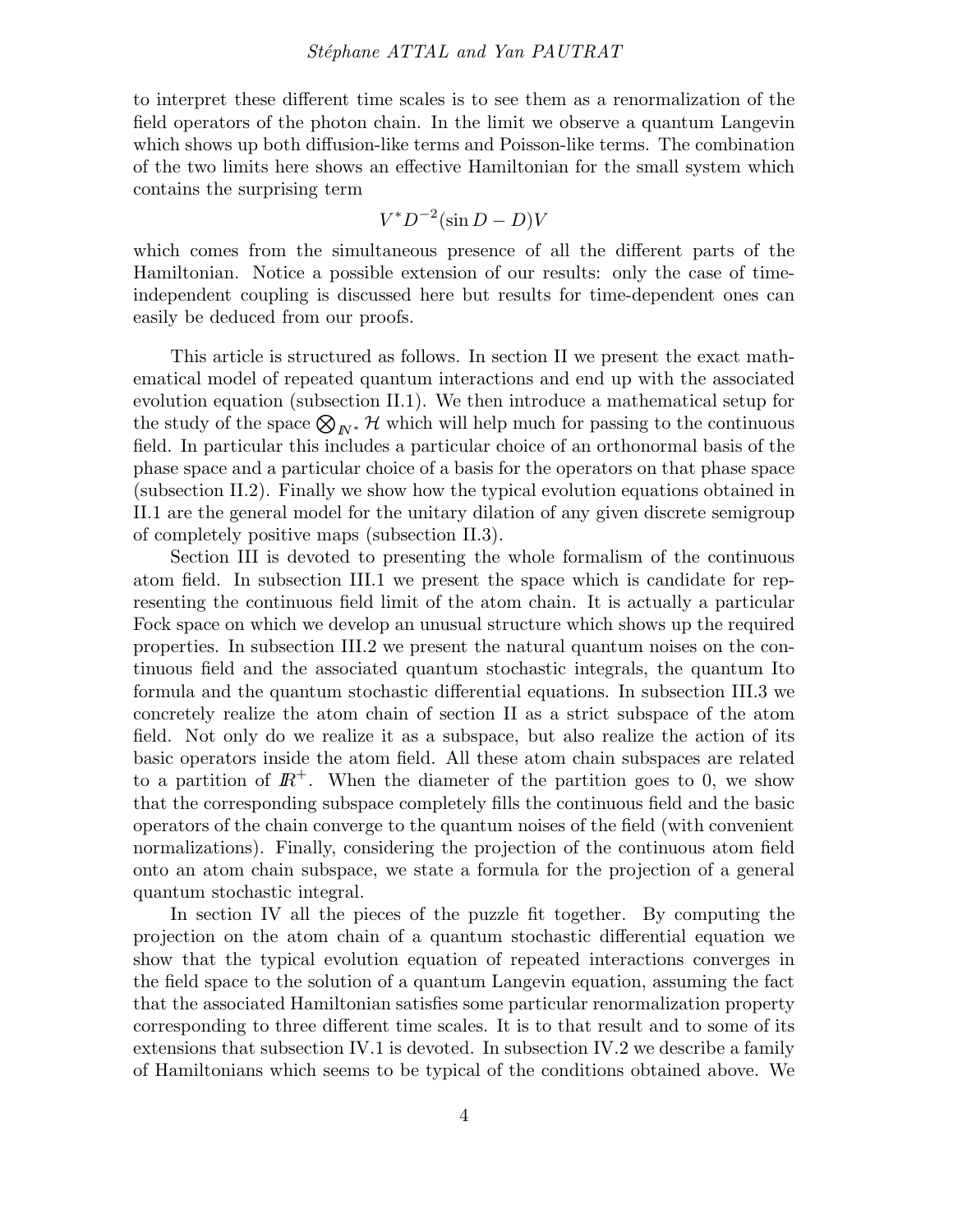show that this family of Hamiltonians describes altogether free evolution, weak coupling limit-like and scattering-like terms. Computing the associated quantum Langevin equation at the limit, we obtain an effective Hamiltonian on  $\mathcal{H}_0$  which contains a new term. This new term appears only when weak coupling and low density limits terms are in presence together in the Hamiltonian. In subsection IV.3, we apply these results to describe the von Neumann measurement apparatus in the Hamiltonian framework of repeated quantum interactions. In subsection IV.4 we explicitly compute a simple example. In subsection IV.5 we show that our approximation theorem puts into evidence a natural way that completely positive maps have to converge to Lindblad generators.

## II. Discrete dynamics on the atom chain

### II.1 Repeated quantum interactions

Here we give a precise description of our physical model: repeated quantum interactions. All Hilbert spaces that we consider in the sequel are supposed to be separable.

We consider a small quantum system  $\mathcal{H}_0$  and another quantum system  $\mathcal{H}$ which represents either a piece of environment, a measuring apparatus or incoming photons ... We consider the space  $\mathcal{H}_0 \otimes \mathcal{H}$  in order to couple the two systems, an Hamiltonian H on  $\mathcal{H}_0 \otimes \mathcal{H}$  which describes the interaction and the associated unitary evolution during the interval  $[0, h]$  of time:

$$
I\!I\!I = e^{-ihH}.
$$

This single interaction is therefore described in the Schrödinger picture by

$$
\rho \mapsto L \rho L^*
$$

and in the Heisenberg picture by

 $X \mapsto L^*XL$ .

Now, after this first interaction, we repeat it but this time coupling the same  $\mathcal{H}_0$  with a new copy of  $\mathcal{H}$ . This means that the new copy was kept isolated until then; similarly the previously considered copy of  $H$  will remain isolated for the rest of the experience. One can think of many physical examples where this situations arises: in repeated quantum measurement where a family of identical measurement devices are presented one after the other before the system (or a single device is refreshed after every use), in quantum optics where a sequence of independent atoms arrives one after the other to interact with a field in some cavity for a short time. More generally it can be seen as a good model if it is assumed that perturbations in  $\mathcal H$  due to the interaction are dissipated after every time h.

The sequence of interactions can be described in the following way: the state space for the whole system is

$$
\mathcal{H}_0\otimes\bigotimes_{I\!\!N^*}\mathcal{H}
$$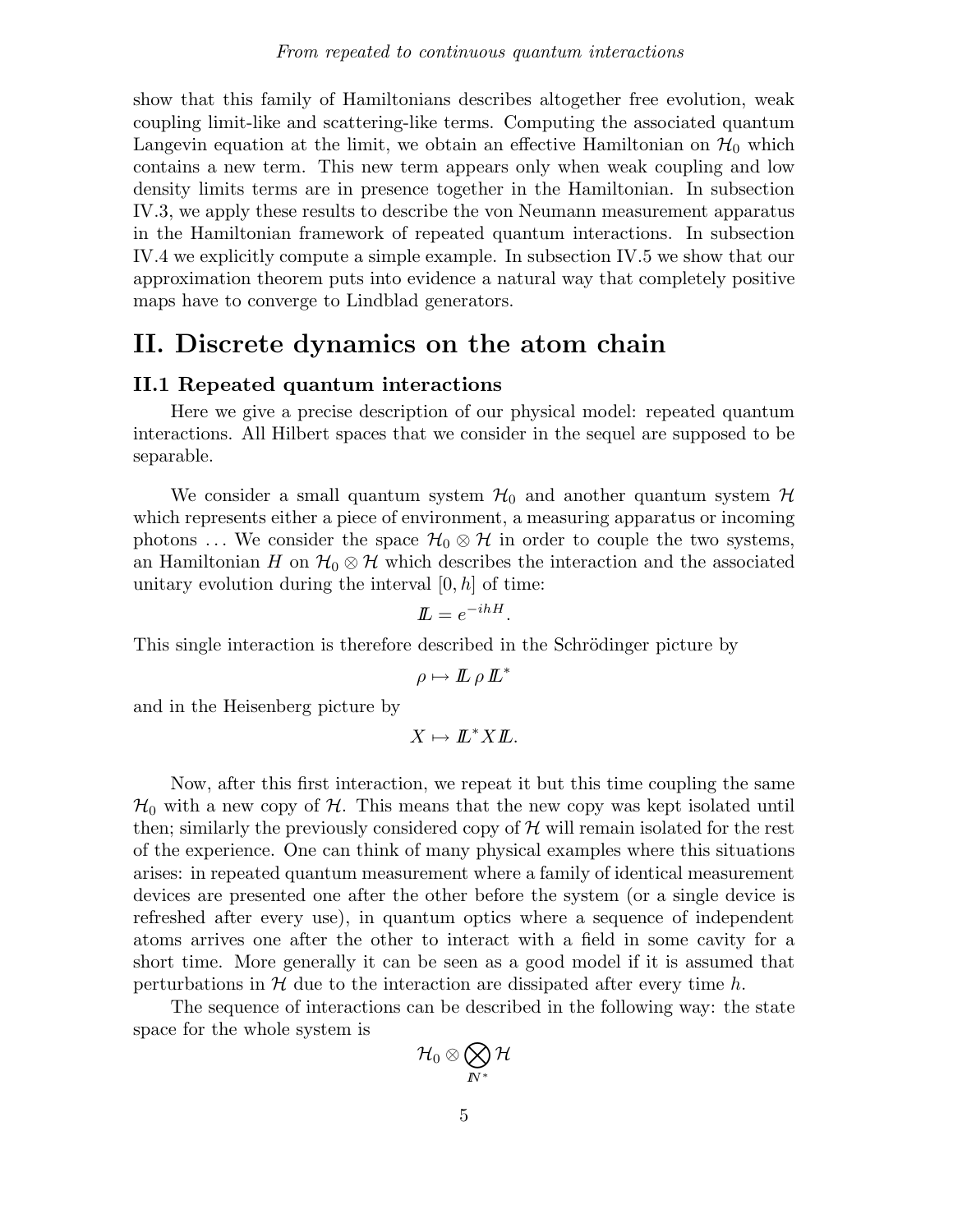Index for a few lines only the copies of H as  $\mathcal{H}_1$ ,  $\mathcal{H}_2$ , ... Define then a unitary operator  $\mathbb{L}_n$  as the canonical ampliation to  $\mathcal{H}_0 \otimes \mathcal{H}_1 \otimes \mathcal{H}_2 \otimes \ldots$  of the operator which acts as  $\mathbb{Z}$  on  $\mathcal{H}_0 \otimes \mathcal{H}_n$ ; that is,  $\mathbb{Z}_n$  acts as the identity on copies of  $\mathcal{H}$  other than  $\mathcal{H}_n$ .

The effect of the n-th interaction in the Schrödinger picture writes then

$$
\rho \mapsto L_n \, \rho \, L_n^*,
$$

for every density matrix  $\rho$ , so that the effect of the *n* first interactions is

$$
\rho \mapsto u_n \, \rho \, u_n^*
$$

where  $(u_n)_{n\in\mathbb{N}}$  is a sequence in  $\mathcal{B}(\mathcal{H}_0\otimes\bigotimes_{\mathbb{N}^*}\mathcal{H})$  which satisfies the equations

$$
\begin{cases}\n u_{n+1} = \mathbb{L}_{n+1} u_n \\
 u_0 = I.\n\end{cases} \tag{1}
$$

It is evolution equations such as (1) that we are going to study in this article.

#### II.2 Structure of the atom chain

We here describe some useful mathematical structure on the space  $\otimes_{I\!N^*}\mathcal{H}$ which will constitute the main ingredient of our approach.

Let us fix a particular Hilbertian basis  $(X<sup>i</sup>)_{i \in \Lambda \cup \{0\}}$  for the Hilbert space  $\mathcal{H}$ , where we assume (for notational purposes) that  $0 \notin \Lambda$ . This particular choice of notations is motivated by physical interpretations: indeed, we see the  $X^i$ ,  $i \in \Lambda$ , as representing for example the different possible excited states of an atom. The vector  $X^0$  represents the "ground state" or "vacuum state" of the atom and will usually be denoted  $\Omega$ .

Let TΦ be the tensor product  $\bigotimes_{N^*} \mathcal{H}$  with respect to the stabilizing sequence  $\Omega$ . In other words, this means simply that an orthonormal basis of T $\Phi$  is given by the family

$$
\{X_A; A \in \mathcal{P}_{I\!\!N^*,\Lambda}\}
$$

where

– the set  $\mathcal{P}_{I\!N,\Lambda}$  is the set of finite subsets

$$
\{(n_1,i_1),\ldots,(n_k,i_k)\}
$$

of  $I\!\!N^* \times \Lambda$  such that the  $n_i$ 's are mutually different. Another way to describe the set  $\mathcal{P}_{I\!N^*,\Lambda}$  is to identify it to the set of sequences  $(A_n)_{n\in I\!N^*}$  with values in  $\Lambda\cup\{0\}$ which take a value different from 0 only finitely often.

 $-X_A$  denotes the vector

$$
\Omega\otimes\ldots\otimes\Omega\otimes X^{i_1}\otimes\Omega\otimes\ldots\otimes\Omega\otimes X^{i_2}\otimes\ldots
$$

where  $X^{i_1}$  appears in  $n_1$ -th copy of  $\mathcal{H}$ ...

The physical signification of this basis is easy to understand: we have a chain of atoms, indexed by  $\mathbb{N}^*$ . The space T $\Phi$  is the state space of this chain, the vector  $X_A$  with  $A = \{(n_1, i_1), \ldots, (n_k, i_k)\}\)$  representing the state in which exactly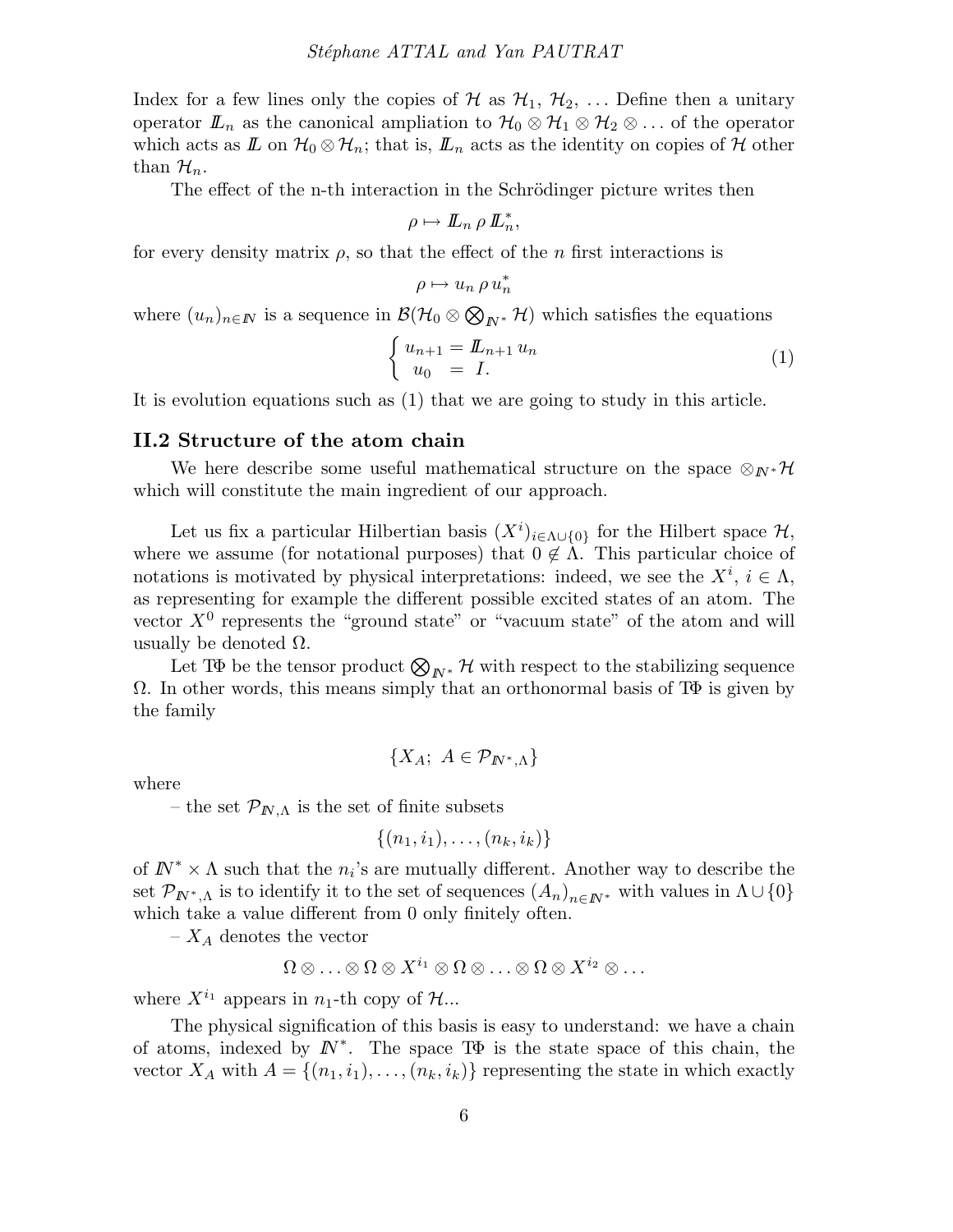k atoms are excited: atom  $n_1$  in the state  $i_1$ , etc, all other atoms being in the ground state.

This particular choice of a basis gives TΦ a particular structure. If we denote by  $T\Phi_{\text{nl}}$  the space generated by the  $X_A$  such that  $A \subset \{1, \ldots, n\} \times \Lambda$  and by  $T\Phi_{\text{lm}}$ the one generated by the  $X_A$  such that  $A \subset \{m, m+1, \ldots\} \times \Lambda$ , we get an obvious natural isomorphism between T $\Phi$  and T $\Phi_{n-1}$   $\otimes$  T $\Phi$ <sub>[n</sub> given by

$$
[f \otimes g](A) = f(A \cap \{1, \ldots, n-1\} \times \Lambda) g(A \cap \{n, \ldots\} \times \Lambda).
$$

Put  $\{a_j^i; i, j \in \Lambda \cup \{0\}\}\$ to be the natural basis of  $\mathcal{B}(\mathcal{H})$ , that is,

$$
a_j^i(X^k) = \delta_{ik} X^j.
$$

We denote by  $a_j^i(n)$  the natural ampliation of the operator  $a_j^i$  to TΦ which acts on the copy number n as  $a_j^i$  and the identity elsewhere. That is, in terms of the basis  $X_A$ ,

$$
a_j^i(n)X_A = 1\!\!1_{(n,i)\in A}X_{A\setminus(n,i)\cup(n,j)}
$$

if neither  $i$  nor  $j$  is zero, and

$$
a_0^i(n)X_A = 1\!\!1_{(n,i)\in A} X_{A\setminus(n,i)},
$$
  
\n
$$
a_j^0(n)X_A = 1\!\!1_{(n,0)\in A} X_{A\cup(n,j)},
$$
  
\n
$$
a_0^0(n)X_A = 1\!\!1_{(n,0)\in A} X_A,
$$

where  $(n, 0) \in A$  actually means "for any i in  $\Lambda$ ,  $(n, i) \notin A$ ".

## II.3 Unitary dilation of completely positive maps

The evolution equations

$$
u_n = \pmb{\mathit{L}}_n \ldots \pmb{\mathit{L}}_1
$$

obtained in the physical setup of repeated quantum interactions are actually of mathematical interest on their own for they provide a canonical way of dilating discrete semigroups of completely positive maps into unitary automorphisms.

The mathematical setup is the same. Let  $\mathbb{L}$  be any operator on  $\mathcal{H}_0 \otimes \mathcal{H}$ . Let  $T\Phi = \otimes_{N^*} \mathcal{H}$  and  $(L_n)_{n \in \mathbb{N}^*}$  be defined as in the above section. We then consider the associated evolution equations

$$
u_n = \mathbf{L}_n \dots \mathbf{L}_1 \tag{1}
$$

with  $u_0 = I$ .

The following result is obvious.

**Proposition 1.** – The solution  $(u_n)_{n\in\mathbb{N}}$  of (1) is made of unitary (resp. isometric, contractive) operators if and only if  $\mathbb L$  is unitary (resp. isometric, contractive).

Note that if  $\mathbf{L}$  is unitary, then the mappings

$$
j_n(H) = u_n^* H u_n
$$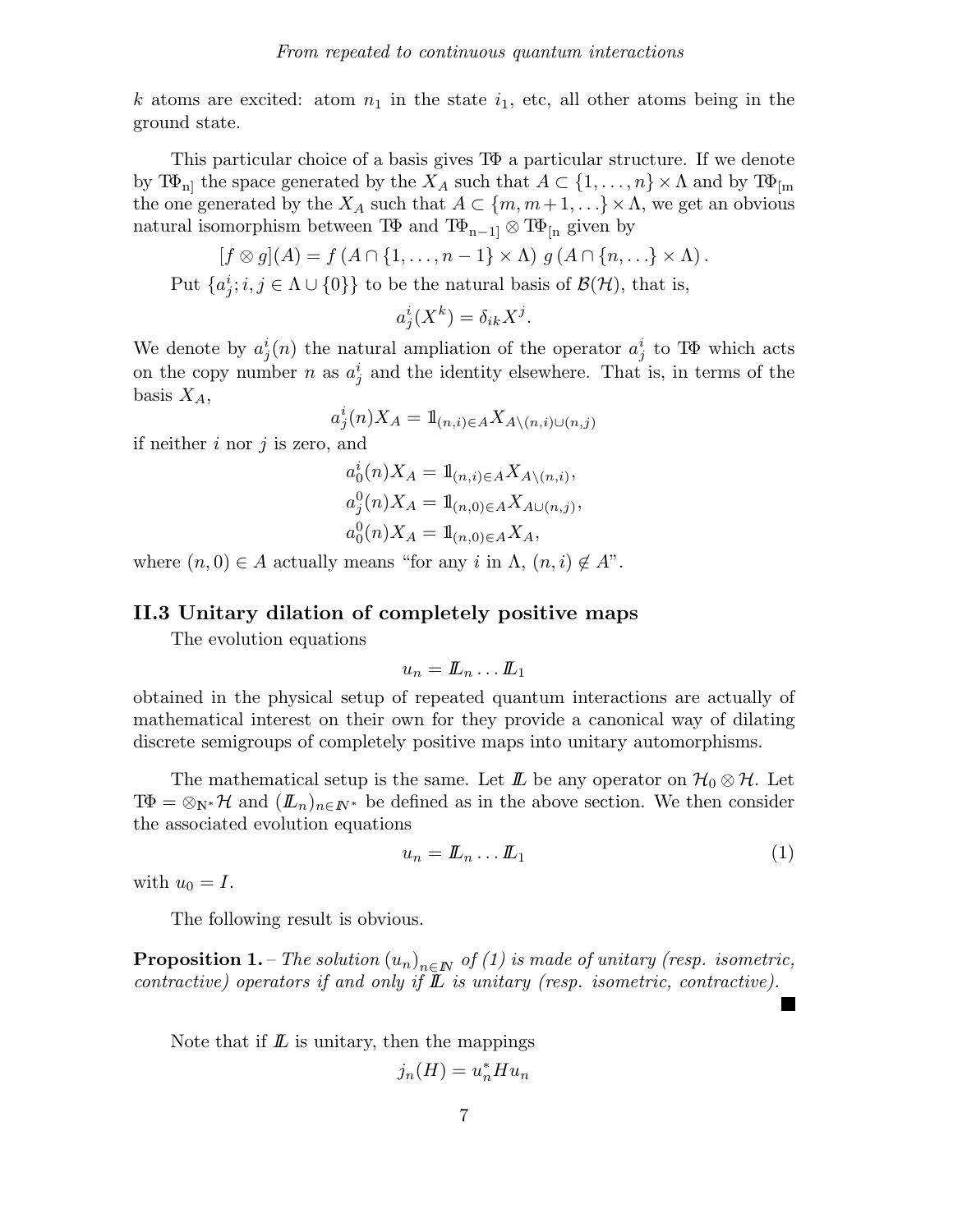are automorphisms of  $\mathcal{B}(\mathcal{H}_0 \otimes \mathcal{H})$ .

Let  $E_0$  be the partial trace on  $\mathcal{H}_0$  defined by

$$
\langle \phi, E_0(H) \psi \rangle = \langle \phi \otimes \Omega, H \psi \otimes \Omega \rangle
$$

for all  $\phi, \psi \in \mathcal{H}_0$  and every operator H on  $\mathcal{H}_0 \otimes \mathbb{T}\Phi$ .

Unitary dilations of completely positive semigroups are obtained in the following theorem. Recall that, by Kraus' theorem, any completely positive operator  $\ell$  on  $\mathcal{B}(\mathcal{H}_0)$  is of the form

$$
\ell(X) = \sum A_i^* X A_i
$$

where the summation ranges over  $\Lambda \cup \{0\}$ , the  $A_i$  are bounded operators and the sum is strongly convergent. Conversely, any such operator is completely positive.

**Remark:** Of course the Kraus form of an operator is a priori indifferent to the specificity of the value  $i = 0$ . The special role played by one of the indices will appear later on.

**Theorem 2.** – Let  $\mathbb{L}$  be any unitary operator on  $\mathcal{H}_0 \otimes \mathcal{H}$ . Consider the coefficients  $(\mathbf{L}^i_j)_{i,j\in\Lambda\cup\{0\}},$  which are operators on  $\mathcal{H}_0$ , of the matrix representation of  $\mathbf L$  in the basis  $\Omega, X^i, i \in \Lambda$  of  $\mathcal{H}$ .

Then, for any  $X \in \mathcal{B}(\mathcal{H}_0)$  we have

$$
I\!\!E_0[j_n(X\otimes I)]=\ell^n(X)
$$

where  $\ell$  is the completely positive map on  $\mathcal{B}(\mathcal{H}_0)$  given by

$$
\ell(X) = \sum_{i \in \Lambda \cup \{0\}} (\underline{\mathit{IL}}_i^0)^* X \underline{\mathit{IL}}_i^0.
$$

Conversely, consider any completely positive map

$$
\ell(X) = \sum_{i \in \Lambda \cup \{0\}} A_i^* X A_i
$$

on  $\mathcal{B}(\mathcal{H}_0)$  such that  $\ell(I) = I$ . Then there exists a unitary operator  $\mathbb{L}$  on  $\mathcal{H}_0 \otimes \mathcal{H}$ such that the associated unitary family of automorphisms

$$
j_n(H) = u_n^* H u_n
$$

satisfies

$$
I\!\!E_0[j_n(X \otimes I)] = \ell^n(X),
$$

for all  $n \in \mathbb{N}$ .

#### Proof

Consider  $\mathbf{L} = (L^i_j)_{i,j \in \Lambda \cup \{0\}}$  such as in the above statements. Consider the unitary family

$$
u_n = \underline{L}_n \dots \underline{L}_1.
$$

Note that

$$
u_{n+1} = L_{n+1}u_n.
$$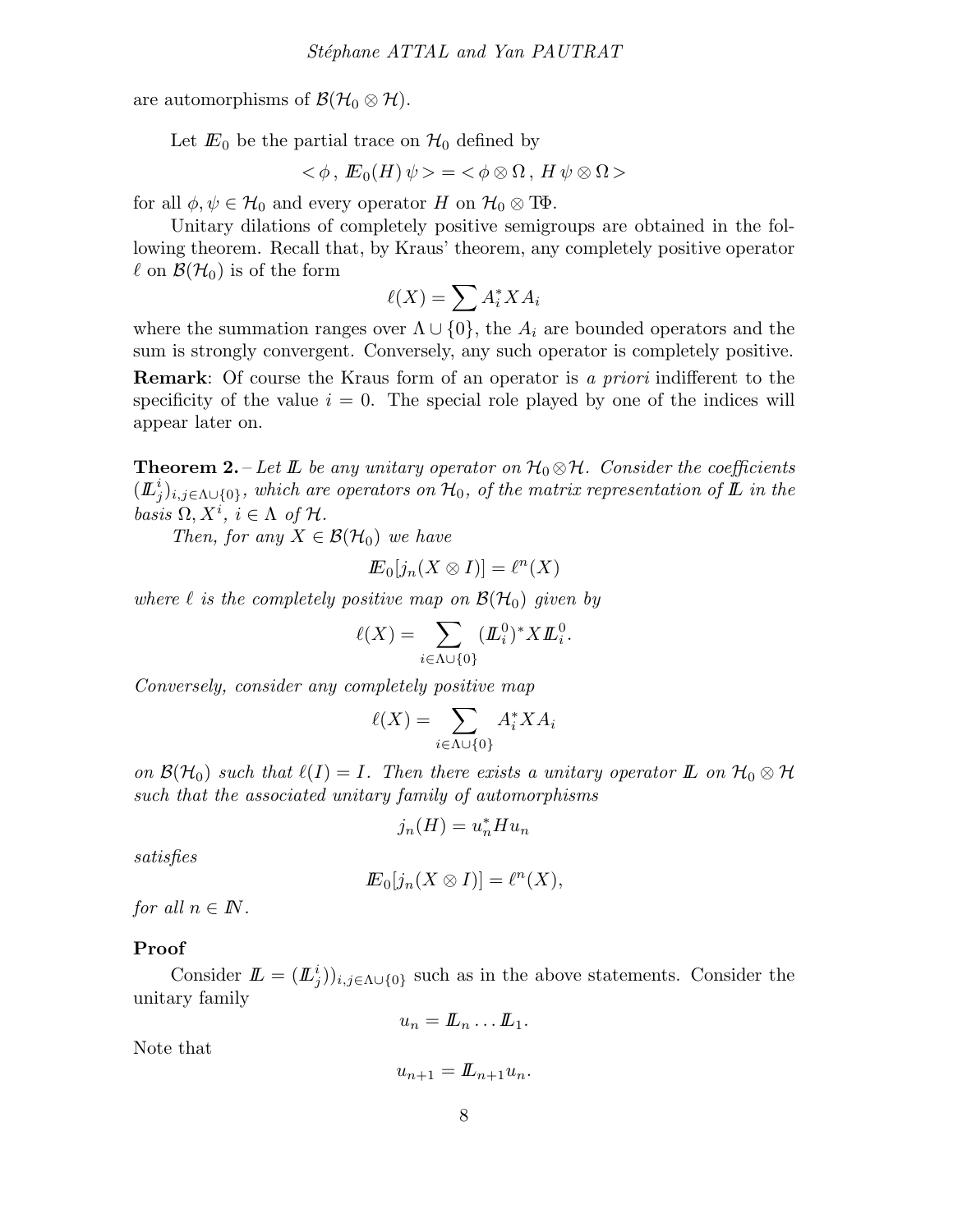Put  $j_n(H) = u_n^* H u_n$  for every operator H on  $\mathcal{H}_0 \otimes \mathcal{H}$ . Then, for any operator X on  $\mathcal{H}_0$  we have

$$
j_{n+1}(X\otimes I)=u_n^*{\mathbf L}_{n+1}^*(X\otimes I){\mathbf L}_{n+1}u_n.
$$

When considered as a matrix of operators on  $\mathcal{H}_0$ , in the basis  $\Omega, X^i, i \in \Lambda$  of  $\mathcal{H}$ , the matrix associated to  $X \otimes I$  is of diagonal form. We get

$$
\underline{L}_{n+1}^*(X \otimes I)\underline{L}_{n+1} = \begin{pmatrix} (\underline{L}_0^0)^* & (\underline{L}_1^0)^* & \cdots \\ (\underline{L}_0^1)^* & (\underline{L}_1^1)^* & \cdots \\ \vdots & \vdots & \ddots \end{pmatrix} \begin{pmatrix} X & 0 & \cdots \\ 0 & X & \cdots \\ \vdots & \vdots & \ddots \end{pmatrix} \begin{pmatrix} \underline{L}_0^0 & \underline{L}_0^1 & \cdots \\ \underline{L}_1^0 & \underline{L}_1^1 & \cdots \\ \vdots & \vdots & \ddots \end{pmatrix}
$$

which is the matrix  $\mathbf{L}_{n+1}(X) = (B_j^i(X))_{i,j \in \Lambda \cup \{0\}}$  with

$$
B_j^i(X) = \sum_{k \in \Lambda \cup \{0\}} (L_k^j)^* X L_k^i.
$$

Note that the operator  $\mathbf{L}_{n+1}(X)$  acts non trivialy only on the tensor product of  $\mathcal{H}_0$  with the  $(n+1)$ -th copy of  $\mathcal{H}$ . When represented as an operator on

$$
\mathcal{H}_0\otimes\mathbb{T}\!\Phi_{\rm n+1]}=\big(\mathcal{H}_0\otimes\mathbb{T}\!\Phi_{\rm n]}\big)\otimes\mathcal{H}
$$

as a matrix with coefficients in  $\mathcal{B}(\mathcal{H}_0\otimes T\Phi_{\text{n}})$  it writes exactly in the same way as above, just replacing  $B_j^i(X)$  (which belongs to  $\mathcal{B}(\mathcal{H}_0)$ ) by

$$
B^i_j(X)\otimes I_{|\mathrm{T}\Phi_{\rm n}]}.
$$

Also note that, as can be proved by an easy induction, the operator  $u_n$  acts on  $\mathcal{H}_0 \otimes T\Phi_{n]}$  only. As an operator on  $\mathcal{H}_0 \otimes T\Phi_{n+1}$  it is represented by a diagonal matrix. Thus  $j_{n+1}(X) = u_n^* \mathbf{L}_{n+1}(X)u_n$  can be written on  $\mathcal{H}_0 \otimes \mathbb{T}^{\mathbf{\Phi}}_{n+1}$  $\mathcal{H}_0 \otimes \mathbb{T} \Phi_{\text{nl}} \otimes \mathcal{H}$  as a matrix of operators on  $\mathcal{H}_0 \otimes \mathbb{T} \Phi_{\text{nl}}$  by

$$
(j_{n+1}(X \otimes I))^i_j = j_n(B^i_j(X) \otimes I).
$$

Note that  $B_0^0(X) = \sum_{i \in \Lambda \cup \{0\}} (L_i^0)^* X L_i^0$  which is the mapping  $\ell(X)$  of the statement.  $P(X) = E_{\alpha}(X \otimes I)$ . We have for all  $\phi \otimes H$ 

Put 
$$
T_n(X) = \mathbb{E}_0[j_n(X \otimes I)]
$$
. We have, for all  $\phi, \psi \in \mathcal{H}_0$   
\n $<\phi, T_{n+1}(X)\psi> = <\phi \otimes \Omega, j_{n+1}(X \otimes I) \psi \otimes \Omega>$   
\n $= <\phi \otimes \Omega, (j_n(B_j^i(X) \otimes I))_{i,j} \psi \otimes \Omega>$   
\n $= <\phi \otimes \Omega_{T\Phi_{n}1} \otimes \Omega_{\mathcal{H}}, (j_n(B_j^i(X) \otimes I))_{i,j} \psi \otimes \Omega_{T\Phi_{n}1} \otimes \Omega_{\mathcal{H}}>$   
\n $= <\phi \otimes \Omega_{T\Phi_{n}1}, j_n(B_0^0(X) \otimes I) \psi \otimes \Omega_{T\Phi_{n}1} >$   
\n $= <\phi, T_n(\ell(X))\psi>.$ 

This proves that  $T_{n+1}(X) = T_n(\ell(X))$  and the first part of the theorem is proved.

Conversely, consider a decomposition of a completely positive map  $\ell$  of the form

$$
\mathcal{L}(X) = \sum_{i \in \Lambda \cup \{0\}} A_i^* X A_i
$$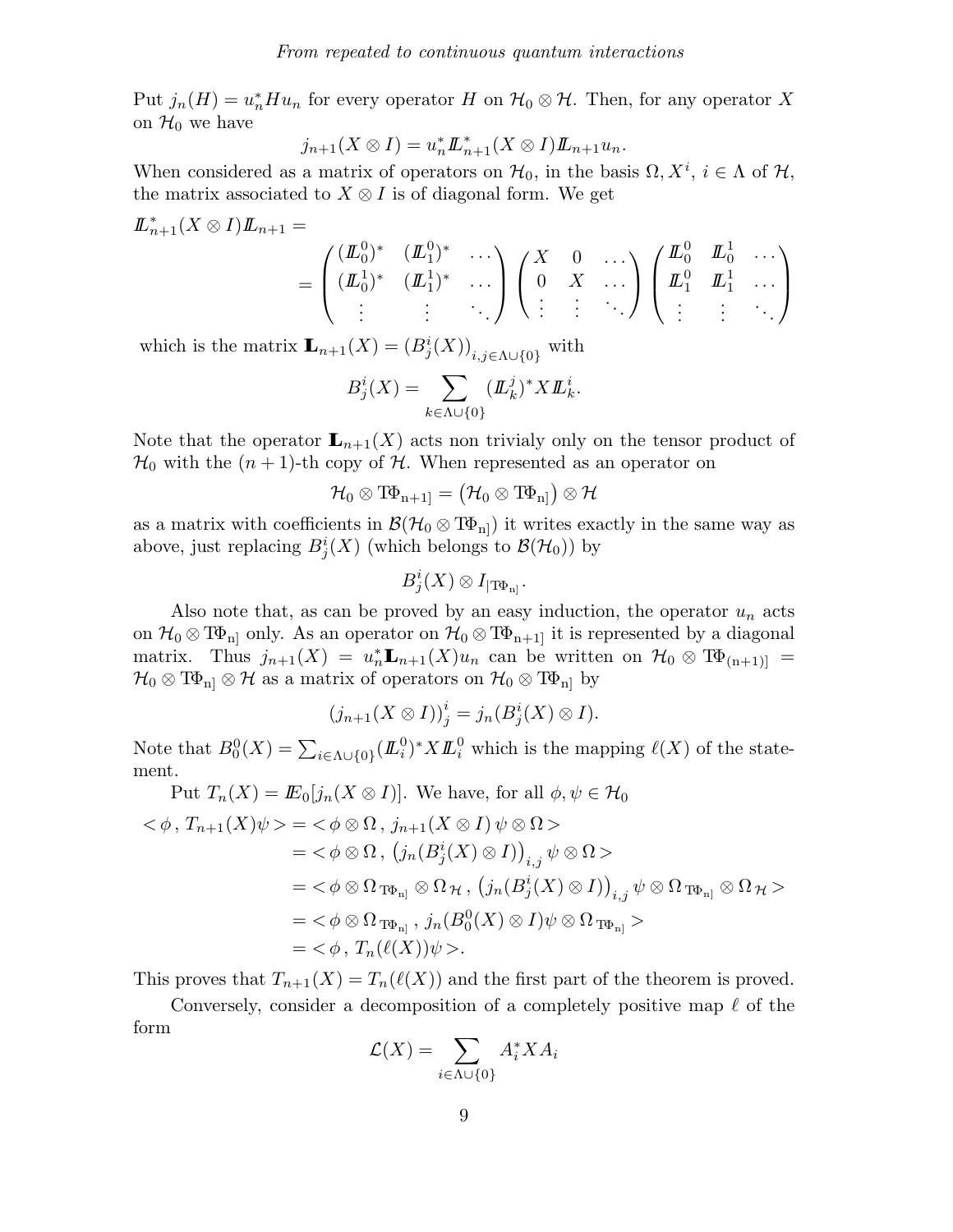for a familly  $(A_i)_{i\in\Lambda\cup\{0\}}$  of bounded operators on  $\mathcal{H}_0$  such that

$$
\sum_{i \in \Lambda \cup \{0\}} A_i^* A_i = I.
$$

We claim that there exists a unitary operator  $\mathbb{L}$  on  $\mathcal{H}_0 \otimes \mathcal{H}$  of the form

$$
L = \begin{pmatrix} A_0 & \cdots & \cdots \\ A_1 & \cdots & \cdots \\ \vdots & \vdots & \ddots \end{pmatrix}.
$$

Indeed, the condition  $\sum_{i \in \Lambda \cup \{0\}} A_i^* A_i = I$  guarantees that the first columns of  $I\!L$ are made of orthonormal vectors of  $\mathcal{H}_0 \otimes \mathcal{H}$ . We can thus complete the matrix by completing it into an orthonormal basis of  $\mathcal{H}_0 \otimes \mathcal{H}$ . This makes out a unitary matrix Let the coefficients of which we denote by  $(A_j^i)_{i,j\in\Lambda\cup\{0\}}$ . Note that  $A_i^0 = A_{i+1}$ . We now conclude easily by the first part of the theorem.

**The State** 

## III From the atom chain to the atom field

#### III.1 Structure of the atom field

We now describe the structure of the continuous version of TΦ. The structure we are going to present here is rather original and not much expanded in the literature. It is very different from the usual presentation of quantum stochastic calculus ([H-P]), but it actually constitutes a very natural language for our purpose: approximation of the atom field by atom chains. This approach is taken from [At1]. We first start with a heuristical discussion. By a continuous version of the atom chain TΦ we mean a Hilbert space with a structure which makes it the space

$$
\Phi=\bigotimes_{I\!\!R^+} {\cal H}.
$$

We have to give a meaning to the above notation. This could be achieved by invoquing the framework of continous tensor products of Hilbert spaces (see [Gui]), but we prefer to give a self-contained presentation which fits better with our approximation procedure.

Let us make out an idea of what it should look like by mimicking, in a continuous time version, what we have described in TΦ.

The countable orthonormal basis  $X_A$ ,  $A \in \mathcal{P}_{I\!\!N^*,\Lambda}$  is replaced by a continuous orthonormal basis  $d\chi_{\sigma}$ ,  $\sigma \in \mathcal{P}_{I\!R,\Lambda}$ , where  $\mathcal{P}_{I\!R,\Lambda}$  is the set of finite subsets of  $I\!R^+ \times \Lambda$ . With the same idea as for T $\Phi$ , this means that each copy of  $\mathcal H$  is equipped with an orthonormal basis  $(\Omega, d\chi_t^i; i \in \Lambda)$  (where t is the parameter attached to the copy we are looking at). The orthonormal basis above is just the one obtained by specifying a finite number of sites  $t_1, \ldots, t_n$  which are going to be excited, the other ones being supposed to be in the fundamental state  $\Omega$ , and by specifying their level of excitation.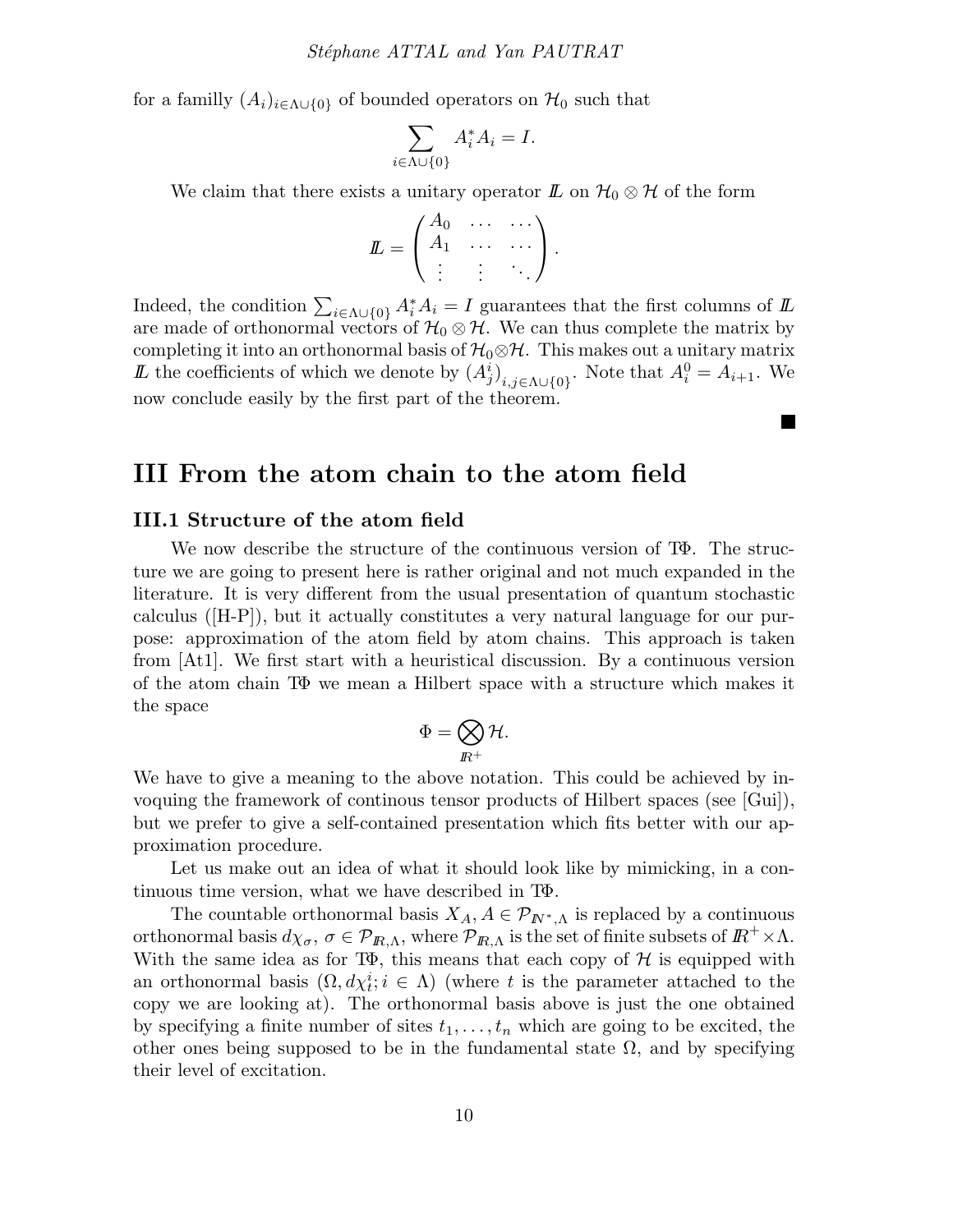The representation of an element  $f$  of T $\Phi$ :

$$
f = \sum_{A \in \mathcal{P}_{N^*,\Lambda}} f(A) X_A
$$

$$
||f||^2 = \sum_{A \in \mathcal{P}_{N^*,\Lambda}} |f(A)|^2
$$

is replaced by an integral version of it in  $\Phi$ :

$$
f = \int_{\mathcal{P}_{R,\Lambda}} f(\sigma) \, d\chi_{\sigma}
$$

$$
||f||^2 = \int_{\mathcal{P}_{R,\Lambda}} |f|^2 \, d\sigma.
$$

This last integral has to be explained: the measure  $d\sigma$  is a "Lebesgue measure" on  $\mathcal{P}_{R,\Lambda}$ , as will be explained later. ¿From now on, the notation  $\mathcal{P}$  will denote, depending on the context, spaces of the type  $\mathcal{P}_{I\!\!N^*,\Lambda}$  or  $\mathcal{P}_{I\!\!R,\Lambda}$ .

A good basis of operators acting on  $\Phi$  can be obtained by mimicking the operators  $a_j^i(n)$  of T $\Phi$ . We will here have a set of infinitesimal operators  $da_j^i(t)$ ,  $i, j \in \Lambda \cup \{0\}$ , acting on the "t-th" copy of H by:

$$
da_0^0(t) d\chi_{\sigma} = d\chi_{\sigma} dt 1\!\!1_{(t,0)\in\sigma}
$$
  
\n
$$
da_i^0(t) d\chi_{\sigma} = d\chi_{\sigma\cup\{(t,i)\}} 1\!\!1_{(t,0)\in\sigma}
$$
  
\n
$$
da_0^i(t) d\chi_{\sigma} = d\chi_{\sigma\setminus\{(t,i)\}} dt 1\!\!1_{(t,i)\in\sigma}
$$
  
\n
$$
da_j^i(t) d\chi_{\sigma} = d\chi_{\sigma\setminus\{(t,i)\}\cup\{(t,j)\}} 1\!\!1_{(t,i)\in\sigma}
$$

for all  $i, j \in \Lambda$ . Similarly as in the discrete-time case,  $(t, 0) \in \sigma$  means "for any i in  $\Lambda$ ,  $(t, i) \notin \sigma$ ".

We shall now describe a rigourous setup for the above heuristic discussion. We recall the structure of the bosonic Fock space  $\Phi$  and its basic structure (cf [At1] for more details and [At3] for a complete study of the theory and its connections with classical stochastic processes).

Let H be, as before, a Hilbert space with an orthonormal basis  $X^i$ ,  $i \in \Lambda \cup \{0\}$ and let  $\mathcal{H}'$  be the closed subspace generated by vectors  $X^i$ ,  $i \in \Lambda$  (or simply said, the orthogonal of  $X^0$ ).

Let  $\Phi = \Gamma_s(L^2(I\!\! R^+,\mathcal{H}'))$  be the symmetric (bosonic) Fock space over the space  $L^2(\mathbb{R}^+, \mathcal{H}')$ . We shall here give a very efficient presentation of that space, the so-called Guichardet interpretation of the Fock space.

Let  $\mathcal{P}$  (=  $\mathcal{P}_{I\!R,\Lambda}$ ) be the set of finite subsets  $\{(s_1,i_1),\ldots,(s_n,i_n)\}$  of  $I\!R^+\times\Lambda$ such that the  $s_i$  are two by two different. Then  $P = \bigcup_n P_n$  where  $P_n$  is the subset of P made of n-elements subsets of  $\mathbb{R}^+ \times \Lambda$ . By ordering the  $\mathbb{R}^+$ -part of the elements of  $\sigma \in \mathcal{P}_n$ , the set  $\mathcal{P}_n$  can be identified to the increasing simplex  $\Sigma_n = \{0 \le t_1 \le \cdots \le t_n\} \times \Lambda$  of  $\mathbb{R}^n \times \Lambda$ . Thus  $\mathcal{P}_n$  inherits a measured space structure from the Lebesgue measure on  $\mathbb{R}^n$  times the counting measure on  $\Lambda$ . This also gives a measure structure on  $P$  if we specify that on  $P_0 = \{\emptyset\}$  we put the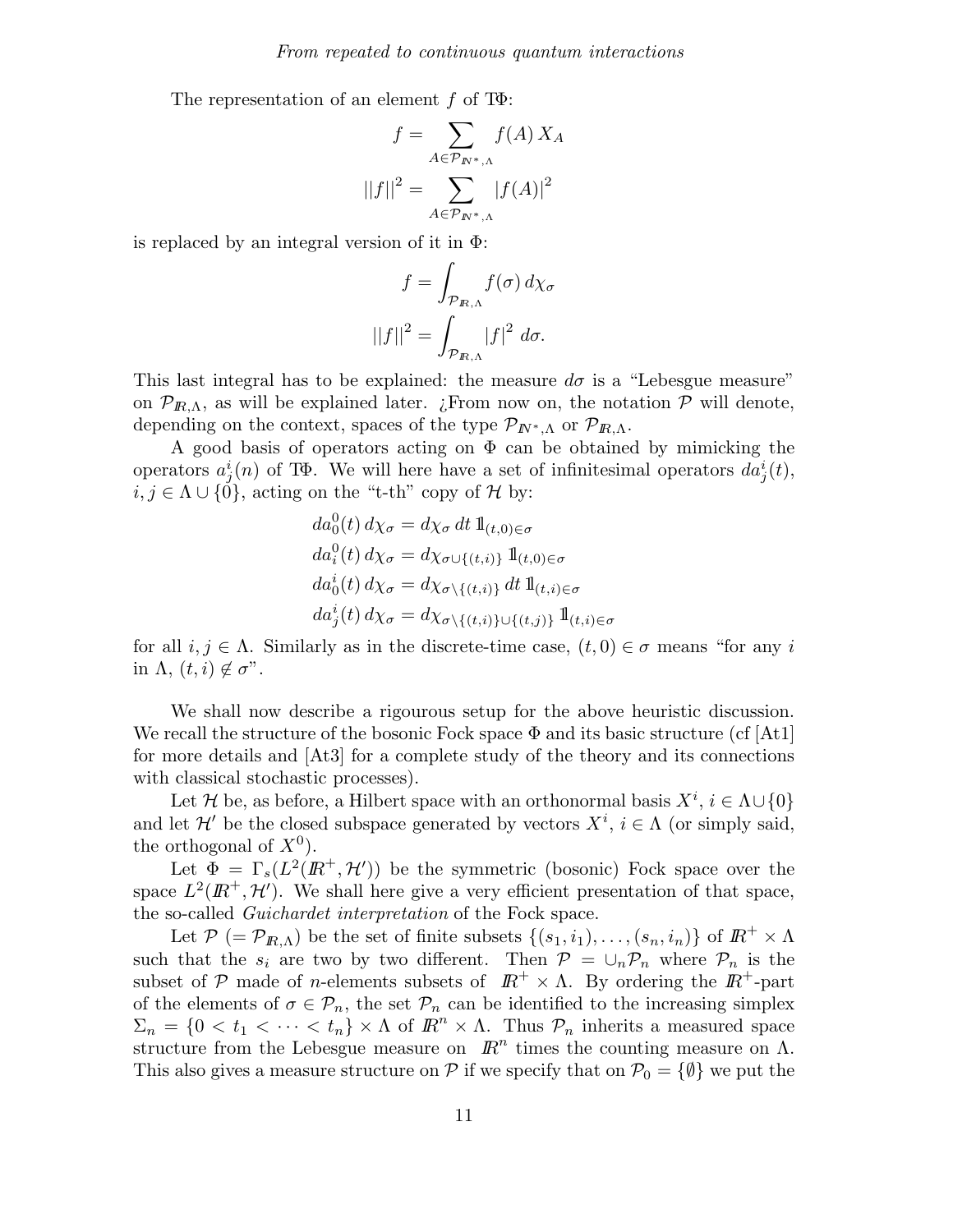measure  $\delta_{\emptyset}$ . Elements of P are often denoted by  $\sigma$ , the measure on P is denoted  $d\sigma$ . The σ-field obtained this way on  $\mathcal P$  is denoted  $\mathcal F$ .

We identify any element  $\sigma \in \mathcal{P}$  with a family  $\{\sigma_i, i \in \Lambda\}$  of (mutually disjoint) subsets of  $\mathbb{R}^+$  where

$$
\sigma_i = \{ s \in I\!\!R^+; (s,i) \in \sigma \}.
$$

The Fock space  $\Phi$  is the space  $L^2(\mathcal{P}, \mathcal{F}, d\sigma)$ . An element f of  $\Phi$  is thus a measurable function  $f : \mathcal{P} \to \mathbb{C}$  such that

$$
||f||^2 = \int_{\mathcal{P}} |f(\sigma)|^2 \, d\sigma < \infty.
$$

One can define, in the same way,  $\mathcal{P}_{[a,b]}$  and  $\Phi_{[a,b]}$  by replacing  $\mathbb{R}^+$  with  $[a,b] \subset$  $I\!\!R^+$ . These spaces are canonically identified to subspaces of  $\Phi$  by identifying  $\Phi_{[a,b]}$ with

$$
\{f \in \Phi; f(\sigma) = 0 \text{ unless } \sigma \subset [a, b] \}.
$$

As in discrete time, there is a natural isomorphism between  $\Phi_{[0,t]} \otimes \Phi_{[t,+\infty]}$  given by  $h \otimes g \mapsto f$  where  $f(\sigma) = h(\sigma \cap [0, t] \times \Lambda)g(\sigma \cap (t, +\infty[\times \Lambda))$ . This isomorphism is the usual "exponential property" of Fock spaces.

We shall use the following notations:

$$
\Phi_{t]}=\Phi_{[0,t]},\qquad \Phi_{[t}=\Phi_{[t,+\infty[}.
$$

Define  $\Omega$  to be the vacuum vector, that is,  $\Omega(\sigma) = \delta_{\emptyset}(\sigma)$ .

We now define a particular family of curves in  $\Phi$ , which is going to be of great importance here. Define  $\chi_t^i \in \Phi$  by

$$
\chi_t^i(\sigma) = \begin{cases} \mathbb{1}_{[0,t]}(s) & \text{if } \sigma = \{(s,i)\} \\ 0 & \text{otherwise.} \end{cases}
$$

Then notice that for all  $t \in \mathbb{R}^+$  we have that  $\chi_t^i$  belongs to  $\Phi_{[0,t]}$ . We actually have much more than that: we have

$$
\chi_t^i - \chi_s^i \in \Phi_{[s,t]}
$$
 for all  $s \le t$ .

This last property can be checked immediately from the definitions, and it is going to be of great importance in our construction. Also notice that  $\chi_t^i$  and  $\chi_s^j$ are orthogonal elements of  $\Phi$  as soon as  $i \neq j$ . As we will see later on, apart from trivialities, the curves  $(\chi_t^i)_{t\geq 0}$  are the only ones to share these properties.

These properties allow to define the so-called Ito integral on Φ. Indeed, let  $g = \{(g_t^i)_{t \geq 0}, i \in \Lambda\}$  be families of elements of  $\Phi$  indexed by both  $\mathbb{R}_+$  and  $\Lambda$ , such that

i)  $t \mapsto \|g_t^i\|$  is measurable, for all *i*,

- ii)  $g_t^i \in \Phi_{[0,t]}$  for all  $t$ ,
- iii)  $\sum_{i \in \Lambda}$  $\int_0^\infty ||g_t^i||^2 dt < \infty$

then one says that  $q$  is *Ito integrable* and we define its *Ito integral* 

$$
\sum_{i\in\Lambda}\int_0^\infty g_t^i\;d\chi_t^i
$$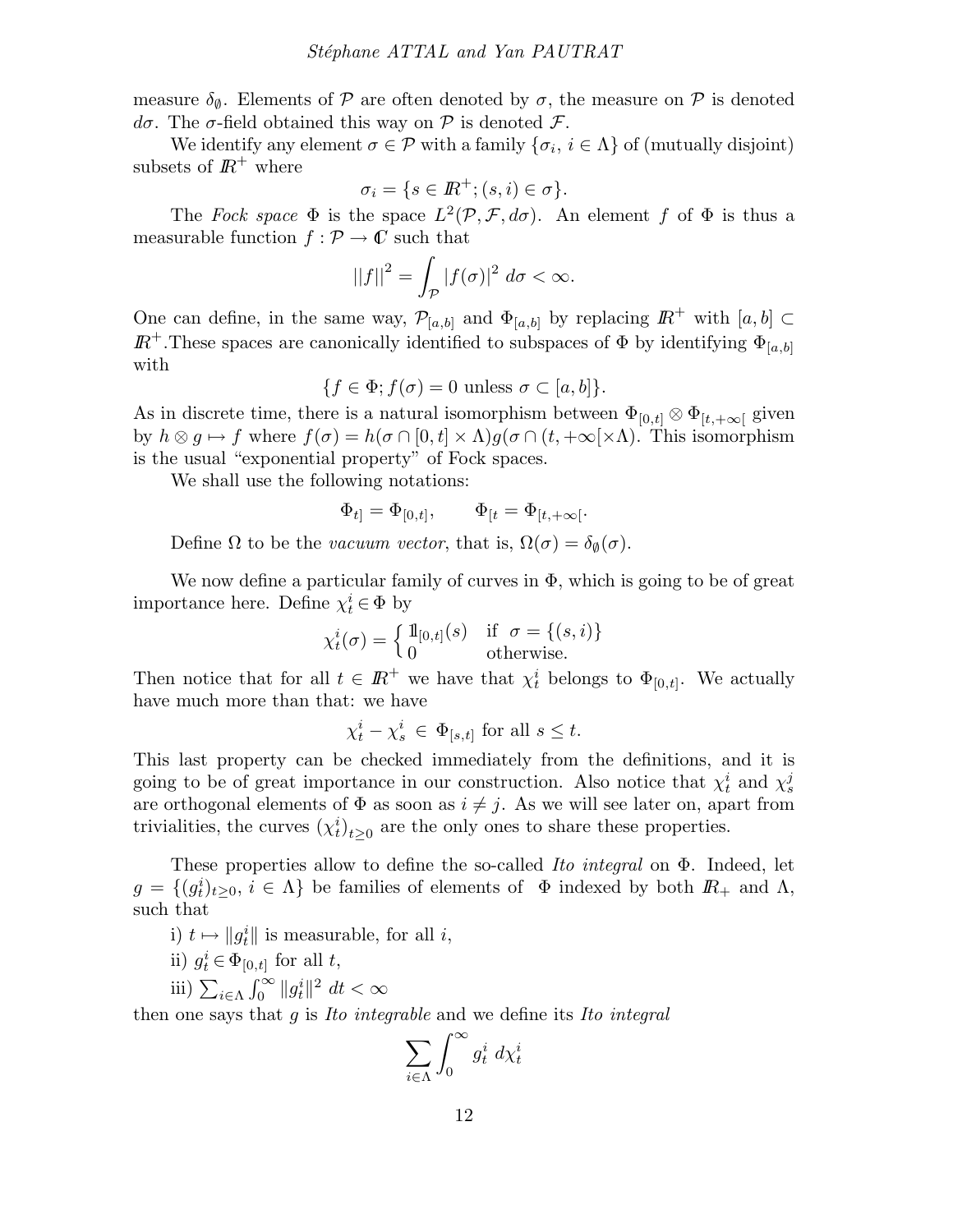to be the limit in  $\Phi$  of

$$
\sum_{i \in \Lambda} \sum_{j \in \mathbb{N}} \widetilde{g}_{t_j}^i \otimes \left( \chi_{t_{j+1}}^i - \chi_{t_j}^i \right) \tag{2}
$$

where  $S = \{t_j, j \in \mathbb{N}\}\$ is a partition of  $\mathbb{R}^+$  which is understood to be refining and to have its diameter tending to 0, and  $(\tilde{g}^i)_i$  is an Ito integrable family in  $\Phi$ , such that for each  $i, t \mapsto \tilde{g}_t^i$  is a step process, and which converges to  $(g_t^i)$  $i)$ <sub>i</sub> in  $L^2(\mathbb{R}^+\times \mathcal{P}).$ 

Note that by assumption we always have that  $\tilde{g}_{t_j}^i$  belongs to  $\Phi_{t_j}$  and  $\chi_{t_{j+1}}^i$  –  $\chi_{t_j}^i$  belongs to  $\Phi_{[t_j,t_j+1]}$ , hence the tensor product symbol in (2).

Also note that, as an example, one can take

$$
\widetilde{g}_t^i = \frac{1}{t_{j+1} - t_j} \int_{t_j}^{t_{j+1}} P_{t_j} g_s^i ds
$$

where  $P_t$  is the orthogonal projection onto  $\Phi_{[0,t]}$ .

One then obtains the following properties ([At1], Proposition 1.4), where the notation  $\forall \sigma$  means max  $\sigma$ :

**Theorem 3.** – The Ito integral  $I(g) = \sum_i \int_0^\infty g_t^i \ d\chi_t^i$ , of an Ito integrable family  $g=(g^i)$  $\mathcal{L}^i_{\cdot}$ )<sub>i</sub> $\in \Lambda$ , is the element of  $\Phi$  given by

$$
I(g)(\sigma) = \begin{cases} 0 & \text{if } \sigma = \emptyset \\ g^i_{\vee \sigma}(\sigma \setminus (\vee \sigma, i)) & \text{if } \vee \sigma \in \sigma_i. \end{cases}
$$

It satisfies the Ito isometry formula:

$$
||I(g)||^2 = \left\| \sum_{i \in \Lambda} \int_0^\infty g_t^i \, d\chi_t^i \right\|^2 = \sum_{i \in \Lambda} \int_0^\infty \left\| g_t^i \right\|^2 \, dt \,. \tag{3}
$$

In particular, consider a family  $f = (f^i)_{i \in \Lambda}$  which belongs to  $L^2(\mathcal{P}_1) =$  $L^2(\mathbb{R}^+ \times \Lambda)$ , then the family  $(f^i(t)\Omega)$ ,  $t \in \mathbb{R}^+$ ,  $i \in \Lambda$ , is clearly Ito integrable. Computing its Ito integral we find that

$$
I(f) = \sum_{i \in \Lambda} \int_0^\infty f^i(t) \Omega \, d\chi_t^i
$$

is the element of the first particle space of the Fock space  $\Phi$  associated to the function  $f$ , that is,

$$
I(f)(\sigma) = \begin{cases} f^i(s) & \text{if } \sigma = \{s\}_i \\ 0 & \text{otherwise.} \end{cases}
$$

Let us define the "adjoint" mapping of the Ito integral. For all  $f \in \Phi$ , all i in  $\Lambda$  and all  $t \in \mathbb{R}^+$ , consider the following mapping on  $\mathcal{P}$ :

$$
\left[D_t^if\right](\sigma)=f(\sigma\cup\{(t,i)\})1\!\!1_{\sigma\subset [0,t[}.
$$

We then have the following result ([At1], Theorem 1.6).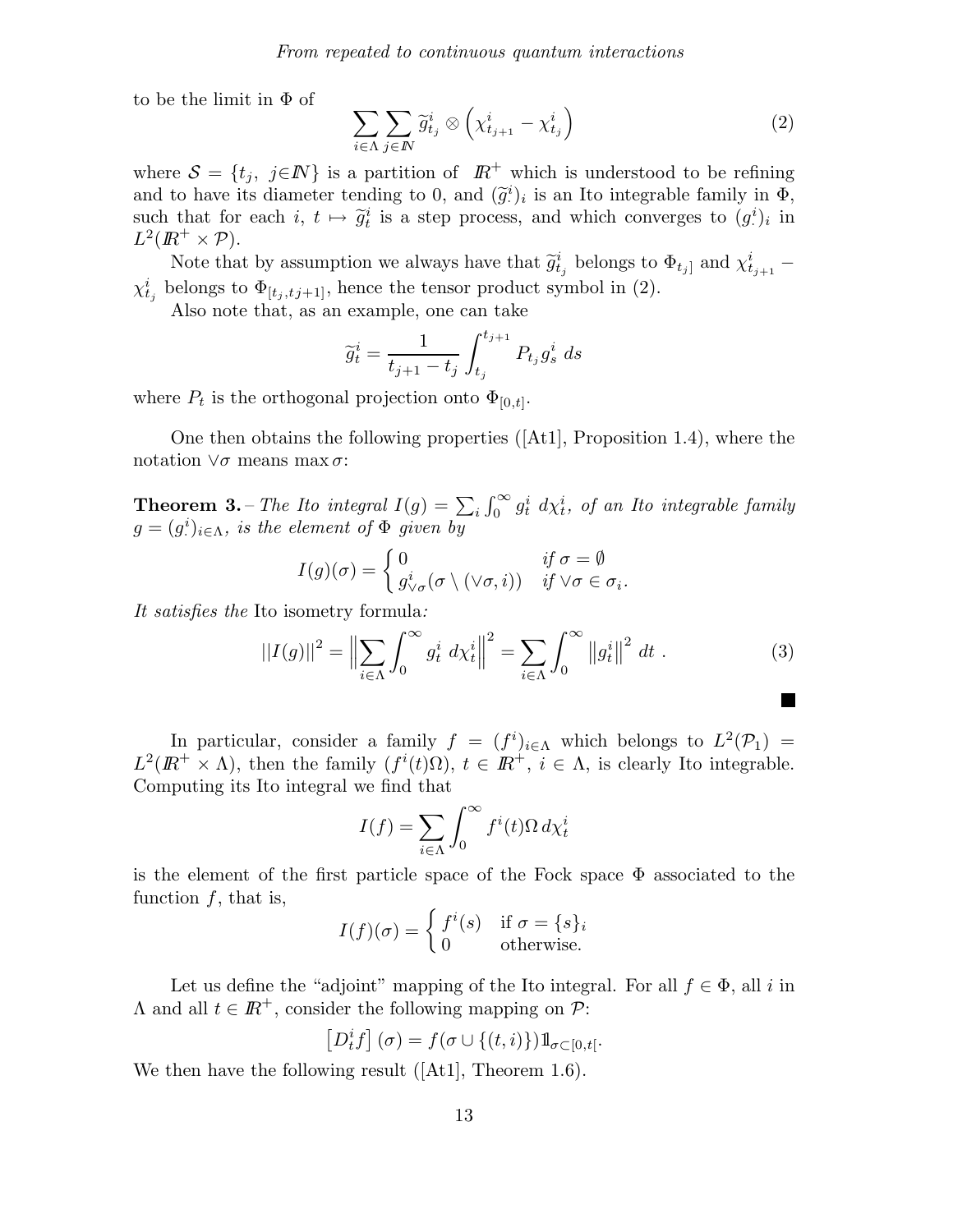**Theorem 4.** [Fock space predictable representation property] – For all  $f \in \Phi$ , all  $i \in \Lambda$  and for almost all  $t \in \mathbb{R}^+$ , the mapping  $D_t^i f$  belongs to  $\Phi = L^2(\mathcal{P})$ . Furthermore, the family  $(D^i f)_i$  is always Ito integrable and we have the representation

$$
f = f(\emptyset)\Omega + \sum_{i \in \Lambda} \int_0^\infty D_t^i f \, d\chi_t^i \tag{4}
$$

with the isometry formula

$$
||f||^{2} = |f(\emptyset)|^{2} + \sum_{i \in \Lambda} \int_{0}^{\infty} | |D_{t}^{i} f| |^{2} dt.
$$
 (5)

**The State** 

H

As an immediate corollary we get the following.

**Corollary 5.** – The representation (4) of f is unique. In particular, if  $g \in \Phi$  is of the form

$$
g = c\,\Omega + \sum_{i \in \Lambda} \int_0^\infty h_t^i \, d\chi_t^i
$$

then for almost all t, all i in  $\Lambda$ ,

$$
D_t^i g = h_t^i.
$$

Let  $f \in L^2(\mathcal{P}_n)$ , one can easily define the *iterated Ito integral* on  $\Phi$ :

$$
I_n(f) = \int_{\mathcal{P}_n} f(\sigma) \, d\chi_{\sigma}
$$

by iterating the definition of the Ito integral:

$$
I_n(f) = \sum_{i_1,\dots,i_n \in \Lambda} \int_0^{\infty} \int_0^{t_n} \dots \int_0^{t_2} f^{i_1,\dots,i_n}(t_1,\dots,t_n) \Omega \, d\chi_{t_1}^{i_1} \dots d\chi_{t_n}^{i_n}.
$$

We obtain this way an element of  $\Phi$  which is actually the representant of f in the *n*-particle subspace of  $\Phi$ , that is

$$
[I_n(f)](\sigma) = \begin{cases} f^{i_1,\dots,i_n}(t_1,\dots,t_n) & \text{if } \sigma = \{t_1\}_{i_1} \cup \dots \cup \{t_n\}_{i_n} \\ 0 & \text{otherwise.} \end{cases}
$$

For any  $f \in \mathcal{P}$  we put

$$
\int_{\mathcal{P}} f(\sigma) \, d\chi_{\sigma}
$$

to denote the series of iterated Ito integrals

$$
f(\emptyset)\Omega + \sum_{n=1}^{\infty} \sum_{i_1,\dots,i_n \in \Lambda} \int_0^{\infty} \int_0^{t_n} \dots \int_0^{t_2} f^{i_1,\dots,i_n}(t_1,\dots,t_n) \Omega \, d\chi_{t_1}^{i_1} \dots \, d\chi_{t_n}^{i_n}.
$$

We then have the following representation ([At1], Theorem 1.7).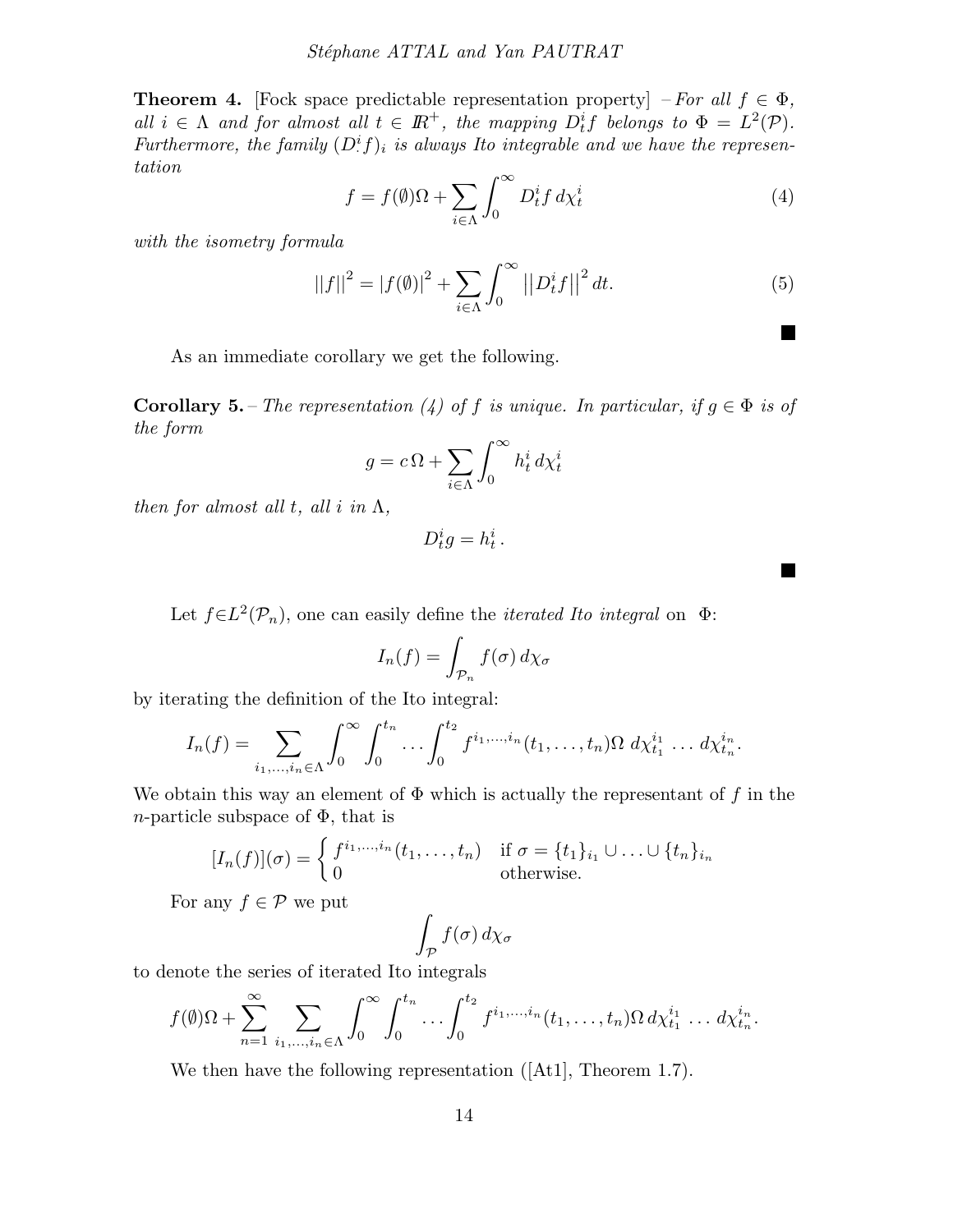**Theorem 6.** [Fock space chaotic representation property] – Any element f of  $\Phi$ admits an abstract chaotic representation

$$
f = \int_{\mathcal{P}} f(\sigma) \, d\chi_{\sigma} \tag{6}
$$

satisfying the isometry formula

$$
||f||^2 = \int_{\mathcal{P}} |f(\sigma)|^2 d\sigma \tag{7}.
$$

This representation is unique.

The above theorem is the exact expression of the heuristics we wanted in order to describe the space

$$
\Phi=\bigotimes_{I\!\!R^+} {\cal H}.
$$

Indeed, we have, for each  $t \in \mathbb{R}^+$ , a family of elementary orthonormal elements  $\Omega$ ,  $d\chi_t^i$ ,  $i \in \Lambda$  (a basis of  $\mathcal{H}$ ) whose (tensor) products  $d\chi_{\sigma}$  form a continuous basis of Φ (formula (6)) and, even more, form an orthonormal continuous basis (formula  $(7)$ .

The attentive reader will have noticed that the only property of the curves  $\chi^i_\cdot$ <sup>i</sup> that we really used is the fact that  $\chi_t^i - \chi_s^i$  belongs to  $\Phi_{[s,t]}$  for all  $s \leq t$ . One can naturally wonder if there exists another such family, which will then allow another Ito integral and furnish another continuous basis for  $\Phi$  via another chaotic expansion property.

Of course there are obvious curves that can be obtained from the  $\chi^i$ .  $\stackrel{i}{\therefore}$  for any function f on  $I\!\!R^+$  and any  $g \in L^2(I\!\!R^+ \times \Lambda)$  put

$$
y_t = f(t)\Omega + \sum_i \int_0^t g^i(s)\Omega \ d\chi_s^i
$$

for all  $t \in \mathbb{R}^+$ . Then one easily checks that  $(y)$  satisfies the same property, namely,  $y_t - y_s$  belongs to  $\Phi_{[s,t]}$  for all  $s \leq t$ . But clearly the Ito integration theory obtained from y is the same as the one from  $\chi$ , except that scalar factors  $g^{i}(s)$  will appear in the integration.

One can wonder if there exist more complicated examples, giving rise to a different Ito integration. The following result shows that there are no more examples. In particular, there is only one Ito integral, one chaotic expansion and one natural continuous basis ([At1], Theorem 1.8).

**Theorem 7.** – Let  $(y_t)_{t\geq 0}$  be a curve in  $\Phi$  such that  $y_t - y_s$  belongs to  $\Phi_{[s,t]}$  for all  $s \leq t$ . Then there exist a function f on  $\mathbb{R}^+$  and  $g \in L^2(\mathbb{R}^+ \times \Lambda)$  such that

$$
y_t = f(t)\Omega + \sum_i \int_0^t g^i(s)\Omega \ d\chi_s^i
$$

for all  $t \in \mathbb{R}^+$ .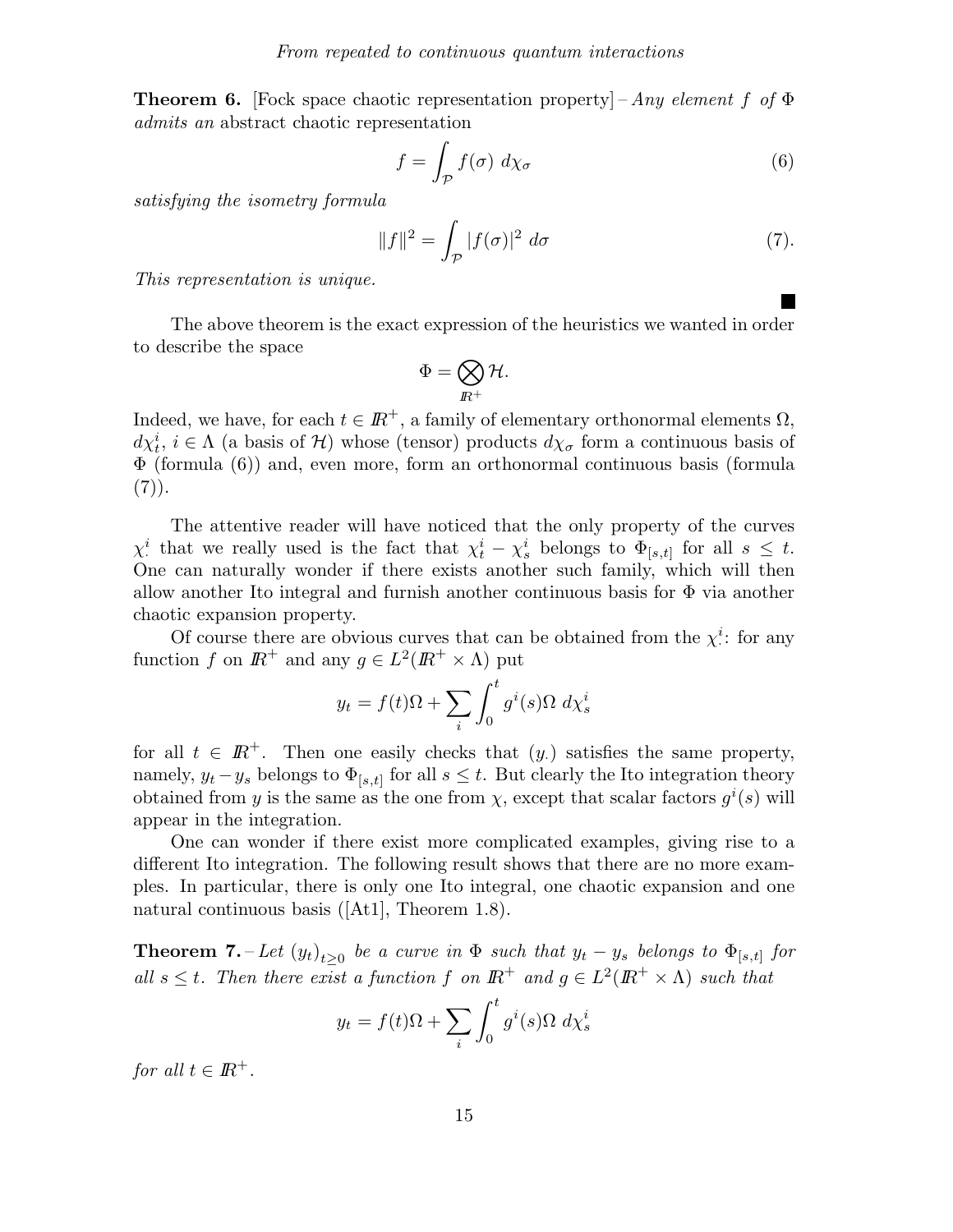#### III.2 Quantum noises

The space  $\Phi$  we have constructed is the natural space for defining quantum noises. These quantum noises are the natural, continuous-time, extensions of the basis operators  $a_j^i(n)$  we met in the atom chain T $\Phi$ .

As indicated in the heuristic discussion above, we shall deal with a family of infinitesimal operators  $da_j^i(t)$  on  $\Phi$  which act on the continuous basis  $d\chi_{\sigma}$  in the same way as their discrete-time counterparts  $a_j^i(n)$  act on the  $X_A$ . The integrated version of the above heuristic infinitesimal formulas easily gives an exact formula for the action of the operators  $a_j^i(t)$  on  $\Phi$ :

$$
[a_i^0(t)f](\sigma) = \sum_{\substack{s \in \sigma_i \\ s \le t}} f(\sigma \setminus \{s\}_i),
$$
  

$$
[a_0^i(t)f](\sigma) = \int_0^t f(\sigma \cup \{s\}_i) ds,
$$
  

$$
[a_j^i(t)f](\sigma) = \sum_{\substack{s \in \sigma_j \\ s \le t}} f(\sigma \setminus \{s\}_j \cup \{s\}_i)
$$
  

$$
[a_0^0(t)f](\sigma) = t f(\sigma)
$$

for  $i, j \neq 0$ .

All these operators, except  $a_0^0(t)$ , are unbounded. Yet note that a good common domain to all these operators is

$$
\mathcal{D} = \left\{ f \in \Phi \; ; \; \int_{\mathcal{P}} |\sigma| \; |f(\sigma)|^2 \; d\sigma < \infty \right\} \, .
$$

This family of operators is characteristic and universal in a sense which is close to the one of the curves  $\chi_t^i$ . Indeed, one can easily check that in the decomposition of  $\Phi \simeq \Phi_{s} \otimes \Phi_{[s,t]} \otimes \Phi_{[t]}$ , the operators  $a_j^i(t) - a_j^i(s)$  are all of the form

$$
I\otimes (a^i_j(t)-a^i_j(s))_{|\Phi_{[s,t]}}\otimes I.
$$

This property is fundamental for the definition of the quantum stochastic integrals and, in the same way as for  $(\chi^i)$ · ), these operator families are the only ones to share that property (cf [Coq]).

This property allows to consider Riemann sums:

$$
\sum_{k} H_{t_k} \left( a_j^i(t_{k+1}) - a_j^i(t_k) \right) \tag{8}
$$

where  $S = \{0 = t_0 < t_1 < \ldots < t_k < \ldots\}$  is a partition of  $\mathbb{R}^+$ , where  $(H_t)_{t \geq 0}$  is a family of operators on  $\Phi$  such that

– each  $H_t$  is an operator of the form  $H_t \otimes I$  in the tensor product space  $\Phi = \Phi_{t} \otimes \Phi_{t}$  (we say that  $H_t$  is a t-adapted operator and that  $(H_t)_{t \geq 0}$  is an adapted process of operators),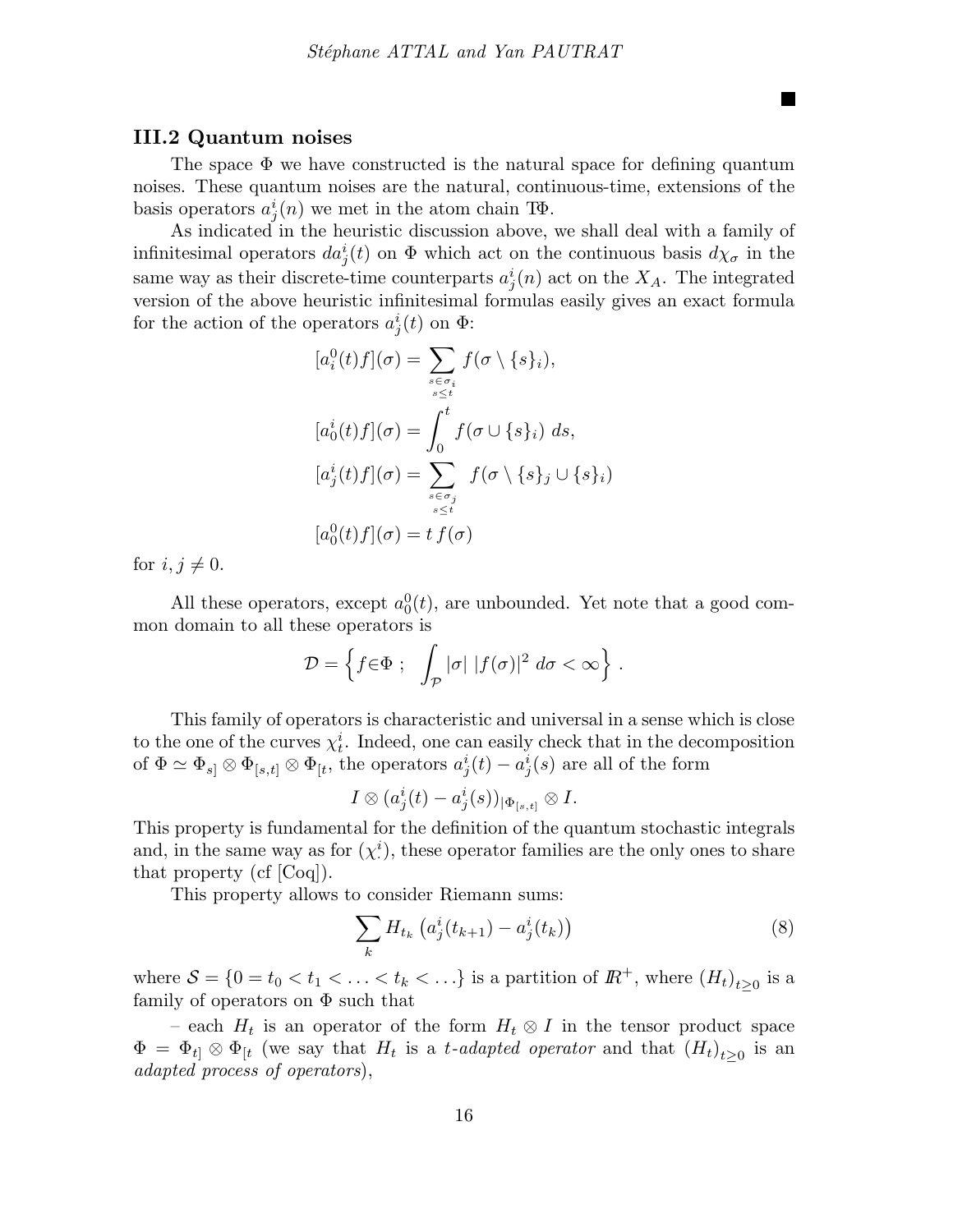$-(H_t)_{t\geq 0}$  is a *step process*, that is, it is constant on intervals:

$$
H_t = \sum_k H_{t_k} \mathbb{1}_{[t_k, t_{k+1}]}(t),
$$

and where the operator product  $H_{t_k}\left(a^i_j(t_{k+1}) - a^i_j(t_k)\right)$  is actually a tensor product of operators

$$
H_{t_k}\otimes\left(a^i_j(t_{k+1})-a^i_j(t_k)\right).
$$

Note that, in particular, the above "product" is commutative and does not impose any new domain constraint.

The resulting operator associated to the Riemann sum (8) is denoted by

$$
\int_0^\infty H_s\, da^i_j(s).
$$

If we denote by T the above operator and by  $T_t$  the operator

$$
\int_0^t H_s \, da_j^i(s) = \int_0^\infty H_s \mathbb{1}_{[0,t]}(s) \, da_j^i(s)
$$

we can then compute the action of T on a "good" vector  $f$  of its domain and we obtain (cf [A-M] for more details)

$$
Tf = \sum_{k \in \Lambda} \int_0^\infty T_t D_t^k f \, d\chi_t^k + \int_0^\infty H_t D_t^i f \, d\chi_s^j \tag{9}
$$

with the notations:  $D_t^0 = P_t$  and  $d\chi_t^0 = dt$ . For general operator processes (still adapted but not step process anymore) and general  $f$ , it is equation (9) which is kept as a definition for the domain and for the action of the operator

$$
T = \int_0^\infty H_s \, da^i_j(s).
$$

The maximal domain and the explicit action of the above operator can be described but is not worth developing here. The interested reader may refer to [At3], chapter 12 or to [A-L]. There are particular domains where the definition simplifies. The one we shall use here is the case of coherent vectors.

Indeed, if  $\phi$  is any element of  $L^2(\mathbb{R}^+, \mathcal{H}')$ , consider the associated coherent vector  $\varepsilon(\phi)$  in  $\Phi$ . That is,

$$
[\varepsilon(\phi)](\sigma) = \prod_i \prod_{s \in \sigma_i} \phi_i(s).
$$

Put  $\phi_0(s) = 1$  for all s. If  $\phi$  is such that

$$
\int_0^t |\phi_j(s)|^{(1-\delta_{0i})(2-\delta_{0j})} ||H_s \varepsilon(\phi)||^{2-\delta_{0j}} ds < \infty
$$

then  $\int_0^t H_s \, da_j^i(s)$  is well-defined on  $\varepsilon(\phi)$  with

$$
\langle \varepsilon(\psi), \int_0^t H_s \, da_j^i(s) \, \varepsilon(\phi) \rangle = \int_0^t \overline{\psi}_j(s) \phi_i(s) \langle \varepsilon(\psi), H_s \, \varepsilon(\phi) \rangle \, ds.
$$
  
 
$$
\psi \in L^2(\mathbb{R}^+ \, \mathcal{H}')
$$

for all  $\psi \in L^2(\mathbb{R}^+,\mathcal{H}').$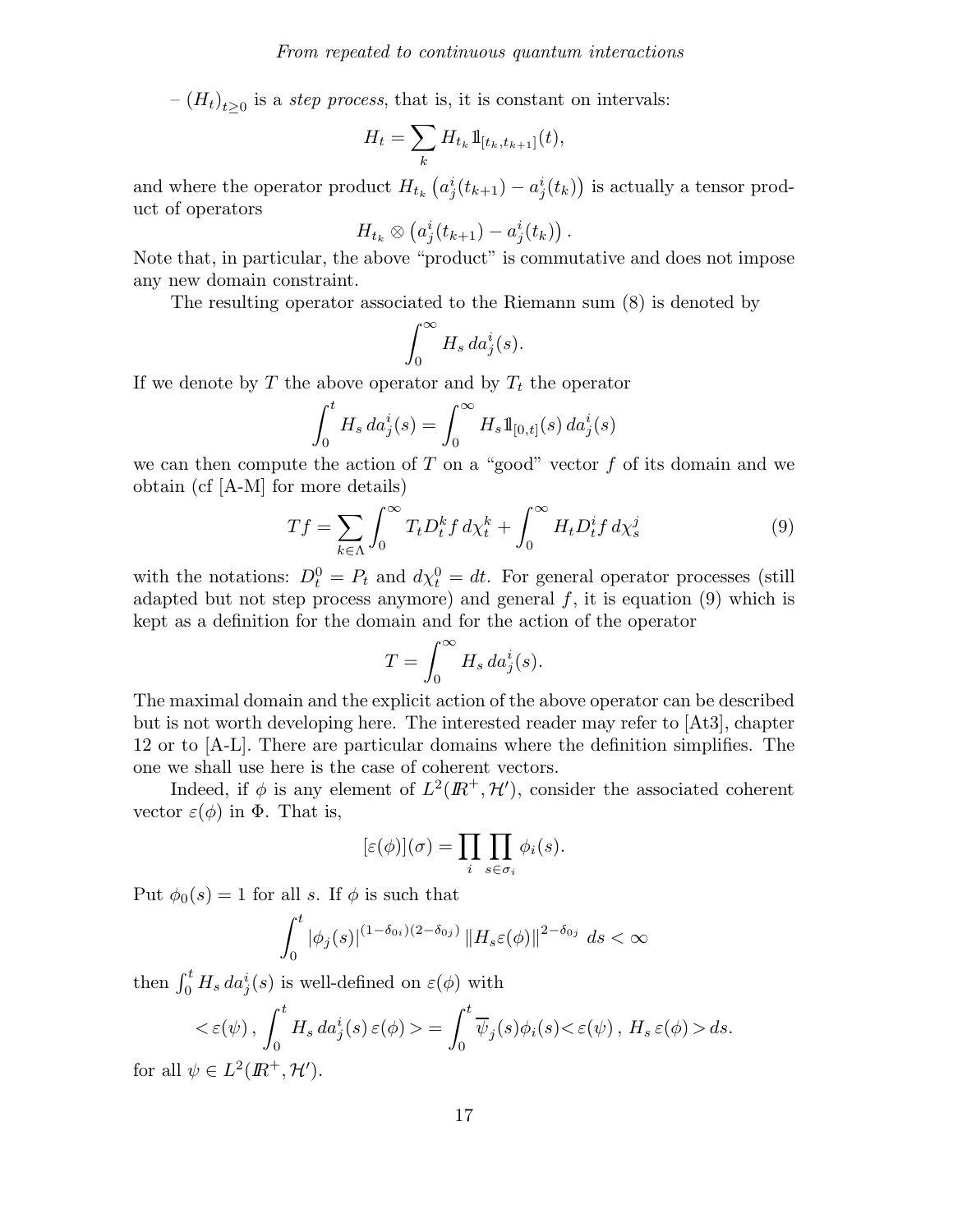#### III.3 Embedding and approximation by the atom chain

We now describe the way the atom chain and its basic operators can be realized as a subspace of the Fock space and a projection of the quantum noises. The subspace associated to the atom chain is attached to the choice of some partition of  $\mathbb{R}^+$  in such a way that the expected properties are satisfied:

– the associated subspaces increase when the partition refines and they constitute an approximation of  $\Phi$  when the diameter of the partition goes to 0,

– the associated basic operators are restrictions of the others when the partition increases and they constitute an approximation of the quantum noises when the diameter of the partition goes to 0.

Note that this approximation has deep interpretations in terms of approximations of *n*-dimensional classical noises by extremal random walks in  $\mathbb{R}^n$  whose jumps take  $n + 1$  different values. This aspect is developed in [A-P].

Let  $S = \{0 = t_0 < t_1 < \cdots < t_n < \cdots\}$  be a partition of  $\mathbb{R}^+$  and  $\delta(\mathcal{S}) = \sup_i |t_{i+1} - t_i|$  be the diameter of  $\mathcal{S}$ . For  $\mathcal{S}$  being fixed, define  $\Phi_n =$  $\Phi_{[t_{n-1},t_n]}, n \in \mathbb{N}^*$ . We clearly have that  $\Phi$  is naturally isomorphic to the countable tensor product  $\otimes_{n\in I\!\!N^*}\Phi_n$  (which is understood to be defined with respect to the stabilizing sequence  $(\Omega)_{n\in\mathbb{N}}$ .

For all  $n \in \mathbb{N}^*$ , define for  $i, j \in \Lambda$ 

$$
X^{i}(n) = \frac{\chi_{t_{n}}^{i} - \chi_{t_{n-1}}^{i}}{\sqrt{t_{n} - t_{n-1}}} \in \Phi_{n},
$$
  
\n
$$
a_{0}^{i}(n) = \frac{a_{0}^{i}(t_{n}) - a_{0}^{i}(t_{n-1})}{\sqrt{t_{n} - t_{n-1}}} \circ P_{1]},
$$
  
\n
$$
a_{j}^{i}(n) = P_{1} \circ (a_{j}^{i}(t_{n}) - a_{j}^{i}(t_{n-1})) \circ P_{1},
$$
  
\n
$$
a_{i}^{0}(n) = P_{1} \circ \frac{a_{i}^{0}(t_{n}) - a_{i}^{0}(t_{n-1})}{\sqrt{t_{n} - t_{n-1}}},
$$
  
\n
$$
a_{0}^{0}(n) = P_{0},
$$

where for  $i = 0, 1, P_{i}$  is the orthogonal projection onto  $L^2(\mathcal{P}_i)$  and where the above definitions are understood to be valid on  $\Phi_n$  only, the corresponding operator acting as the identity operator I on the others  $\Phi_m$ 's.

For every  $A \in \mathcal{P} = \mathcal{P}_{I\!\!N^*,\Lambda}$ , define  $X_A$  from the  $X^i(n)$ 's in the same way as for TΦ:

$$
X_A = \Omega \otimes \ldots \otimes \Omega \otimes X^{i_1}(n_1) \otimes \Omega \otimes \ldots \otimes \Omega \otimes X^{i_2}(n_2) \otimes \ldots
$$

in ⊗<sub>n∈IN</sub>\* $\mathcal{H}_n$ .

Define  $T\Phi(\mathcal{S})$  to be the space of  $f \in \Phi$  which are of the form

$$
f = \sum_{A \in \mathcal{P}} f(A) X_A
$$

(note that the condition  $||f||^2 = \sum_{A \in \mathcal{P}} |f(A)|^2 < \infty$  is automatically satisfied).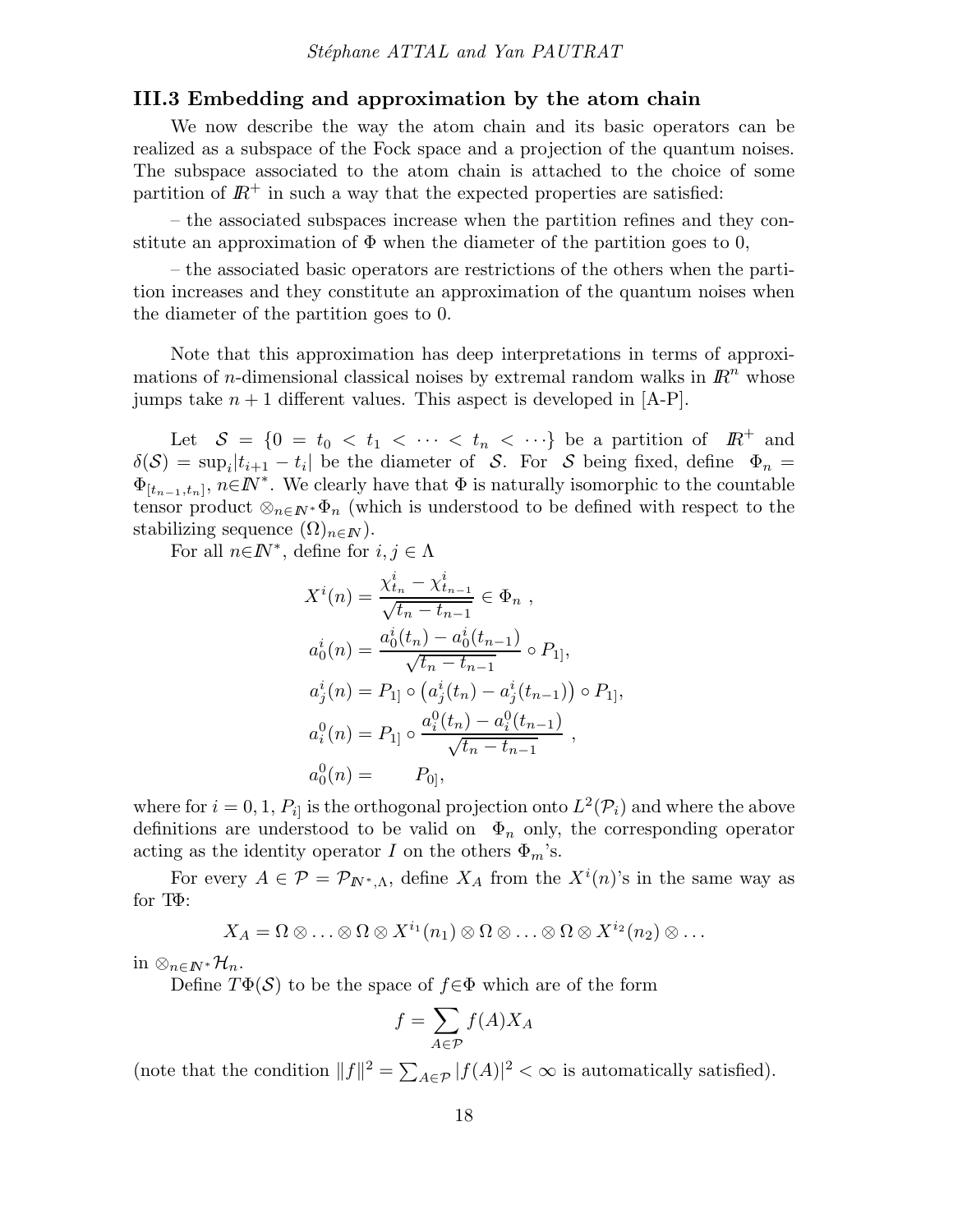The space  $T\Phi(\mathcal{S})$  is thus clearly identifiable to the spin chain T $\Phi$ . The space  $T\Phi(\mathcal{S})$  is a closed subspace of  $\Phi$ . We denote by  $P_{\mathcal{S}}$  the operator of orthogonal projection from  $\Phi$  onto  $T\Phi(\mathcal{S})$ . One can prove for example that the projection of an exponential vector is an "exponential vector" of the embedded toy Fock space: indeed, a direct computation shows that for any  $\phi$  in  $L^2(\mathbb{R}^+, \mathcal{H}')$ ,

$$
(P_{\mathcal{S}}\,\varepsilon(\phi))(A) = \prod_{i} \prod_{n \in A_i} \tilde{\phi}_i(n)
$$

where the function  $\tilde{\phi}$  belongs to  $l^2(I\!N^*, \mathcal{H}')$  and is defined by

$$
\tilde{\phi}_i(n) = \frac{1}{\sqrt{t_n - t_{n-1}}} \int_{t_{n-1}}^{t_n} \phi_i(s) \, ds.
$$

We will denote by  $e(\tilde{\phi})$  such a discrete time version of a coherent vector.

We shall now check that the above operators  $a_j^i(n)$  act on  $\text{Tr}(\mathcal{S})$  in the same way as the the basic operators of TΦ.

**Proposition 8.** – We have, for all  $i, j \in \Lambda$ 

$$
\begin{cases}\na_0^i(n) X^j(n) = \delta_{ij}\Omega \\
a_0^i \Omega = 0\n\end{cases}
$$
\n
$$
\begin{cases}\na_j^i(n) X^k(n) = \delta_{ik} X^j(n) \\
a_j^i \Omega = 0\n\end{cases}
$$
\n
$$
\begin{cases}\na_0^0(n) X^j(n) = 0 \\
a_0^0(n) \Omega = X^i(n) \\
a_j^i \Omega = \Omega.\n\end{cases}
$$

#### Proof

This is a direct application of the definitions and computations using equation (9), cf [At2] for details. For example:

$$
a_0^i(n)X^j(n) = \frac{1}{t_n - t_{n-1}} \left( a_0^i(t_n) - a_0^i(t_{n-1}) \right) \int_{t_{n-1}}^{t_n} \Omega \, d\chi_t^j
$$
  
= 
$$
\frac{1}{t_n - t_{n-1}} \left[ \sum_{k \in \Lambda} \int_{t_{n-1}}^{t_n} \left( a_0^i(t) - a_0^i(t_{n-1}) \right) \Omega \, d\chi_t^k + \int_{t_{n-1}}^{t_n} \delta_{ij} \Omega \, dt \right]
$$
  
= 
$$
\frac{1}{t_n - t_{n-1}} \left( 0 + (t_n - t_{n-1}) \delta_{ij} \Omega \right) = \delta_{ij} \Omega.
$$

And so on for the other cases.

Thus the action of the operators  $a_j^i$  on the  $X^i(n)$  is exactly the same as the action of the corresponding operators on the spin chain of section II; the operators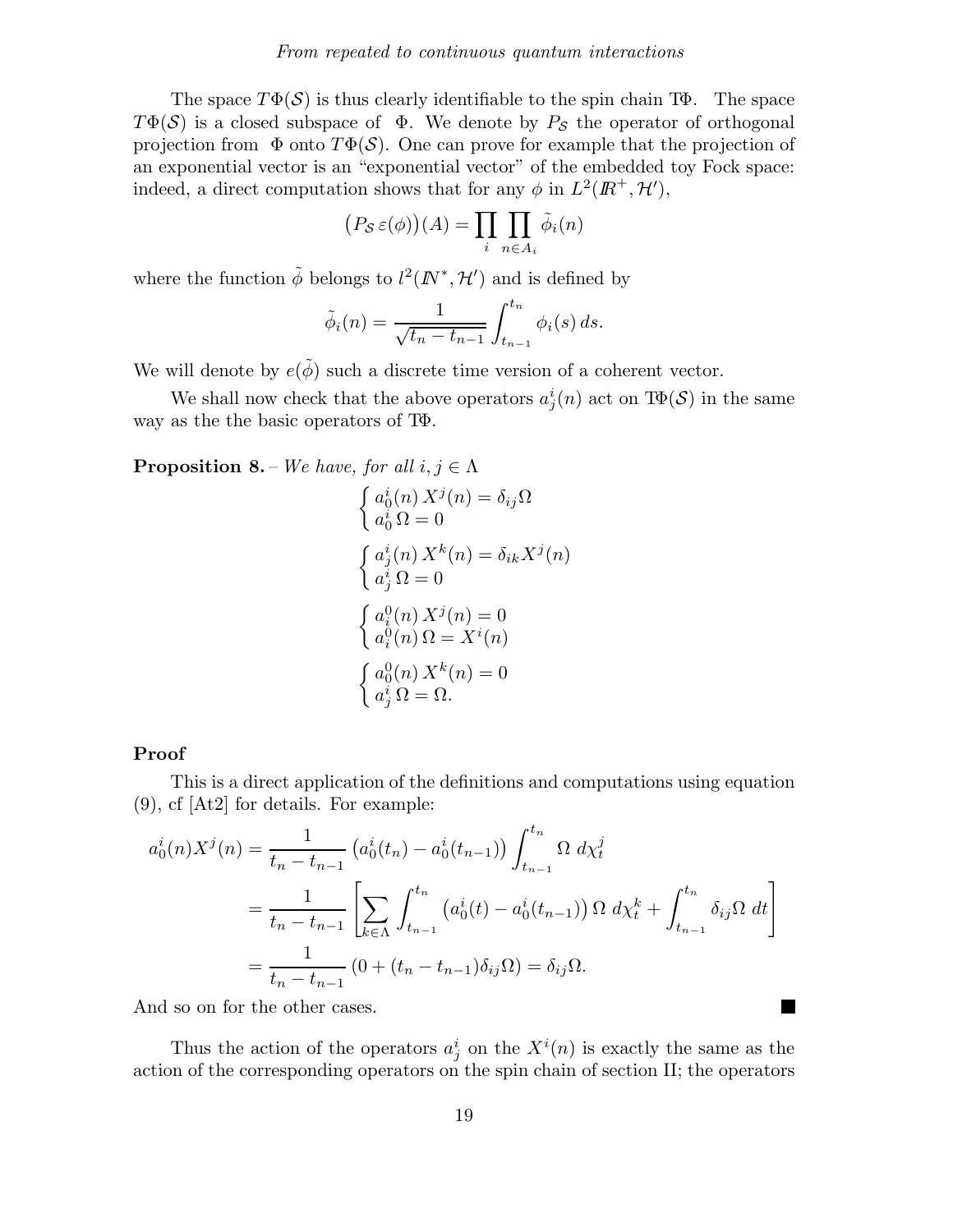$a_j^i(n)$  act on  $T\Phi(\mathcal{S})$  exactly in the same way as the corresponding operators do on TΦ. We have completely embedded the toy Fock space in the Fock space.

The action of operators  $a_j^i(n)$  on discrete exponential vectors as defined above will be most useful in the sequel. The following lemma is deduced immediately from Proposition 8.

**Lemma 9.** – For any  $\phi$ ,  $\psi$  in  $L^2(\mathbb{R}_+, \mathcal{H})$  and for any  $t_n$ -adapted operator  $H_n$  the bracket

$$
\left\langle e(\tilde{\phi}),\, H_n a^i_j(n+1)e(\tilde{\psi})\right\rangle
$$

is equal to

$$
\overline{\tilde{\phi}_j}(n+1)\tilde{\psi}_i(n+1)\left\langle e(\tilde{\phi}_{n]},\,H_n e(\tilde{\psi}_{n}]\right\rangle\left\langle e(\tilde{\phi}_{[n+2}),\,e(\tilde{\psi}_{[n+2})\right\rangle.
$$

Where  $\phi_{n}$ ,  $\psi_{n}$ ,  $\phi_{[n+2}, \psi_{[n+2]}$  are the restrictions of  $\phi$ ,  $\psi$  to  $\{1, \ldots, n\}$ ,  $\{n+2, \ldots\}$ respectively.

This lemma is the basis for our future computations involving discrete-time quantum stochastic integrals (for more precise treatment of this subject see [Pa1] or [Pa3]).

We are now going to see that the Fock space  $\Phi$  and its basic operators  $a_j^i(t)$ ,  $i, j \in \Lambda \cup \{0\}$  can be approached by the toy Fock spaces  $T\Phi(\mathcal{S})$  and their basic operators  $a_j^i(n)$ .

We are given a sequence  $(\mathcal{S}_n)_{n\in\mathbb{N}}$  of refining partitions whose diameter  $\delta(\mathcal{S}_n)$ tends to 0 when *n* tends to  $+\infty$ . Let  $T\Phi(n) = T\Phi(\mathcal{S}_n)$  and  $P_n = P_{\mathcal{S}_n}$ , for all  $n \in I\!\!N$ .

#### Theorem 10. –

i) The orthogonal projectors  $P_n$  strongly converge to the identity operator I on  $\Phi$ . That is, any  $f \in \Phi$  can be approached in  $\Phi$  by a sequence  $(f_n)_{n \in \mathbb{N}}$  such that  $f_n \in \text{TP}(n)$  for all  $n \in \mathbb{N}$ .

ii) If  $S_n = \{0 = t_0^n < t_1^n < \cdots < t_k^n < \cdots \}$ , then for all  $t \in \mathbb{R}^+$ , all  $i, j \in \Lambda$ , the operators

$$
\sum_{\substack{k;t_k^n \le t \\ \text{and} \\ k;t_k^n \le t}} a_j^i(k), \sum_{\substack{k;t_k^n \le t \\ k+1 \text{ odd}}} \sqrt{t_k^n - t_{k-1}^n} a_0^i(k), \sum_{\substack{k;t_k^n \le t \\ k;t_k^n \le t}} \sqrt{t_k^n - t_{k-1}^n} a_i^0(k),
$$

converge strongly on  $\mathcal D$  to  $a_j^i(t)$ ,  $a_0^i(t)$ ,  $a_i^0(t)$  and  $a_0^0(t)$  respectively.

#### Proof

i) As the  $S_n$  are refining then the  $(P_n)_n$  forms an increasing family of orthogonal projection in  $\Phi$ . Let  $P_{\infty} = \vee_n P_n$ . Clearly, for all  $s \leq t$ , we have that  $\chi_t^i - \chi_s^i$ belongs to  $\text{Ran}P_{\infty}$ . But by the construction of the Ito integral and by Theorem 6, we have that the  $\chi_t^i - \chi_s^i$  generate  $\Phi$ . Thus  $P_\infty = I$ .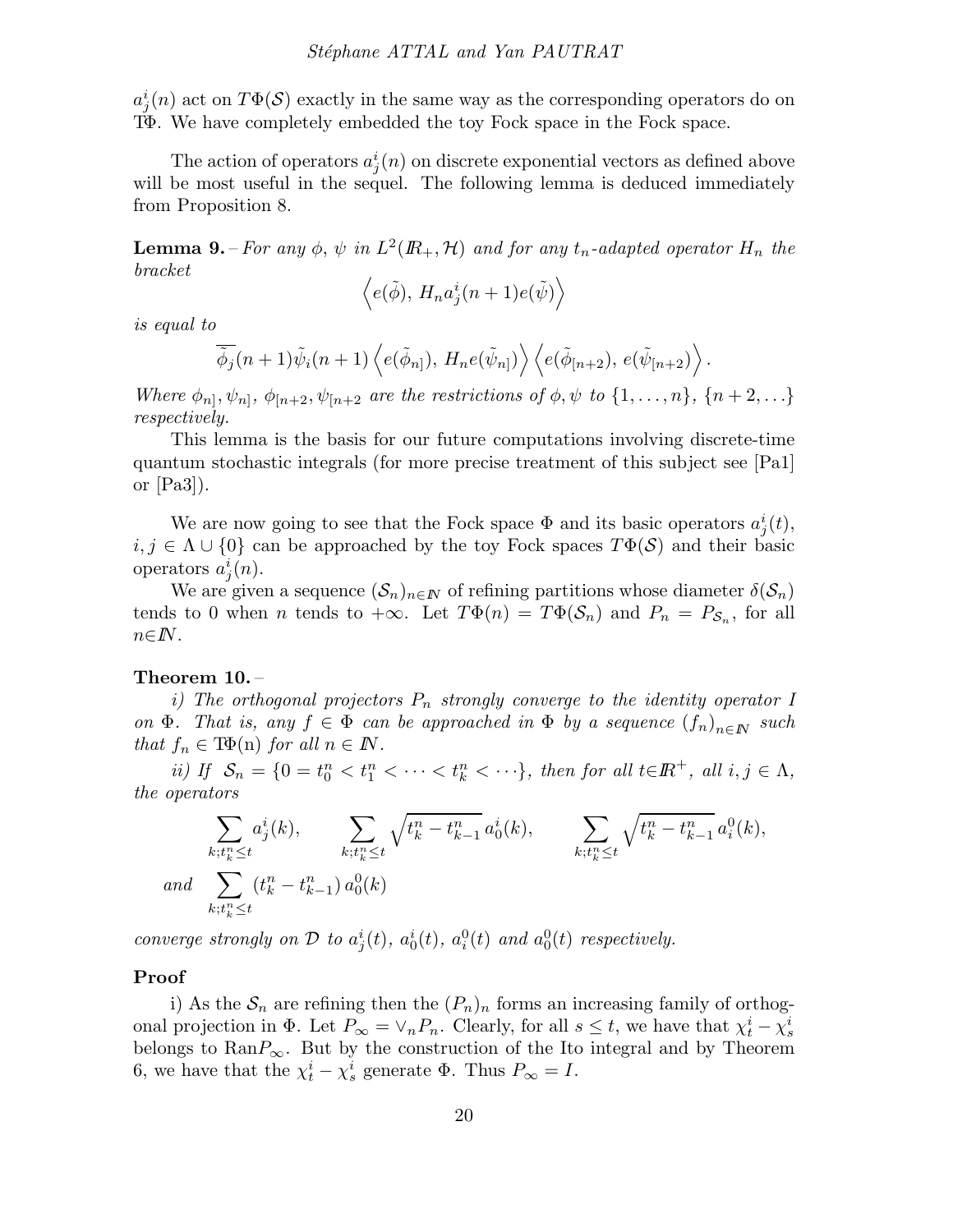ii) Let us check the case of  $a_i^0$ . A direct computation shows that, for  $f \in \mathcal{D}$ 

$$
\bigg[\sum_{k;t_k^n\leq t}\sqrt{t_k^n-t_{k-1}^n}a_i^0(k)f\bigg](\sigma)=\sum_{k;t_k^n\leq t}\mathbbm{1}_{|\sigma_i\cap[t_{k-1}^n,t_k^n]|=1}\sum_{s\in\sigma_i\cap[t_{k-1}^n,t_k^n]}f(\sigma\setminus\{s\}_i).
$$

Put  $t^n = \sup\{t_k^n \in \mathcal{S}_n : t_k^n \leq t\}$ . We have

$$
\begin{split}\n&\left\|\left(\sum_{k;t_{k}^{n}\leq t}\sqrt{t_{k}^{n}-t_{k-1}^{n}}a_{i}^{0}(k)-a_{i}^{0}(t)\right)f\right\|^{2} \\
&=\int_{\mathcal{P}}\Big|\sum_{k;t_{k}^{n}\leq t}\mathbb{1}_{|\sigma_{i}\cap[t_{k-1}^{n},t_{k}^{n}||=1}\sum_{s\in\sigma_{i}\cap[t_{k-1}^{n},t_{k}^{n}]}\left|f(\sigma\setminus\{s\}_{i})-\sum_{s\in\sigma_{i}\cap[0,t]}f(\sigma\setminus\{s\}_{i})\right|^{2}d\sigma \\
&\leq 2\int_{\mathcal{P}}\Big|\sum_{s\in\sigma\cap[t^{n},t]}\left|f(\sigma\setminus\{s\}_{i})\right|^{2}d\sigma + 2\int_{\mathcal{P}}\Big|\sum_{k;t_{k}^{n}\leq t}\mathbb{1}_{|\sigma_{i}\cap[t_{k-1}^{n},t_{k}^{n}||\geq 2} \\
&\times \sum_{s\in\sigma_{i}\cap[t_{k-1}^{n},t_{k}^{n}]}\left|f(\sigma\setminus\{s\}_{i})\right|^{2}d\sigma.\n\end{split}
$$

For any fixed  $\sigma$ , the terms inside each of the integrals above converge to 0 when n tends to  $+\infty$ . Furthermore we have, for *n* large enough,

$$
\int_{\mathcal{P}} \Big| \sum_{s \in \sigma \cap [t^n, t]} f(\sigma \setminus \{s\}_i) \Big|^2 d\sigma \le \int_{\mathcal{P}} |\sigma| \sum_{s \in \sigma \atop s \le t+1} |f(\sigma \setminus \{s\}_i)|^2 d\sigma
$$

$$
= \int_0^{t+1} \int_{\mathcal{P}} (|\sigma| + 1) |f(\sigma)|^2 d\sigma d\sigma
$$

$$
\le (t+1) \int_{\mathcal{P}} (|\sigma| + 1) |f(\sigma)|^2 d\sigma
$$

which is finite for  $f \in \mathcal{D}$ ;

$$
\int_{\mathcal{P}} \Big| \sum_{k;t_k^n \leq t} 1_{|\sigma_i \cap [t_{k-1}^n, t_k^n]| \geq 2} \sum_{s \in \sigma_i \cap [t_{k-1}^n, t_k^n]} f(\sigma \setminus \{s\}_i) \Big|^2 d\sigma
$$
\n
$$
\leq \int_{\mathcal{P}} \Big( \sum_{k;t_k^n \leq t} 1_{|\sigma_i \cap [t_{k-1}^n, t_k^n]| \geq 2} \Big| \sum_{s \in \sigma_i \cap [t_{k-1}^n, t_k^n]} f(\sigma \setminus \{s\}_i) \Big|^2 d\sigma
$$
\n
$$
\leq \int_{\mathcal{P}} \Big( \sum_{k;t_l^n \leq t} \sum_{s \in \sigma_i \cap [t_{k-1}^n, t_k^n]} |f(\sigma \setminus \{s\}_i)| \Big)^2 d\sigma
$$
\n
$$
= \int_{\mathcal{P}} \Big( \sum_{s \in \sigma_i \atop s \leq t^n} |f(\sigma \setminus \{s\}_i)| \Big)^2 d\sigma
$$
\n
$$
= \int_{\mathcal{P}} |\sigma| \sum_{s \in \sigma_i \atop s \leq t^n} |f(\sigma \setminus \{s\}_i)|^2 d\sigma
$$
\n
$$
\leq (t+1) \int_{\mathcal{P}} (|\sigma|+1) |f(\sigma)|^2 d\sigma < \infty
$$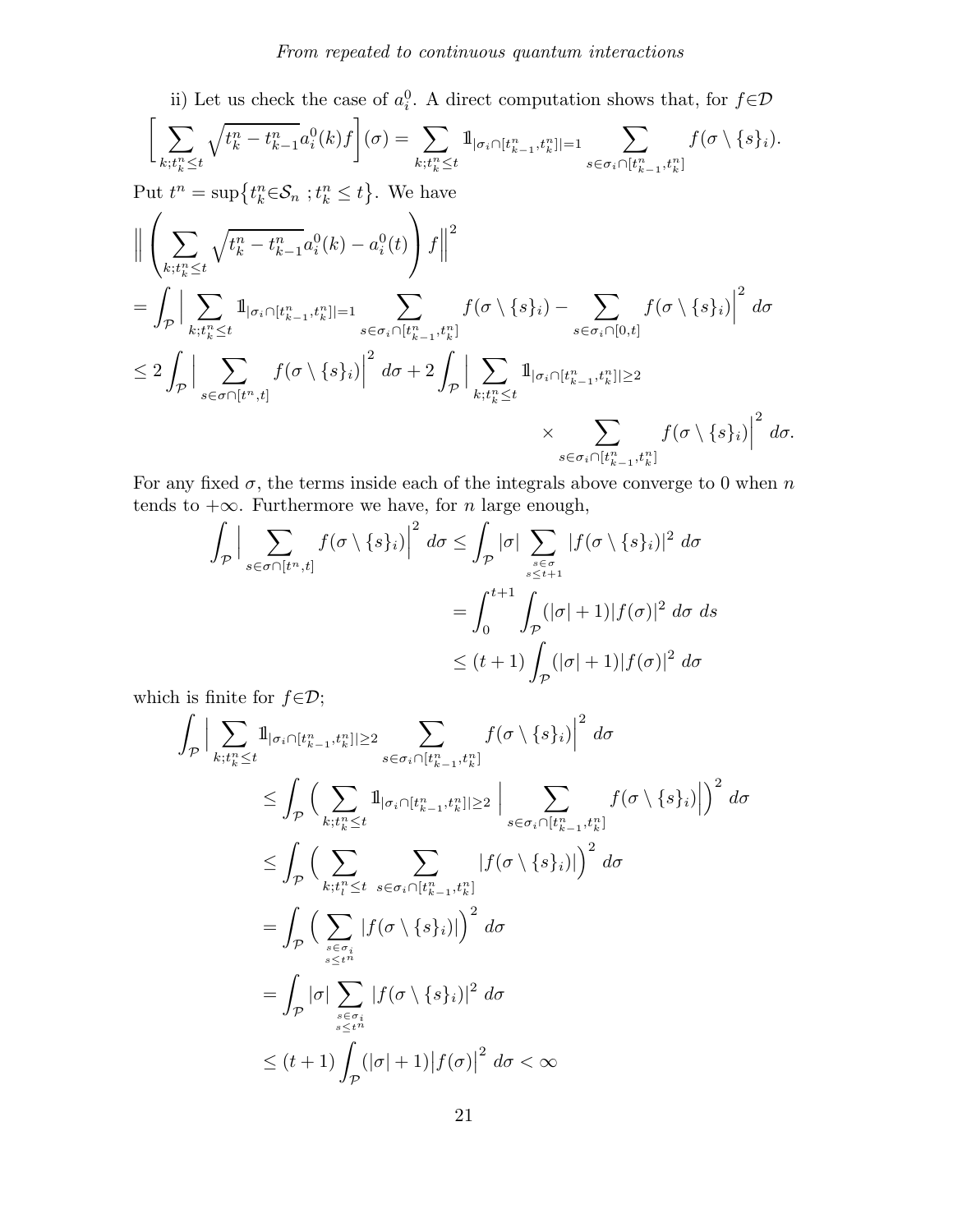in the same way as above. So we can apply Lebesgue's theorem. This proves the result.

П

The other cases are treated in the same way. See [At2] for details.

We have fulfilled our duties: not only does the space  $T\Phi(\mathcal{S})$  recreate T $\Phi$  and its basic operators as a subspace of  $\Phi$  and a projection of its quantum noises, but, when  $\delta(\mathcal{S})$  tends to 0, this realization constitutes an approximation of the space Φ and of its quantum noises.

To any operator H on  $\Phi$  we can associate the projected operator  $P_{\mathcal{S}}HP_{\mathcal{S}}$ which acts on the atom chain only and which approximates  $H$  (if  $H$  is bounded for example).

We wish to compute the corresponding projections of the quantum stochastic integral operators. We reduce our computations to the case where integrals are of the type  $H = \int_0^\infty H_t^{\epsilon} da_j^i(s)$ , with  $(i, j) \neq (0, 0)$ , and satisfy the following conditions (HS):

– the operator  $H$  is bounded and

- the integrands  $H_j^i(t)$  are bounded for all t and  $t \mapsto ||H_j^i(t)||$  is square integrable if one of i or j is zero, essentially bounded otherwise.

Even though they are rather restrictive, these hypotheses will suffice for our needs.

The following result is a consequence of the theory and the computations developed in [Pa1] and [Pa2] (adapted here to the case of higher multiplicity) and we do not reproduce the proof here. It is also stated in the following form in [Pa3], chapter 4.

**Theorem 11.**  $-\text{Let } (i, j) \neq (0, 0)$  be fixed. Let  $H = \int H_j^i(t) da_j^i(t)$  be a quantum stochastic integral on  $\Phi$  that satisfies the assumptions (HS). Then  $P_{\mathcal{S}}HP_{\mathcal{S}}$  is an operator on TΦ of the form

$$
\sum_{k,l}\sum_{n}h_l^k(n)\,a_l^k(n+1)
$$

where the sum is over all couples  $(k, l)$  in  $(\Lambda \cup \{0\})^2$  different from  $(0, 0)$  and is meaningful in the weak sense. The operators  $h_l^k$  are given by :

 $-$  if both i and j are nonzero,

$$
h_l^k(n) = \delta_{ki}\delta_{lj}\frac{1}{t_{n+1} - t_n} P_{\mathcal{S}} \int_{t_n}^{t_{n+1}} P_{t_n} H_j^i(t) dt
$$

 $- if i = 0,$ 

$$
h_l^0(n) = \delta_{lj} \frac{1}{\sqrt{t_{n+1} - t_n}} P_{\mathcal{S}} \int_{t_n}^{t_{n+1}} P_{t_n} H_j^0(t) dt
$$

and for all  $k \neq 0$ ,

$$
h_l^k(n) = \delta_{lj} \frac{1}{t_{n+1} - t_n} P_{\mathcal{S}} \int_{t_n}^{t_{n+1}} P_{t_n} H_j^0(t) \left( a_k^0(t) - a_k^0(t_n) \right) dt
$$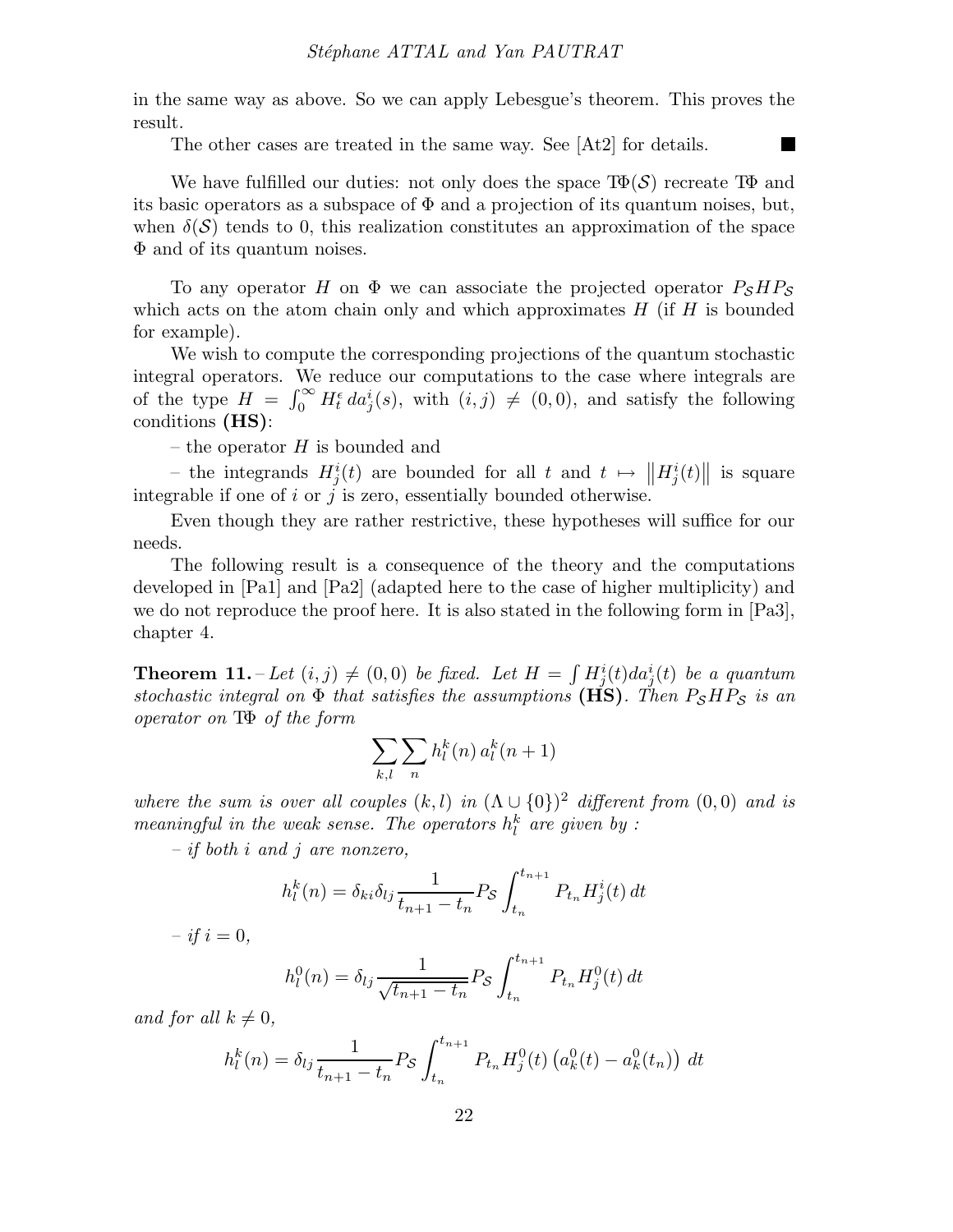$- if j = 0,$ 

$$
h_0^k(n) = \delta_{ki} \frac{1}{\sqrt{t_{n+1} - t_n}} P_{\mathcal{S}} \int_{t_n}^{t_{n+1}} P_{t_n} H_0^i(t) dt
$$

and for all  $l \neq 0$ ,

$$
h_l^k(n) = \delta_{ki} \frac{1}{t_{n+1} - t_n} P_{\mathcal{S}} \int_{t_n}^{t_{n+1}} P_{t_n} \left( a_0^l(t) - a_0^l(t_n) \right) H_0^i(t) dt.
$$

### III.4 Quantum Langevin equations

In this article what we call quantum Langevin equation is actually a restricted version of what is usually understood in the literature (cf  $[G-Z]$ ); by this we mean that we here study the so-called quantum stochastic differential equations as defined by Hudson and Parthasarathy and heavily studied by further authors.

This type of quantum noise perturbation of the Schrödinger equation is exactly the type of equation which we will get as the continuous limit of our Hamiltonian description of repeated quantum interactions.

The aim of quantum stochastic differential equations is to study equations of the form

$$
dU_t = \sum_{i,j \in \Lambda \cup \{0\}} L_j^i U_t \, da_j^i(t),\tag{10}
$$

with initial condition  $U_0 = I$ . The above equation has to be understood as an integral equation

$$
U_t = I + \int_0^t \sum_{i,j \in \Lambda \cup \{0\}} L_j^i U_t \, da_j^i(t),
$$

for operators on  $\mathcal{H}_0 \otimes \Phi$ , the operators  $L^i_j$  being bounded operators on  $\mathcal{H}_0$  alone which are ampliated to  $\mathcal{H}_0 \otimes \Phi$ .

The main motivation and application of that kind of equation is that it gives an account of the interaction of the small system  $\mathcal{H}_0$  with the bath  $\Phi$  in terms of quantum noise perturbation of a Schrödinger-like equation. Indeed, the first term of the equation

$$
dU_t = L_0^0 U_t dt + \dots
$$

describes the induced dynamics on the small system, all the other terms are quantum noises terms.

One of the main application of equations such as (10) is that they give explicit constructions of unitary dilations of semigroups of completely positive maps of  $\mathcal{B}(\mathcal{H}_0)$  (see [H-P]). Let us here only recall one of the main existence, uniqueness and boundedness theorems connected to equations of the form (10). The literature is huge about those equations; we refer to [Par] for the result we mention here.

**Remark :** The Hilbert-Schmidt type of summability condition we use here (in the case where  $\mathcal H$  is infinite dimensionnal) is not quite the usual one used in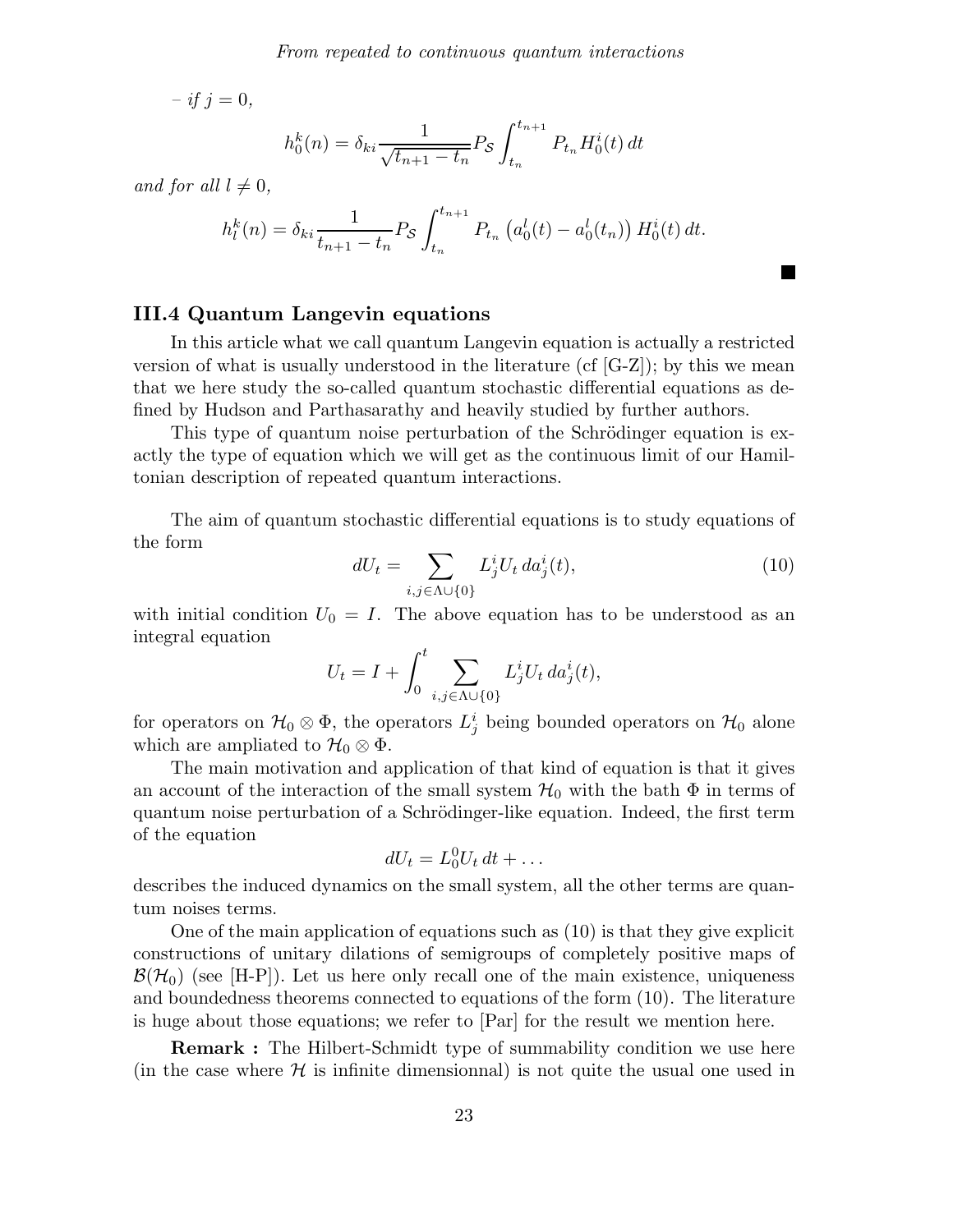the theory of quantum stochastic differential equations, but it is the one we need for our convergence theorems.

**Theorem 12.** – Let  $\mathcal{H}_0$  be a separable Hilbert space and let  $L^i_j$ ,  $i, j \in \Lambda \cup \{0\}$ , be bounded operators on  $\mathcal{H}_0$ . Assume that

$$
||L|| = \left(\sum_{i,j \in \Lambda \cup \{0\}} ||L_j^i||^2\right)^{1/2} < +\infty,
$$

then the quantum stochastic differential equation

$$
U_t = I + \sum_{i,j} \int_0^t L_j^i U_t \, da_j^i(t)
$$

admits a unique solution defined on the space of coherent vectors.

Furthermore, if the coefficients  $L^i_j$  are of the form

$$
L_0^0 = -(iH + \frac{1}{2} \sum_{k \in \Lambda} L_k^* L_k)
$$
  
\n
$$
L_j^0 = L_j
$$
  
\n
$$
L_0^i = -\sum_{k \in \Lambda} L_k^* S_i^k
$$
  
\n
$$
L_j^i = S_j^i - \delta_{ij} I.
$$

for a self-adjoint operator H, some operators  $L_i$ ,  $i \in \Lambda$  and some operators  $S_j^i$ ,  $i,j \in \Lambda$  such that  $(S_j^i)_{i,j \in \Lambda}$  is unitary, then the solution  $(U_t)_{t \geq 0}$  is made of unitary operators.

## IV Convergence theorems

### IV.1 Convergence to quantum Langevin equations

We are now ready to put all the pieces of the jigsaw puzzle together and prove that the Hamiltonian dynamic associated to repeated quantum interactions spontaneously converges to a quantum Langevin equation under some normalization conditions on the Hamiltonian. Notice that for the first convergence theorem we no longer assume that  $\mathcal{L}(h)$  has been conveniently constructed for our needs; in particular  $\mathbb L$  is not assumed to be unitary. We shall come back to the unitary case later on.

Let h be a parameter in  $\mathbb{R}^+$ , which is thought of as representing a small time interval. Let  $\mathbf{L}(h)$  be an operator on  $\mathcal{H}_0 \otimes \mathcal{H}$ , with coefficients  $\mathbf{L}^i_j(h)$  as a matrix of operators on  $\mathcal{H}_0$ . Let  $u_n(h)$  be the associated solution of

$$
u_{n+1}(h) = L_{n+1}(h)u_n(h)
$$

with the same notation as in section II.3. In the following we will drop dependency in h and write simply  $I\!L$ , or  $u_n$ . Besides, we denote

$$
\varepsilon_{ij} = \frac{1}{2} (\delta_{0i} + \delta_{0j})
$$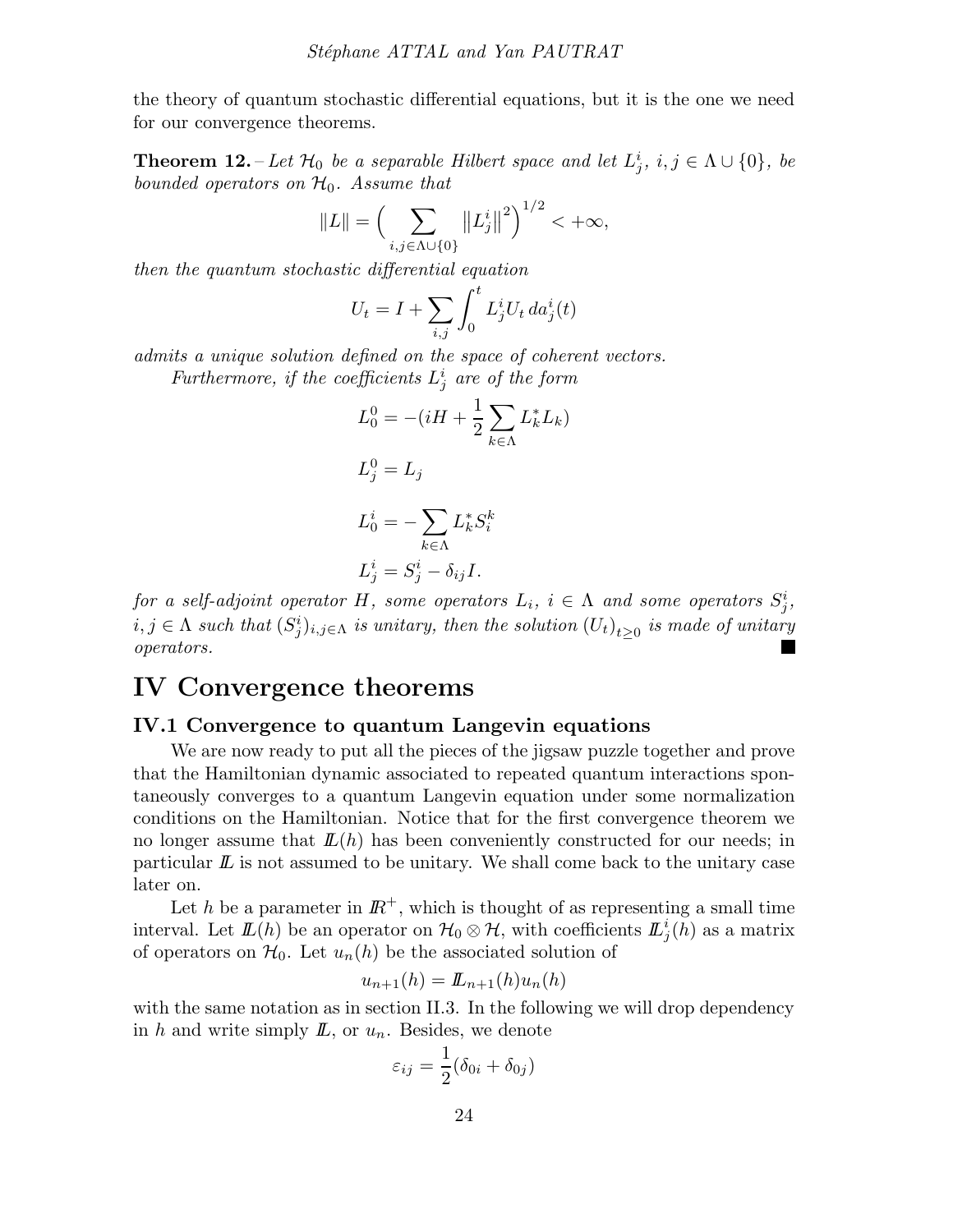for all  $i, j$  in  $\Lambda \cup \{0\}$ . That is,

$$
\varepsilon_{i0} = e_{0j} = \frac{1}{2}, \quad \varepsilon_{ij} = 0, \quad \varepsilon_{00} = 1.
$$

Note that from now on we take the embedding of  $T\Phi$  in  $\Phi$  for granted and we consider, without mentioning it, all the repeated quantum interactions to happen in T $\Phi(h)$ , the subspace of  $\Phi$  associated to the partition  $\mathcal{S} = \{t_i = ih; i \in \mathbb{N}\}\.$  We also make the convention that the default summation sets for sums is  $\Lambda \cup \{0\}$ , e.g.  $\sum_i$  is  $\sum_{i \in \Lambda \cup \{0\}}$ .

The following theorem is our general convergence result.

**Theorem 13.** – Assume that there exist bounded operators  $L_j^i$ ,  $i, j \in \Lambda \cup \{0\}$  on  $\mathcal{H}_0$  such that

$$
\sum_{i,j\in\Lambda\cup\{0\}}\left\|L^i_j\right\|^2<+\infty
$$

and

$$
\lim_{h \to 0} \sum_{i,j \in \Lambda \cup \{0\}} \left\| \frac{\underline{L}_j^i(h) - \delta_{ij}I}{h^{\varepsilon_{ij}}} - L_j^i \right\|^2 = 0
$$

for all  $j \in \Lambda \cup \{0\}$ . Assume that the quantum stochastic differential equation

$$
dU_t = \sum_{i,j} L^i_j U_t \, da^i_j(t)
$$

with initial condition  $U_0 = I$  admits a unique solution  $(U_t)_{t>0}$  which is a process of bounded operators with locally uniform norm bound.

Then, for all t, for every  $\phi$ ,  $\psi$  in  $L^{\infty}([0,t])$ , the quantity the quantity

 $< a \otimes \varepsilon(\phi)$ ,  $P_S u_{[t/h]} P_S b \otimes \varepsilon(\psi) >$ 

converges to

$$
\langle a\otimes \varepsilon(\phi),\,U_t\,b\otimes \varepsilon(\psi)\rangle
$$

when h goes to 0.

Moreover, the convergence is uniform for a, b in any bounded ball of  $H$ , uniform for t in a bounded interval of  $\mathbb{R}_+$ .

#### Remarks

– This is where we particularize the index zero : the above hypotheses of convergence simply mean that, among the coefficients of  $L$ ,

$$
(L_0^0(h) - I)/h
$$
 converges,  
\n $L_j^i(h)/\sqrt{h}$  converges if either *i* or *j* is zero,  
\n $L_j^i(h) - \delta_{i,j}$  converges if neither *i* nor *j* is zero.

We here meet the announced three time scales appearing in the Hamiltonian. We shall discuss the physical meaning of these normalizations in next section.

– In the case where the operator  $\mathbb L$  is unitary and satisfies the convergence assumptions of the above theorem, then one can see that the limiting operators  $L_j^i$ are of the form given in the second part of Theorem 11.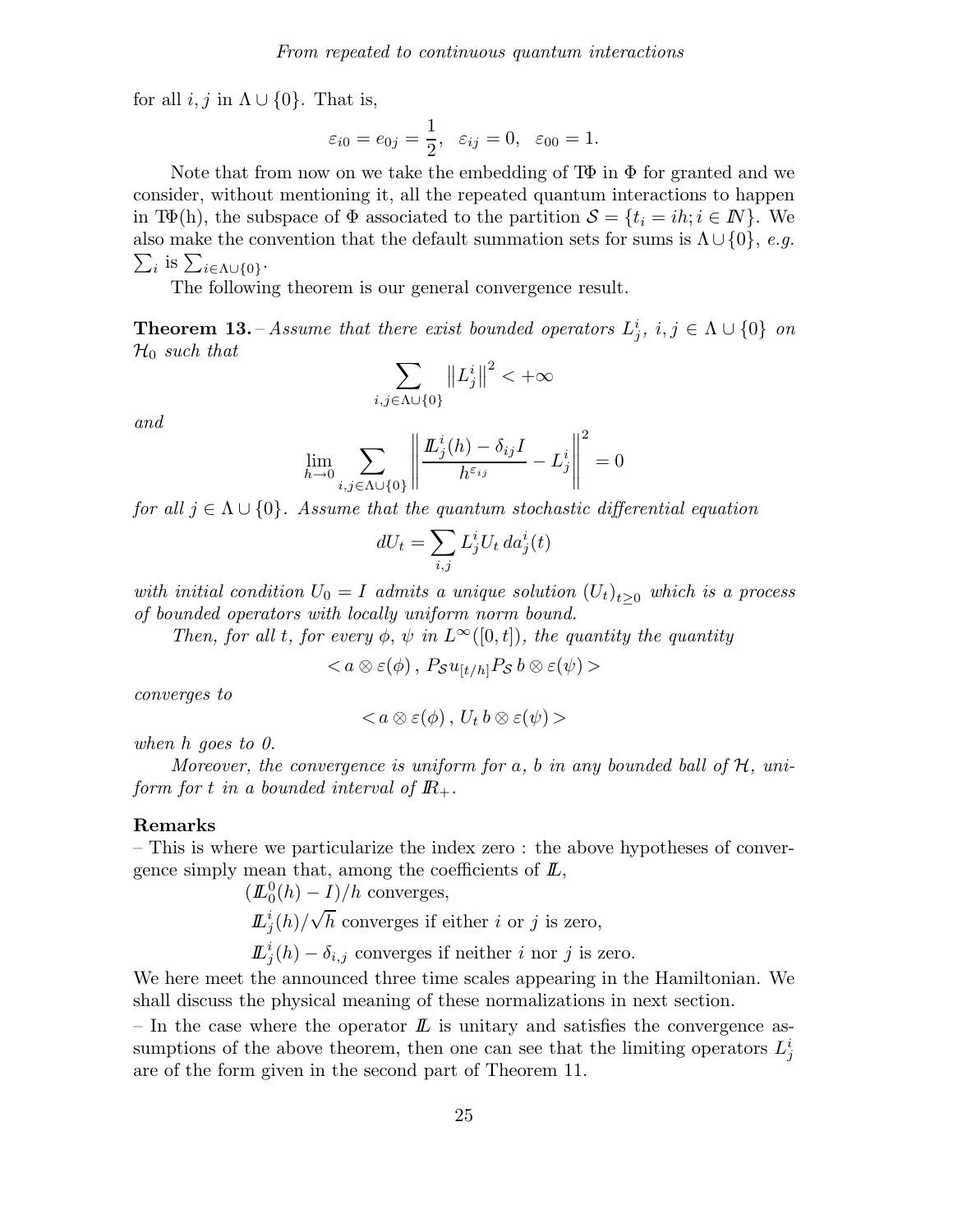– In that case, the solution  $(U_t)_{t\in\mathbb{R}_+}$  enjoys a particular algebraic property which we won't define here: it is a *cocycle* (see  $[H-P]$  or chapter 6 of  $[Pa3]$ ). This property traduces the fact that the evolution of the system is, in the limit, memory-less.

Consider the quantum stochastic differential equation on  $\mathcal{H}_0 \otimes \Phi$ :

$$
dU_s = \sum_{i,j} L_j^i U_s \, da_j^i(s)
$$

where the  $L_j^i$  are the bounded operators on the initial space  $\mathcal{H}_0$  given by our assumptions.

We consider that h is fixed and the associated partition  $S = \{0 = t_0 < t_1 =$  $h \lt \ldots \lt t_k = kh \lt \ldots$  is also fixed. Note that we have chosen a regular partition only for simplicity and that all our results hold with general partitions when the mesh size tends to 0. We fix some bounded interval  $[0, T]$  of  $\mathbb{R}_+$ .

We will proceed by successive simplifications. Consider the operator on the atom chain defined by

$$
w_k = P_{\mathcal{S}} U_{t_k} P_{\mathcal{S}}.
$$

The following lemma will be used over and again: as a first application note that, together with obvious estimates it allows us to prove the convergence in Theorem 13 for almost all t only.

**Lemma 14.** – For any 
$$
r < s
$$
, for any vectors  $a \otimes \varepsilon(\phi)$ ,  $b \otimes \varepsilon(\psi)$  such that  
\n $\phi, \psi \in L^2(\mathbb{R}^+; \mathcal{H}') \cap L^\infty(\mathbb{R}^+; \mathcal{H}'),$ 

we have

$$
|< a \otimes \varepsilon(\phi), (U_s - U_r) b \otimes \varepsilon(\psi) > | \leq C ||a|| ||b|| (s - r)
$$

where C depends only on  $||L||$ , defined in Theorem 12, and on the  $L^2$  and  $L^{\infty}$ norms of  $\phi$  and  $\psi$ .

Proof

$$
\begin{aligned} \left| &< a \otimes \varepsilon(\phi), (U_s - U_r)b \otimes \varepsilon(\psi) > \right| \\ &\leq \sum_{i,j} \int_r^s \left| \overline{\phi}_i(u) \right| \left| \psi_j(u) \right| \left| \leq a \otimes \varepsilon(\phi), L^i_j U_u b \otimes \varepsilon(\psi) > \right| \, du \\ &\leq \left\| L \right\| \int_s^t \left\| \phi(u) \right\| \, \left\| \psi(u) \right\| \, \left\| a \otimes \varepsilon(\phi) \right\| \, \left\| U_u b \otimes \varepsilon(\psi) \right\| \, du \end{aligned}
$$

from which the estimate follows, using the fact that  $\|\phi(u)\| \le \|\phi\|_{\infty}$  and  $\|\psi(u)\| \le$  $\|\psi\|_{\infty}$ , the  $L^i_j$  are bounded and U is locally uniformly bounded.

The following lemma shows that  $(w_k)_k$  converges to  $(U_t)_{t\geq 0}$ , in the same weak sense as in the theorem, as  $h$  goes to 0.

**Lemma 15.** – For any  $t_k < s$ , any vectors  $a \otimes \varepsilon(\phi)$ ,  $b \otimes \varepsilon(\psi)$  with  $\phi, \psi \in L^2(\mathbb{R}^+; \mathcal{H}') \cap L^\infty(\mathbb{R}^+; \mathcal{H}'),$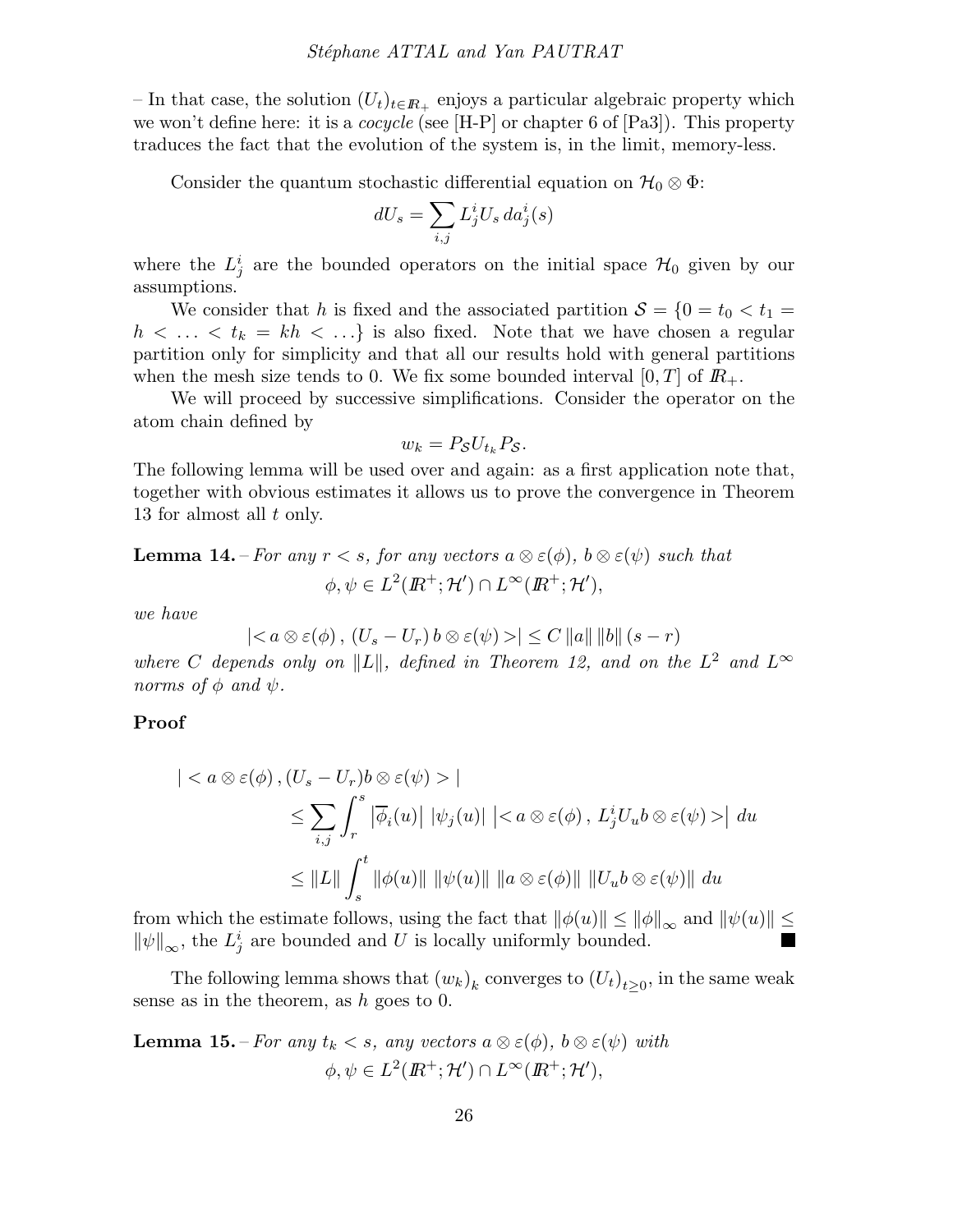we have

$$
\begin{aligned} \left| < a \otimes \varepsilon(\phi), (w_k - U_s)b \otimes \varepsilon(\psi) > \right| \\ &\leq C \left\|a\right\| \left\|b\right\| \left( (s - t_k) + \left\|(I - P_S)\varepsilon(\phi)\right\| + \left\|(I - P_S)\varepsilon(\psi)\right\| \right). \end{aligned}
$$

where C depends only on  $||L||$  and on the  $L^2$  and  $L^{\infty}$  norms of  $\phi$  and  $\psi$ .

#### Proof

We have

$$
\begin{aligned}\n|&|\leq \\
&\leq |&|\n\\ &+|&|\n\\ &+|&|\n\\ &\leq \sum_{i,j}\int_{t_k}^s |\overline{\phi}_i(u)|\,|\psi_j(u)|\,|&|\,du\n\\ &+||(I - P_S)a\otimes\varepsilon(\phi)||\,||U_{t_k} P_Sb\otimes\varepsilon(\psi)||\n\\ &+||U_{t_k}^* a\otimes\varepsilon(\phi)||\,||(I - P_S)b\otimes\varepsilon(\psi)||\n\end{aligned}
$$

H

and we conclude as in the previous lemma.

We can now prove Theorem 13.

### Proof of Theorem 13

Let  $\omega_j^i(h)$  be such that

$$
L_j^i(h) - \delta_{ij} I = h^{\varepsilon_{ij}}(L_j^i + \omega_j^i(h))
$$

for all  $i, j$  in  $\Lambda \cup \{0\}$ . In particular we have that,

$$
\sum_{i,j\in\Lambda\cup\{0\}}\left\|\omega_j^i(h)\right\|^2
$$

converges to  $0$  when  $h$  tends to  $0$ .

Consider the solution  $(u_n)_{n\in I\!\!N^*}$  of

$$
u_{n+1} = L_{n+1}u_n
$$

with the notations of section II.3. Note that if A denotes the matrix  $\mathbf{L} - (\delta_{ij} I)_{i,j}$ we then have

$$
u_{n+1} - u_n = A_{n+1}u_n.
$$

Let F be the matrix  $(h^{\varepsilon_{ij}}L_j^i + \hat{\delta}_{ij}hL_0^0)_{i,j}$  where

$$
\widehat{\delta}_{ij} = \begin{cases} 1 & \text{if } i = j \text{ and } (i, j) \neq (0, 0), \\ 0 & \text{if } i \neq j \text{ or } (i, j) = (0, 0) \end{cases}
$$

and consider the solution  $(v_n)_{n\in I\!\!N}$  of the equation

$$
v_{n+1} - v_n = F_{n+1}v_n.
$$

Note that

$$
A_{n+1} = \sum_{i,j} A_j^i a_j^i (n+1)
$$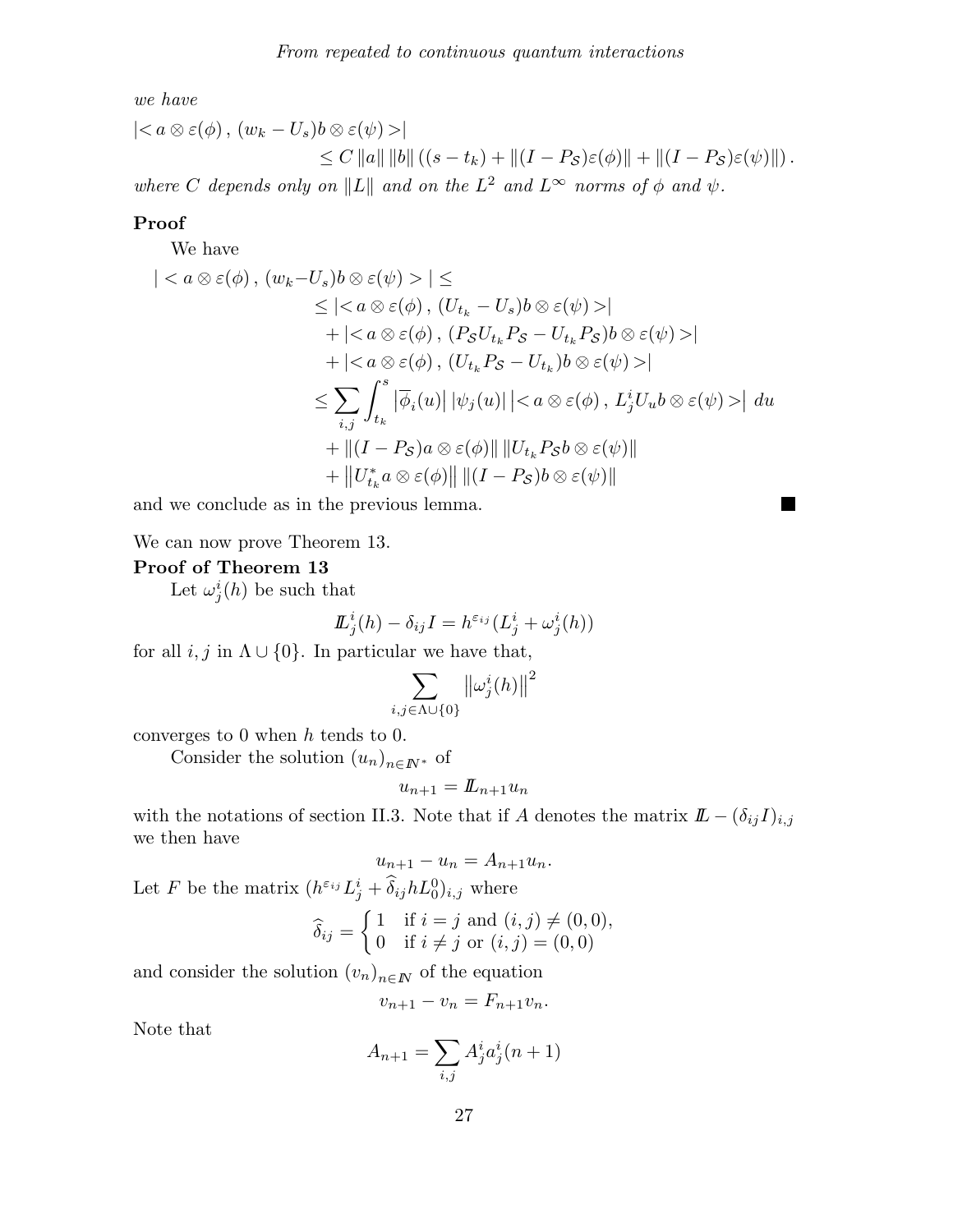and similarly for  $F_{n+1}$ .

Also note that  $a_j^i(n+1)$  commutes with  $u_n$  (resp.  $v_n$ ), for they do not act on the same part of the space TΦ. Thus we get another useful way to write the above equations in terms of the basis  $a_j^i(n)$ :

$$
u_{n+1} - u_n = \sum_{i,j} A_j^i u_n a_j^i (n+1).
$$

and

$$
v_{n+1} - v_n = \sum_{i,j} \left( h^{\varepsilon_{ij}} L_j^i + \widehat{\delta}_{ij} h L_0^0 \right) v_n a_j^i (n+1).
$$

From the above lemma it is enough to prove the convergence to zero of  $u_n - w_n$ . We actually start with  $w_n - v_n$ .

From the fact that

$$
U_{t_{k+1}} - U_{t_k} = \sum_{i,j} \int_{t_k}^{t_{k+1}} L_j^i U_s \, da_j^i(s)
$$

and thanks to the formulas for projections of Fock space integrals onto the toy Fock space in Theorem 11, one obtains the following expression for  $w_{k+1} - w_k$  (be careful that the  $da_0^0(t)$  integrals gives rise to  $a_i^i(k)$  terms for all i, for  $I = \sum_i a_i^i$ :

$$
w_{k+1} - w_k = \sum_{i,j \neq (0,0)} h^{\epsilon_{ij}} L_j^i \left( \frac{1}{h} P_S \int_{t_k}^{t_{k+1}} P_{t_k} U_t dt \right) a_j^i(k+1) P_S
$$
  
+ 
$$
\sum_i h L_0^0 \left( \frac{1}{h} P_S \int_{t_k}^{t_{k+1}} U_t dt \right) a_i^i(k+1) P_S
$$
  
+ 
$$
\sum_{i \in \Lambda} \sum_{j \in \Lambda} P_S \left( \frac{1}{h} \int_{t_k}^{t_{k+1}} \left( L_0^i P_{t_k} U_t (a_0^j(t) - a_0^j(t_k)) \right) dt
$$
  
+ 
$$
\frac{1}{h} \int_{t_k}^{t_{k+1}} \left( L_j^0 P_{t_k} U_t (a_i^0(t) - a_i^0(t_k)) \right) dt \right) a_j^i(k+1) P_S.
$$

As a consequence

$$
w_n - v_n = \sum_{k < n} \sum_{i,j \neq (0,0)} h^{\varepsilon_{ij}} L_j^i a_j^i (k+1) \left( \frac{1}{h} P_{\mathcal{S}} \int_{t_k}^{t_{k+1}} P_{t_k} U_t \, dt P_{\mathcal{S}} - v_k \right) + \sum_{k < n} \sum_i h L_0^0 a_i^i (k+1) \left( \frac{1}{h} P_{\mathcal{S}} \int_{t_k}^{t_{k+1}} U_t \, dt P_{\mathcal{S}} - v_k \right) + \sum_{k < n} \sum_{i \in \Lambda} \sum_{j \in \Lambda} P_{\mathcal{S}} \left( \frac{1}{h} \int_{t_k}^{t_{k+1}} \left( L_0^i P_{t_k} U_t (a_0^j(t) - a_0^j(t_k)) \right) dt + \frac{1}{h} \int_{t_k}^{t_{k+1}} \left( L_j^0 P_{t_k} U_t (a_i^0(t) - a_i^0(t_k)) \right) dt \right) P_{\mathcal{S}} a_j^i (k+1).
$$
 (11)

We first wish to replace  $\frac{1}{h} P_{\mathcal{S}} \int_{t_k}^{t_{k+1}} P_{t_k} U_t dt$  or  $\frac{1}{h} P_{\mathcal{S}} \int_{t_k}^{t_{k+1}} U_t dt$  in the first two terms by  $w_k$ . Lemma 14 allows us to estimate the error term. Consider two essentially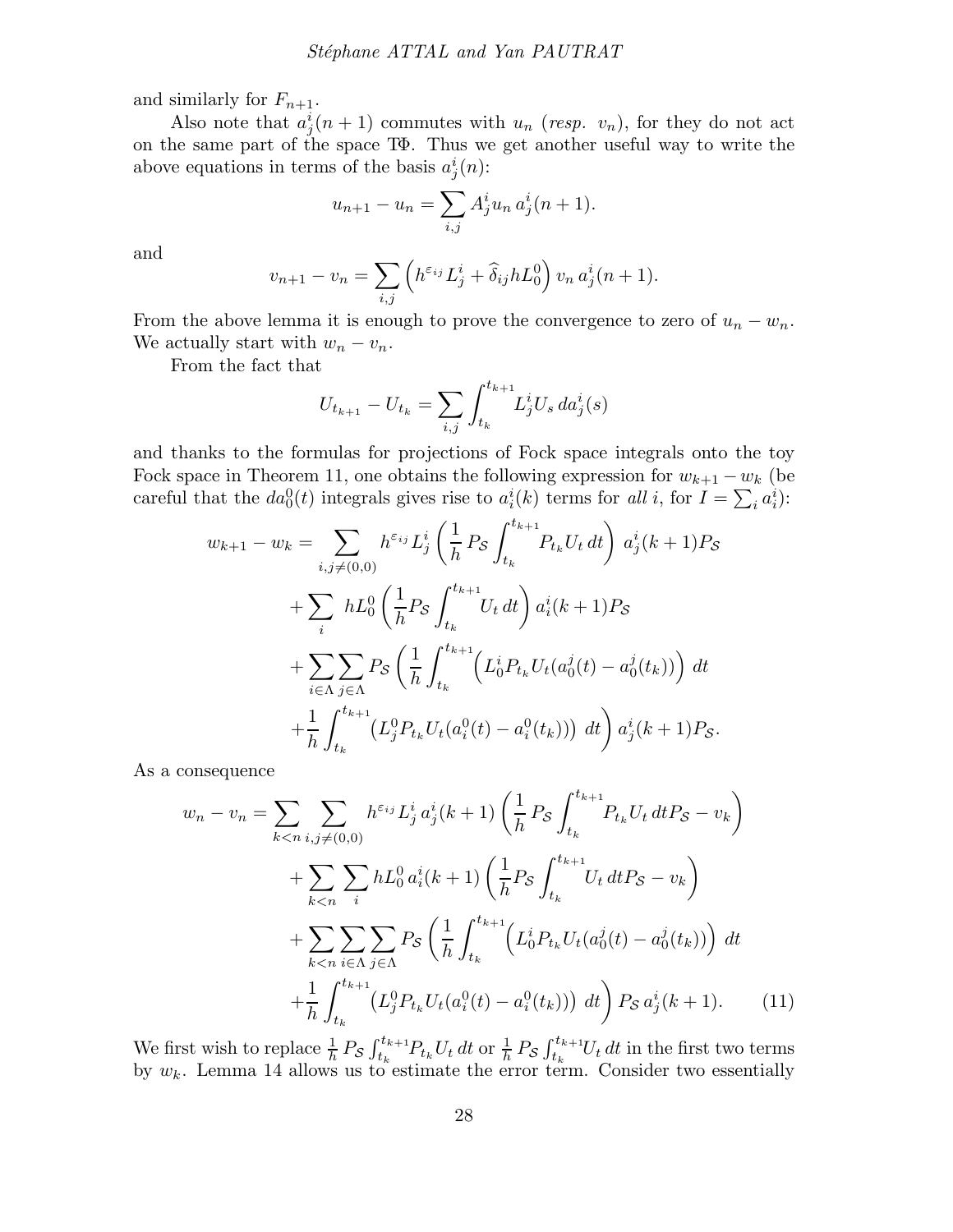bounded functions  $\phi, \psi \in L^{\prime}(I\!\!R^+)$  and two vectors a, b in the unit ball  $\mathcal{H}_1$  of  $\mathcal{H}_2$ . We expand the first terms in (11) and estimate each term :

$$
\left|\right|
$$
  

$$
\leq \sum_{k,\ P_{\mathcal{S}}h^{\varepsilon_{ij}}L_{j}^{i}\frac{1}{h}\int_{t_{k}}^{t_{k+1}}(U_{s}-U_{t_{k}})ds\,b\otimes e(\tilde{\psi}_{k})>\right|,
$$

where we have omitted a uniformly bounded factor

$$
\left\langle a\otimes e(\tilde{\phi}_{[k+2}),b\otimes e(\tilde{\psi}_{[k+2})\right\rangle.
$$

From the fact that  $\sum_i$  $\left| \tilde{\phi}_i(k) \right| \leq$  $\sqrt{h}\left\|\phi\right\|_{\infty},\ \sum_{i}$  $\left|\tilde{\psi}_i(k)\right| \leq$  $\sqrt{h}\left\Vert \psi\right\Vert _{\infty}$  we obtain an estimation of the error term of the form

$$
C\left\Vert a\right\Vert \left\Vert b\right\Vert \sqrt{h}
$$

for some constant C which depends only on  $||L||$  and on the  $L^2$  and  $L^{\infty}$  norms of  $\phi$  and  $\psi$ .

On the other hand, the error term obtained by replacing  $\frac{1}{h} P_{\mathcal{S}} \int_{t_k}^{t_{k+1}} U_t dt$  by  $w_k$  in (11) is clearly dominated by Ch in norm because  $\sum_i h L_0^0 a_i^i (k+1)$  is just  $hL_0^0$ .

We now seek to evaluate the third sum in (11); for that consider again two functions  $\phi$ ,  $\psi$  in M and two vectors a, b in the unit ball  $\mathcal{H}_1$  of  $\mathcal{H}$ ; we have, up to an uniformly bounded factor,

$$
\sum_{i,j\in\Lambda} \left| \right|
$$
\n
$$
= \sum_{i,j\in\Lambda} \left|\tilde{\phi}_j(k)\tilde{\psi}_i(k)\right|\left|\right|
$$
\n
$$
\leq Ch^{3/2},
$$

for  $a_0^j$  $j_0^j(s) - a_0^j$  $\psi_0^j(t_k)$  is bounded on  $\Phi_{t_k}$ , with norm  $\sqrt{s-t_k}$ . One obtains similarly  $\sum$  $i,j \in \Lambda$  $\Big|$ 1 h  $L^0_j$   $P_{\mathcal{S}}$  $\int_{}^{t_{k+1}}$  $t_k$  $P_{t_k} U_s(a_i^0(s) - a_i^0(t_k)) ds a_j^i(k+1) P_{\mathcal{S}} b \otimes \varepsilon(\psi) >$   $\leq Ch^{3/2},$ 

so that the third sum in (11) is bounded by  $C \sqrt{h} 2t \|\phi\|_{\infty} \|\psi\|_{\infty}$ .

We have shown that, putting  $F_k = \sum_{i,j} (h^{\varepsilon_{ij}} L_j^i + \widehat{\delta}_{ij} h L_0^0) a_j^i (k+1),$  $|\langle a\otimes \varepsilon(\phi), P_{\mathcal{S}}(w_n-v_n)P_{\mathcal{S}}b\otimes \varepsilon(\psi)\rangle|$  $=$   $\sum$  $k$  $\lt$ n  $\left| < a \otimes e(\tilde{\phi}), F_k(w_k - v_k) b \otimes e(\tilde{\psi}) > \right| + o(1)$  (12)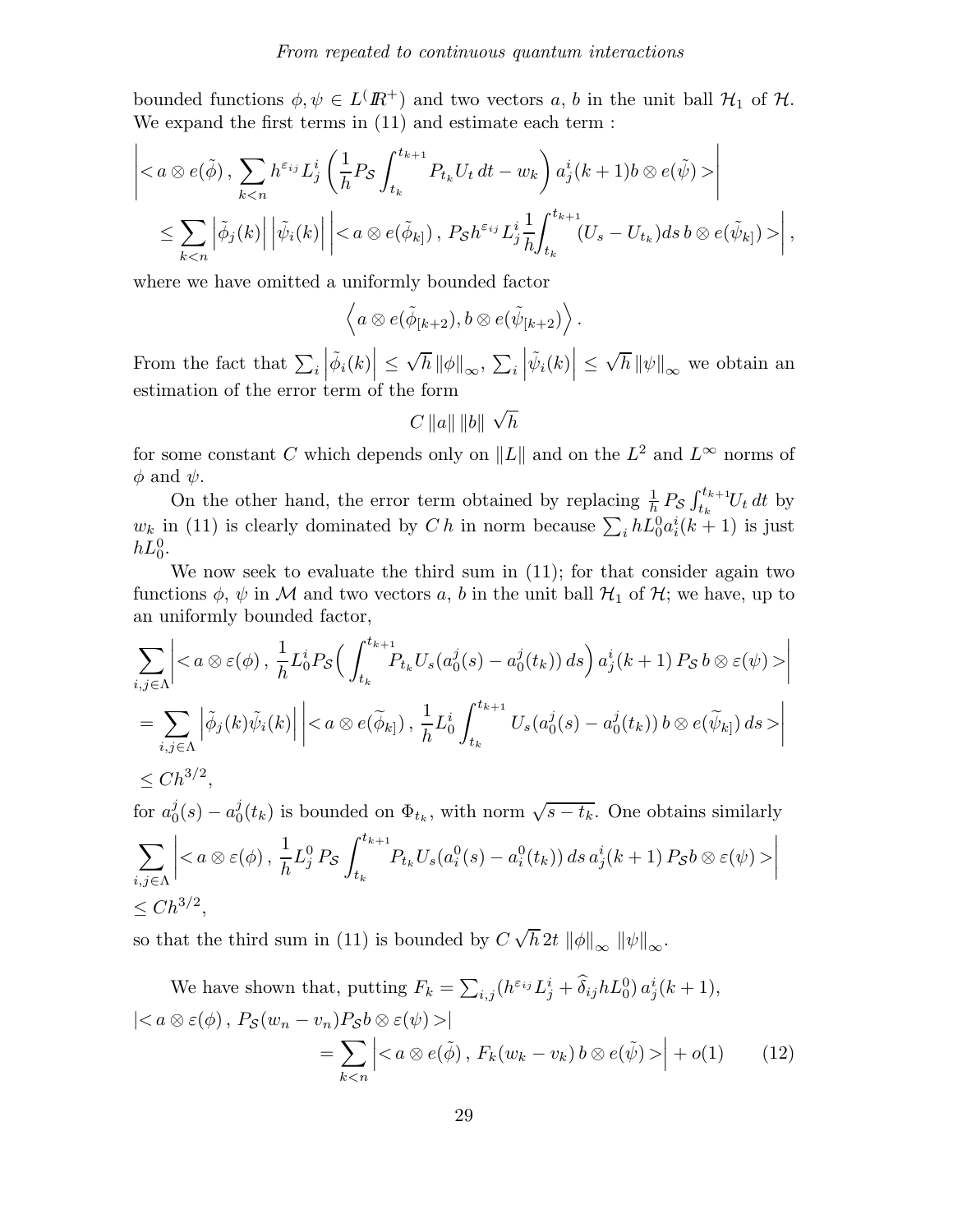where  $o(1)$  is a term which converges to zero as h goes to zero uniformly for a, b in  $\mathcal{H}_1$  and for t in a bounded interval. That uniform convergence property will be important in the sequel.

Expanding 
$$
F_k
$$
 in equation (12) gives  
\n
$$
\begin{aligned}\n&|< a \otimes \varepsilon(\phi), P_S(w_n - v_n) P_S b \otimes \varepsilon(\psi) > | \\
&\leq \sum_{i,j} \sum_{k < n} h^{\varepsilon_{ij}} \left| \tilde{\phi}_j(k) \right| \left| \tilde{\psi}_i(k) \right| \left| \leq (L^i_j)^* a \otimes e(\tilde{\phi}_{k}), (w_k - v_k) b \otimes e(\tilde{\psi}_{k}) > | \\
&+ \sum_{i \in \Lambda} \sum_{k < n} h \left| \tilde{\phi}_i(k) \right| \left| \tilde{\psi}_i(k) \right| \left| \leq (L^0_0)^* a \otimes e(\tilde{\phi}_{k}), (w_k - v_k) b \otimes e(\tilde{\psi}_{k}) > | \\
&+ o(1),\n\end{aligned}
$$

where in each term we have omitted an uniformly bounded factor and the notation  $o(1)$  indicates a function of h which converges to zero as h goes to zero.

Since  $\phi$  and  $\psi$  are essentially bounded, the quantities  $\sum_{i,j} h^{\varepsilon_{ij}} |\tilde{\phi}_j(k)| |\tilde{\psi}_i(k)|$ and  $\sum_{i\in\Lambda} h|\tilde{\phi}_i(k)| |\tilde{\psi}_i(k)|$  are again of order h at most, with an estimate which is independent on  $k$ . Besides, remark that normalizing all operators would only imply an additional constant factor, so that we can assume all the  $L_j^i$  to be contractions. In that case the above implies that for all  $n$ ,

$$
\sup_{a,b \in \mathcal{H}_1} \left| \left| \leq hC \sum\_{k < n} \sup\_{a,b \in \mathcal{H}\_1} \left| \right| + o\\(1\\)
$$

for some constant C. Here we have used our earlier remark that all convergences are uniform in  $a, b \in \mathcal{H}_1$ . This implies that

$$
\sup_{a,b\in\mathcal{H}_1}\left|< a\otimes e(\tilde{\phi}_{n}], (w_n-v_n)b\otimes e(\tilde{\psi}_{n}])>\right| \leq (1+Ch)^n \times o(1)
$$

and since nh converges to t, the quantity  $(1 + Ch)^n$  is bounded so that

$$
\sup\nolimits_{a,b\,\in\,\mathcal{H}_1}\Big|\!<\!a\otimes\mathit{e}(\tilde{\phi}_{n]})\,,\,(w_n-v_n)b\otimes\mathit{e}(\tilde{\psi}_{n]})>\Big|
$$

converges to zero as h goes to zero.

We have proved the desired convergence property for the process  $(w_k)_{k>0}$ . Now we will prove that

$$
\sup_{a,b\,\in\,\mathcal{H}_1}\left|<\,a\otimes e(\tilde{\phi}_{n]})\,,\,(u_n-v_n)b\otimes e(\tilde{\psi}_{n]})>\right|
$$

converges to zero as  $h$  goes to zero. We have

$$
u_n - v_n = \sum_{k < n} F_k(u_k - v_k) + \sum_{k < n} \left( \sum_{i,j} h^{\varepsilon_{ij}} (\omega_j^i(h) - h \hat{\delta}_{ij} L_0^0) a_j^i(k+1) \right) u_k
$$
\n
$$
= \sum_{k < n} \left( F_k + \sum_{i,j} h^{\varepsilon_{ij}} (\omega_j^i(h) - h \hat{\delta}_{ij} L_0^0) a_j^i(k+1) \right) (u_k - v_k)
$$
\n
$$
+ \sum_{k < n} \left( \sum_{i,j} h^{\varepsilon_{ij}} (\omega_j^i(h) - h \hat{\delta}_{ij} L_0^0) a_j^i(k+1) \right) v_k \tag{13}
$$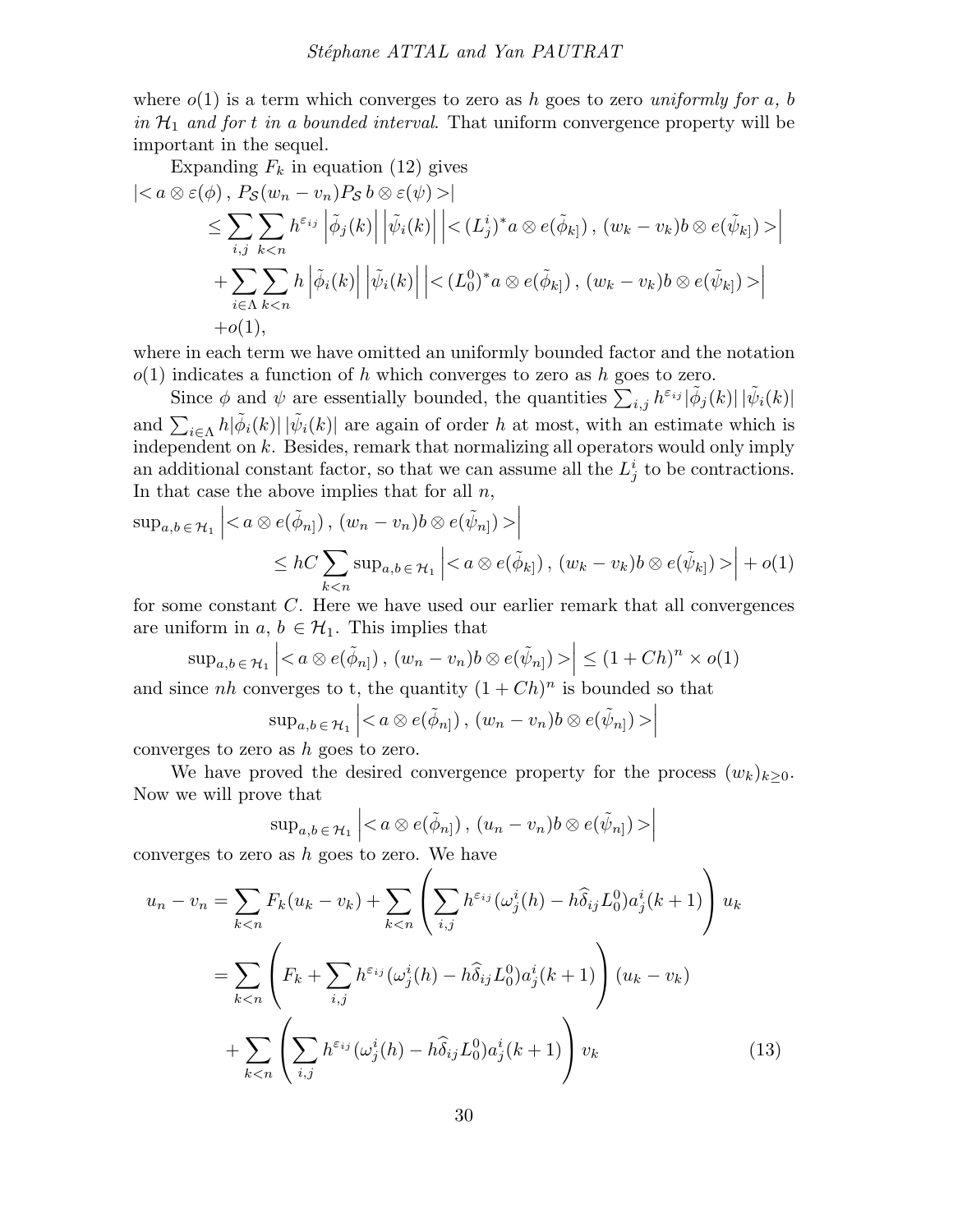Replace for simplicity  $\omega_j^i(h)$  by  $\omega_j^i(h) - h\delta_{ij}L_0^0$  (which does not change the validity of the earlier estimates). The interest of the second form lies therein, that the term without recurring  $u_k - v_k$  can now be estimated thanks to our previous result:

$$
\left|< a\otimes e(\tilde{\phi}_k)\, ,\, \sum_{k\right|
$$

is bounded by

$$
\sum_{k < n} \left( \sum_{i,j} h^{\varepsilon_{ij}} \left| \tilde{\phi}_j(k) \right| \left| \tilde{\psi}_i(k) \right| \left\| \omega_j^i(h) \right\| \right) \sup_{a,b \in \mathcal{H}_1} \left| < a \otimes e(\tilde{\phi}_{k|}), \ v_k \ b \otimes e(\tilde{\psi}_{k|}) > \right| \tag{14}
$$

with

$$
\sup_{a,b \in \mathcal{H}_1} \left| \left| \right\}
$$
  
\n
$$
\leq \sup_{a,b \in \mathcal{H}_1} \left( \left| \left| \right.\right.\n+ \left| \left| \right.\right\\)
$$

and our estimate shows that the first term on the right-hand-side converges to zero uniformly in k as h goes to zero. The second term is, in turn, bounded by  $\|\varepsilon(\phi)\|$   $\|\varepsilon(\psi)\|$  since any  $w_k$  is  $P_{\mathcal{S}} U_{t_k} P_{\mathcal{S}}$  and as such has bounded norm.

Thanks to our assumptions on the perturbative operators, the bound (14) converges to zero as h goes to zero, uniformly for a, b in  $\mathcal{H}_1$ .

Besides, for the recurring term in (13) we easily obtain as before

$$
\sup_{a,b\in\mathcal{H}_1}\Big| \Big|
$$
\n
$$
\leq h \, C \sum_{k \Big| \, ,
$$

thanks to the fact that the  $\omega_j^i$  are assumed to have norms which converge to zero uniformly in  $h$ . We conclude as in the previous case.

This ends the proof.

Under some additional assumptions, which are verified in many applications, we can very much improve the convergence.

Theorem 16. – Consider the same assumptions and the same notations as in Theorem 13. If  $||u_k||_{\text{TB}}$  (the norm of operators on T $\Phi$ ) is locally uniformly bounded, then  $P_{\mathcal{S}} u_{[t/h]} P_{\mathcal{S}}$  converges weakly to  $U_t$  on all  $\mathcal{H}_0\otimes \Phi$ . If furthermore  $\|u_k\|_{\Phi}$  (the norm of operators on  $\Phi$ ) is locally uniformly bounded, then  $u_{[t/h]}$  converges weakly to  $U_t$  on all  $\mathcal{H}_0 \otimes \Phi$ .

## Proof

Theorem 13 allows us to perform a  $\epsilon/3$  argument with an approximation of any vectors of  $\mathcal{H}_0 \otimes \Phi$  by combinations of vectors  $a \otimes \varepsilon(\phi)$ ,  $b \otimes \varepsilon(\psi)$  with essentially bounded functions  $\phi \circ \psi$ bounded functions  $\phi$ ,  $\psi$ .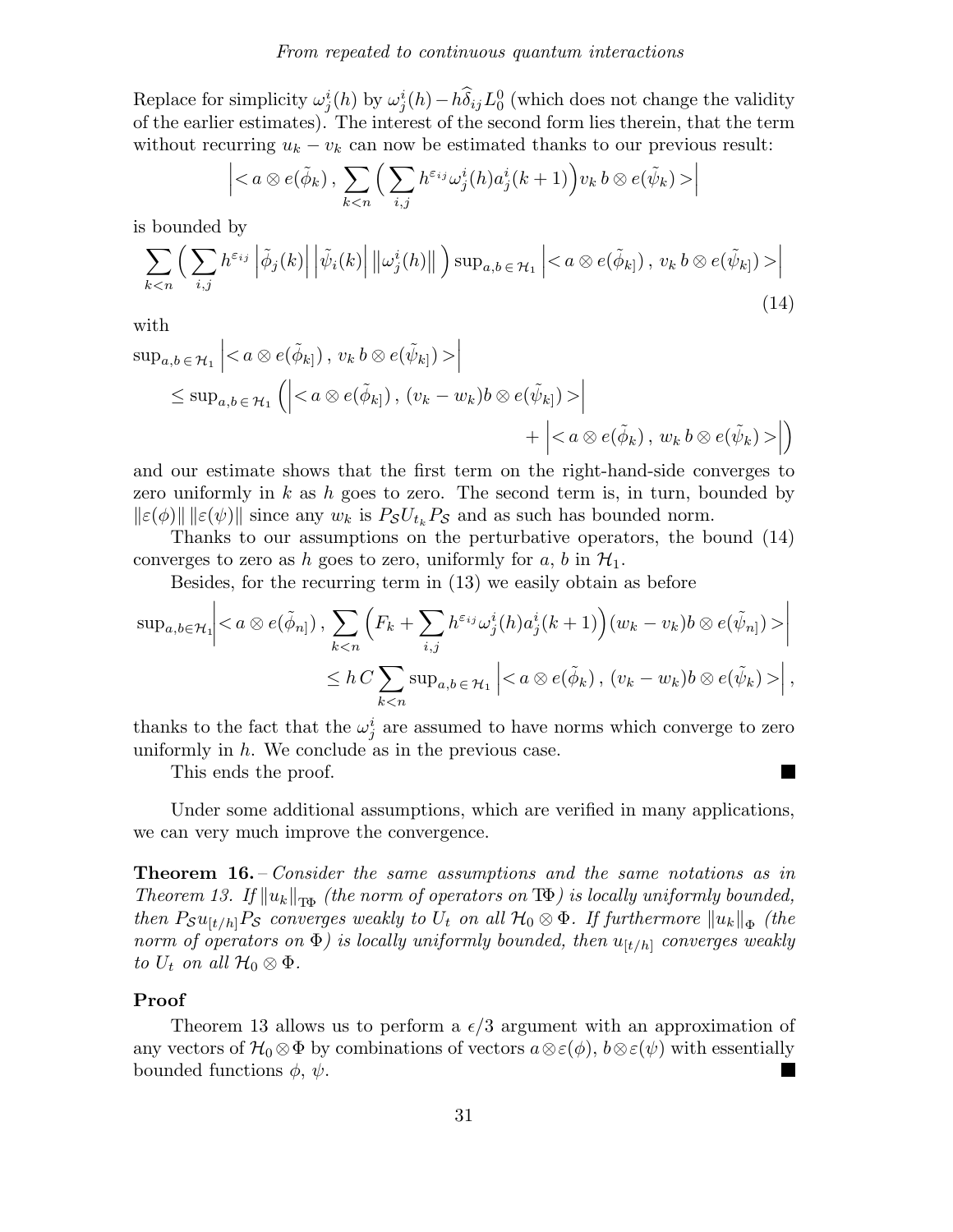One of the main application of this last theorem is the case when the matrices  $L(h)$  give rise at the limit to a matrix L such as in Theorem 12 (the case of a unitary solution  $(U_t)_{t\geq0}$ . We shall show that the associated discrete evolution  $(u_n)_{n\in\mathbb{N}}$  satisfy the conditions of the above theorem, so that the convergence of  $u_{\lbrack t/h\rbrack}$  towards  $U_t$  is weak.

**Theorem 17.** – Consider a matrix  $\mathbb{L}$  on  $\mathcal{H}_0 \otimes \mathcal{H}$  with coefficients

$$
\begin{aligned} \mathcal{L}_0^0 &= I - h(iH + \frac{1}{2} \sum_k L_k^* L_k) + h\omega_0^0 \\ \mathcal{L}_j^0 &= \sqrt{h}L_j + h\omega_j^0 \\ \mathcal{L}_0^i &= -\sqrt{h} \sum_k L_k^* S_j^k + h\omega_0^i \\ \mathcal{L}_j^i &= I + S_j^i - \delta_{ij} I + h\omega_j^i \end{aligned}
$$

where H is a bounded self-adjoint operator,  $(S_j^i)_{i,j \in \Lambda}$ , is unitary and  $L_i$ ,  $i \in \mathbb{L}$  are operators on  $\mathcal{H}_0$ , where the coefficients  $\omega_j^i$  are such that  $\sum_{i,j} ||\omega_j^i||$  $\frac{2}{3}$  is uniformly bounded and  $\|\omega_0^0(h)\|$  converge to 0 when h tends to 0.

Then the solution  $(u_n)_{n\in\mathbb{N}}$  of

$$
u_{n+1} = L_{n+1} u_n
$$

is made of invertible operators which are locally uniformly bounded in norm. In particular  $u_{[t/h]}$  converges weakly to the solution  $U_t$  of  $(X)$ .

#### Proof

A straightforward computation shows the special form of  $\mathbb{L}$  induces many cancellations when computing the coefficients of  $\mathbb{L}^* \mathbb{L} - I$  and of  $\mathbb{L} \mathbb{L}^* - I$ , and that they are of order h. Thus for h small enough the operators  $\mathbb{L}^* \mathbb{L}$ ,  $\mathbb{L} \mathbb{L}^*$  and thus  $\mathbb L$  are invertible. Thus so are the operators  $u_n$ .

Furthermore the above estimates show that  $||L|| \leq \sqrt{1 + Ch}$ . This easily gives the locally uniform boundedness of  $(u_n)_{n\in\mathbb{N}}$  and thus the desired weak convergence.

Specializing some more will allow us to answer the natural question of convergence of Heisenberg evolutions of observables:

**Corollary 18.** – If the operator  $\mathbb{L}$  is unitary and satisfies the conditions of Theorem 13 then the solution  $(U_t)_{t\in\mathbb{R}_+}$  of  $(E)$  is unitary. In this case the convergence of  $u_{[t/h]}$  to  $U_t$  is strong and for all bounded operator X on  $\mathcal{H}_0 \otimes \Phi$ , all t, the  $sequence\ u^*_{[t/h]}Xu_{[t/h]}\ converges\ weakly\ to\ U^*_tXU_t\ as\ h\ tends\ to\ zero.$ 

#### Proof

It is easy to see from the above conditions that the operators  $(L_j^i)_{i,j}$  satisfy for all  $i, j$ 

$$
L_j^i + L_j^{i*} + \sum_{k \in \Lambda} L_k^i L_k^{j*} = 0
$$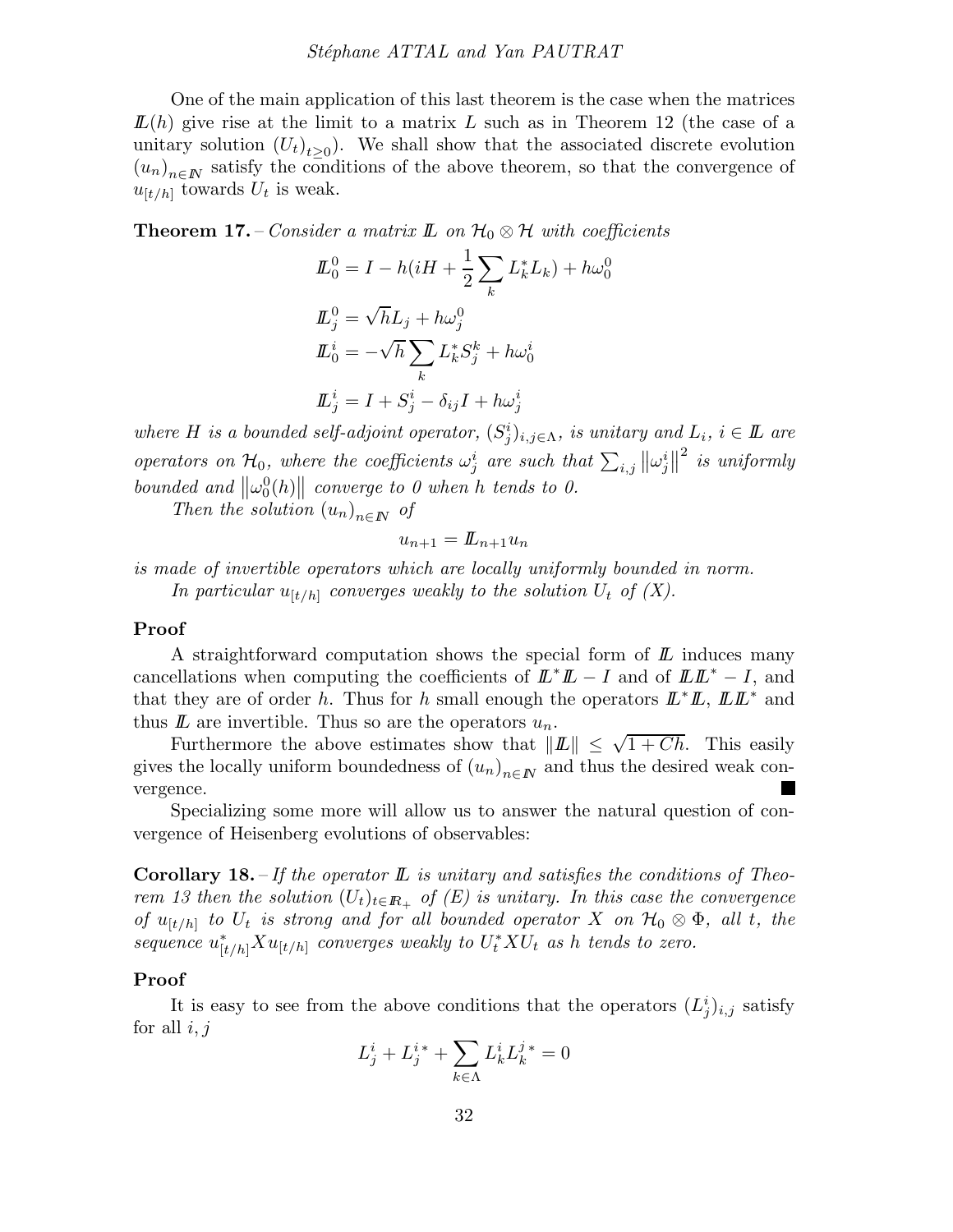$$
L_j^i + L_j^{i*} + \sum_{k \in \Lambda} L_i^k L_j^{k*} = 0
$$

which implies that the equation  $(E)$  is of the form which has unitary solutions (see Theorem 12).

By Theorem 17 and Proposition 1, for all  $t$ ,  $u_{[t/h]}$  is a sequence of contractions that converges weakly to a unitary operator, so that strong convergence also holds.

It is now straightforward to prove the statement regarding convergence of  $u_{[t/h]}^* X u_{[t/h]}$  to  $U_t^* X U_t$  for bounded X. **The State** 

## IV.2 Typical Hamiltonian

We are now coming back to the initial physical motivations of Theorems 13, 16 and 17. These theorems show up quite strong conditions on the unitary operator  $\mathbf{L} = e^{-ihH}$  and a natural question now is: what kind of Hamiltonian H will produce such conditions on  $\mathbb{L}$ ? What is the typical Hamiltonian for repeated quantum interactions which will produce quantum Langevin equations at the continuous limit?

In this section we answer partly that question. We answer it as we exhibit a large family of such Hamiltonians and we conjecture that they are the typical ones. We do not fully answer the question for we are not able to prove that they are the only ones.

We keep here the notations of section II.1-II.3.

On  $\mathcal{H}_0 \otimes \mathcal{H}$  consider the following Hamiltonian

$$
H = H_0 \otimes I + I \otimes H_S + \frac{1}{\sqrt{h}} \sum_{i \in \Lambda} \left( V_i \otimes a_i^0 + V_i^* \otimes a_0^i \right) + \frac{1}{h} \sum_{i,j \in \Lambda} D_{ij} \otimes a_j^i \tag{15}
$$

where  $H_0$ ,  $V_i$  and  $D_{ij}$  are bounded operators on  $\mathcal{H}_0$  (with  $H_0$  hermitian and  $D_{ij} = D_{ji}^*$ , and  $H_S$  is hermitian on  $\mathcal H$  and contains the basis elements  $X^i$  in its domain.

Put  $\mathcal{H}'$  to be the closed subspace of  $\mathcal{H}$  generated by the basis elements  $X^i$ ,  $i \in \Lambda$ ; that is, the orthogonal of  $X^0 = \Omega$ . Consider the "column operator"

$$
V = \begin{pmatrix} V_1 \\ V_2 \\ \vdots \end{pmatrix}
$$

as an operator from  $\mathcal{H}_0$  to  $\mathcal{H}_0 \otimes \mathcal{H}'$ . Assume that this operator is bounded.

The adjoint of  $V$  is then the "row operator"

$$
V^* = (V_1 \quad V_2 \quad \dots)
$$

from  $\mathcal{H}_0\otimes\mathcal{H}'$  to  $\mathcal{H}_0$ .

Define the "matrix operator"  $D = (D_j^i)_{ij}$  as an operator from  $\mathcal{H}_0 \otimes \mathcal{H}'$  to  $\mathcal{H}_0 \otimes \mathcal{H}'$ . We also assume D to be bounded.

Let us relate the above Hamiltonian with the usual literature on weak coupling and low density limits.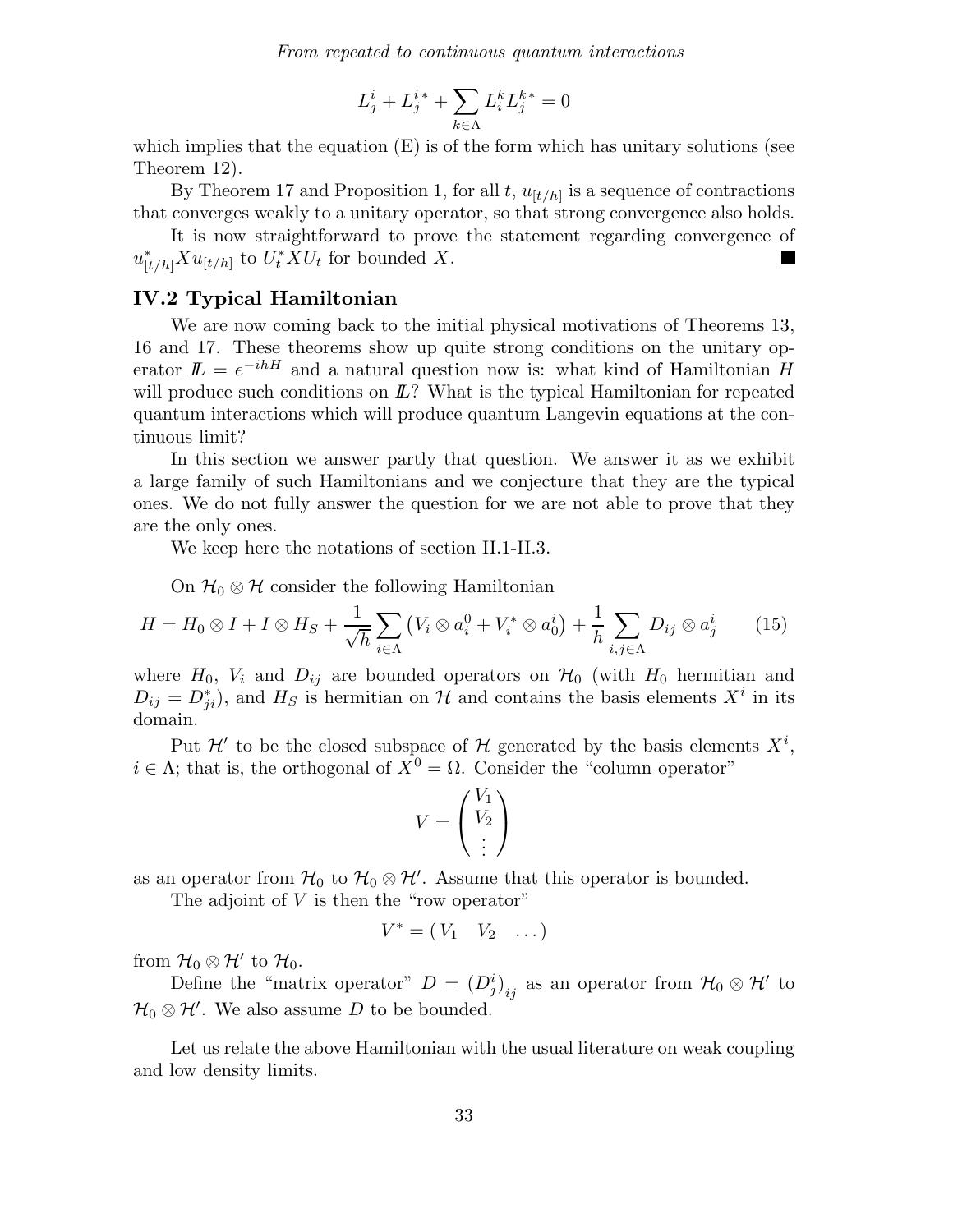#### Stéphane ATTAL and Yan PAUTRAT

Recall that, in the literature about weak coupling limit, the bath is usually made of several harmonic oscillators (a Fock space) with associated creation operators  $a^*(g)$  and annihilation operators  $a(g)$ , where g runs over a Hilbert space  $\mathcal{H}$ . The Hamiltonian which is considered is then of the form

$$
H = H_0 \otimes I + I \otimes H_S + \lambda (V \otimes a^*(g) + V^* \otimes a(g))
$$

The part  $V \otimes a^*(g) + V^* \otimes a(g)$  corresponds to the typical dipole Hamiltonian usually considered in the weak coupling limit or van Hove limit (cf [Dav], [D-J]).

This Hamiltonian meets (15) when considering an orthonormal basis  $(e_i)$  of  $H$  and when one writes

$$
(V \otimes a^*(g) + V^* \otimes a(g)) = \sum_i (\langle e_i, g \rangle V \otimes a^*(e_i) + \langle g, e_i \rangle V^* \otimes a(e_i))
$$

Our time renormalization term  $1/\sqrt{h}$  does not actually corresponds to the usual time renormalisation for the weak coupling limit  $(t/\lambda^2 = \tau)$ , we are more in a situation which looks like a strong coupling limit. Actually, as is shown in [AJ1], they are intimately related, when considering the setup of weak coupling limit for repeated interactions.

On the other hand, interaction Hamiltonians of the form  $D \otimes a^*(f)a(h) +$  $D^* \otimes a^*(h)a(f)$  are of scattering type. They present some important similarity with the typical interaction Hamiltonians considered in the low desity limit (cf [APV], [AFL]), but we are not able to show that this similarity contains anything deeper.

We are now back to our general Hamiltonian (15).

We shall take compact notations for the unitary quantum Langevin equations of Theorem 10. Consider the equation

$$
dU_t = \sum_{i,j} L_j^i U_t \, da_j^i(t) \tag{16}
$$

with

$$
L_0^0 = -(iK + \frac{1}{2} \sum_{k \in \Lambda} L_k^* L_k)
$$
  
\n
$$
L_j^0 = L_j
$$
  
\n
$$
L_0^i = -\sum_{k \in \Lambda} L_k^* S_i^k
$$
  
\n
$$
L_j^i = S_j^i - \delta_{ij} I,
$$

where K is a bounded self-adjoint operator and  $(S_j^i)_{i,j \in \Lambda}$  is unitary.

We write W for the column operator

$$
\begin{pmatrix}L_1\\L_2\\ \vdots\end{pmatrix}
$$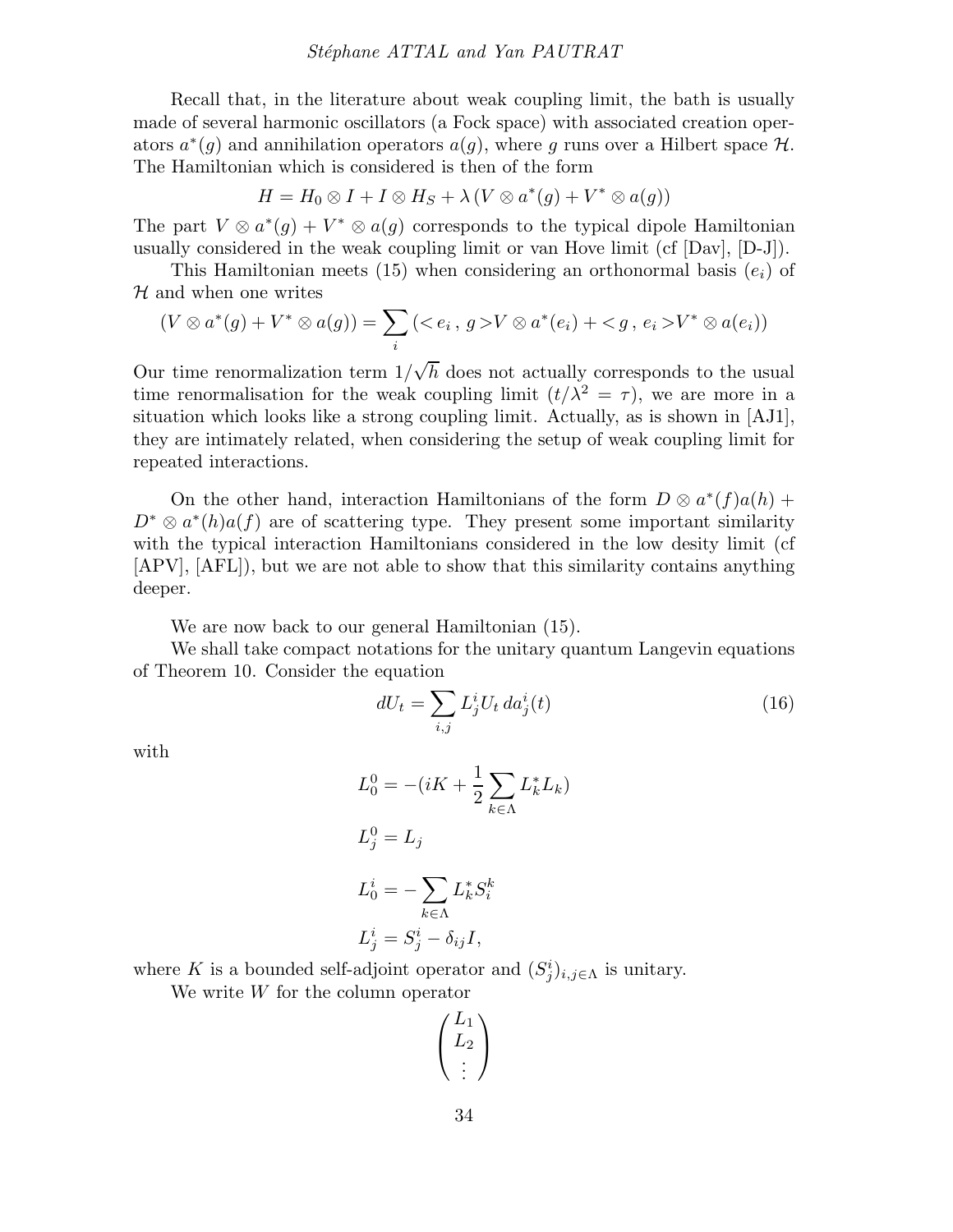and S for the matrix operator  $(S_j^i)_{i,j}$ . Then, with obvious notations

$$
L_0^0 = -(iK + \frac{1}{2}W^*W)
$$
  
\n
$$
L_0^0 = W
$$
  
\n
$$
L_0 = -W^*S
$$
  
\n
$$
L_0 = S - I.
$$

With the Hamiltonian  $H$  given by  $(15)$ , put

$$
U = e^{-ihH}
$$

and consider the evolution equation for repeated interactions associated to U:

$$
u_{n+1}=U_{n+1}u_n.
$$

**Theorem 19.** – The solution  $(u_n)_{n \in \mathbb{N}^*}$  of the discrete time evolution equation converges strongly in  $\mathcal{H}_0 \otimes \Phi$  to the solution  $(U_t)_{t\geq 0}$  of the quantum Langevin equation

$$
dU_t = \sum_{i,j \in \Lambda \cup \{0\}} L^i_j U_t \, da^i_j(t)
$$

where, with the same notations as above

$$
K = H_0 + \langle \Omega, H_S \Omega \rangle I + V^* D^{-2} (\sin D - D) V
$$
  
 
$$
W = D^{-1} (e^{-iD} - I) V
$$
  
 
$$
S = e^{-iD}.
$$

### Proof

Put  $k_j^i = \langle X^j, H_S X^i \rangle$  for all  $i, j \in \Lambda \cup \{0\}$ . We consider the column operator

$$
| k \rangle = \begin{pmatrix} k_1^0 I \\ k_2^0 I \\ \vdots \end{pmatrix},
$$

the row operator

$$
\langle k| = (k_0^1 I \quad k_0^2 I \quad \dots)
$$

and the matrix operator

$$
k = (k_j^i I)_{i,j \in \Lambda}.
$$

They all are bounded operators.

Put 
$$
\widetilde{H} = H_0 + k_0^0 I
$$
 and  $M = (M_j^i)_{i,j \in \Lambda}$  with  $M_j^i = \delta_{ij} H_0 + k_j^i I$ . We then have  
\n
$$
H = \begin{pmatrix} \widetilde{H} & \frac{1}{\sqrt{h}} V^* + \langle k | \\ \frac{1}{\sqrt{h}} V + |k \rangle & \frac{1}{h} D + M \end{pmatrix}
$$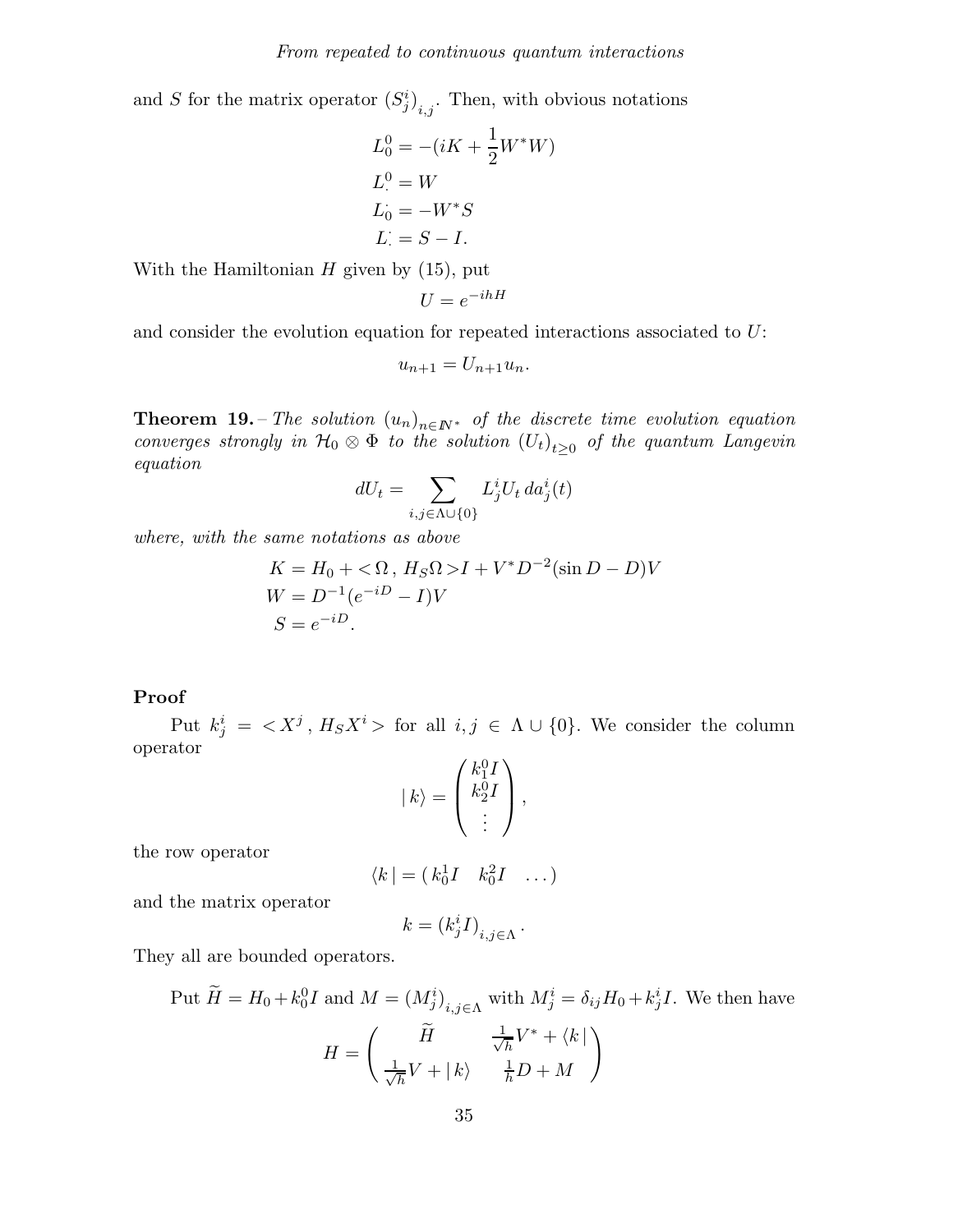as an operator on  $\mathcal{H}_0 \otimes \mathcal{H}$  which is decomposed as an operator on  $\mathcal{H}_0 \otimes (\mathbb{C}\Omega \oplus \mathcal{H}').$ In particular

$$
hH = \begin{pmatrix} h\widetilde{H} & \sqrt{h}V^* + h\langle k \mid \\ \sqrt{h}V + h \mid k \rangle & D + hM \end{pmatrix}.
$$

Let  $\alpha$  be a bound for  $\left\| \widetilde{H} \right\|$ ,  $\| V \|$ ,  $\| D \|$ ,  $\| M \|$ ,  $\| \langle k | \|$ ,  $\| | k \rangle \|$ .

**Lemma 20.** – For all  $m \in \mathbb{N}$  we have

$$
(hH)^m = \begin{pmatrix} hA_m + h^{3/2}R_m^1 & \sqrt{h}B_m + hR_m^2 \\ \sqrt{h}C_m + hR_m^3 & D_m + hR_m^4 \end{pmatrix}
$$

with

$$
||X_m|| \leq \alpha^m
$$

for all  $X = A, B, C, D$  and

$$
||R^i_m|| \leq 7^{m-1} \alpha^m
$$

for all  $i = 1, 2, 3, 4$ ; with

$$
A_{m+1} = V^* C_m, \t A_0 = I, A_1 = \widetilde{H}
$$
  
\n
$$
B_{m+1} = V^* D_m, \t B_0 = 0, B_1 = V^*
$$
  
\n
$$
C_{m+1} = DC_m, \t C_0 = 0, C_1 = V
$$
  
\n
$$
D_{m+1} = DD_m, \t D_0 = I.
$$

### Proof of the lemma

For  $m = 0$  the statements are clearly satisfied. For  $m = 1$  we find the announced  $A_1, B_1, C_1, D_1$  and  $R_1^1 = 0, R_1^2 = \langle k |, R_1^3 = | k \rangle, R_1^4 = M$ . The norm estimates are then clearly satisfied. Now, applying the induction hypothesis and computing  $(hH)^{m+1}$  from  $(hH)^m$  we get

$$
A_{m+1} = V^* C_m \quad \text{and } \|A_{m+1}\| \le \alpha \alpha^m = \alpha^{m+1}
$$
\n
$$
R_{m+1}^1 = \sqrt{h} \tilde{H} A_m + h \tilde{H} R_m^1 + V^* R_m^3 + \langle k | C_m + \sqrt{h} \langle k | R_m^3 \rangle
$$
\n
$$
||R_{m+1}^1|| \le 5(7^{m-1} \alpha^{m+1}) \le 7^m \alpha^{m+1}
$$
\n
$$
B_{m+1} = V^* D_m \quad \text{and } ||B_{m+1}|| \le \alpha \alpha^m = \alpha^{m+1}
$$
\n
$$
R_{m+1}^2 = \sqrt{h} \tilde{H} B_m + h \tilde{H} R_m^2 + \sqrt{h} V^* R_m^4 + \langle k | D_m + h \langle k | R_m^4 \rangle
$$
\n
$$
||R_{m+1}^2|| \le 5(7^{m-1} \alpha^{m+1}) \le 7^m \alpha^{m+1}
$$
\n
$$
C_{m+1} = DC_m \quad \text{and } ||C_{m+1}|| \le \alpha \alpha^m = \alpha^{m+1}
$$
\n
$$
R_{m+1}^3 = \sqrt{h} V A_m + h V R_m^1 + D R_m^3 + \sqrt{h} M C_m + h M R_m^3
$$
\n
$$
||R_{m+1}^3|| \le 5(7^{m-1} \alpha^{m+1}) \le 7^m \alpha^{m+1}
$$
\n
$$
D_{m+1} = DD_m \quad \text{and } ||D_{m+1}|| \le \alpha \alpha^m = \alpha^{m+1}
$$
\n
$$
R_{m+1}^4 = VB_m + h V R_m^2 + \sqrt{h} | k \rangle B_m + h | k \rangle R_m^2 + D R_m^4 + M D_m + h M R_m^4
$$
\n
$$
||R_{m+1}^4|| \le 7(7^{m-1} \alpha^{m+1}) \le 7^m \alpha^{m+1}.
$$

The lemma is proved.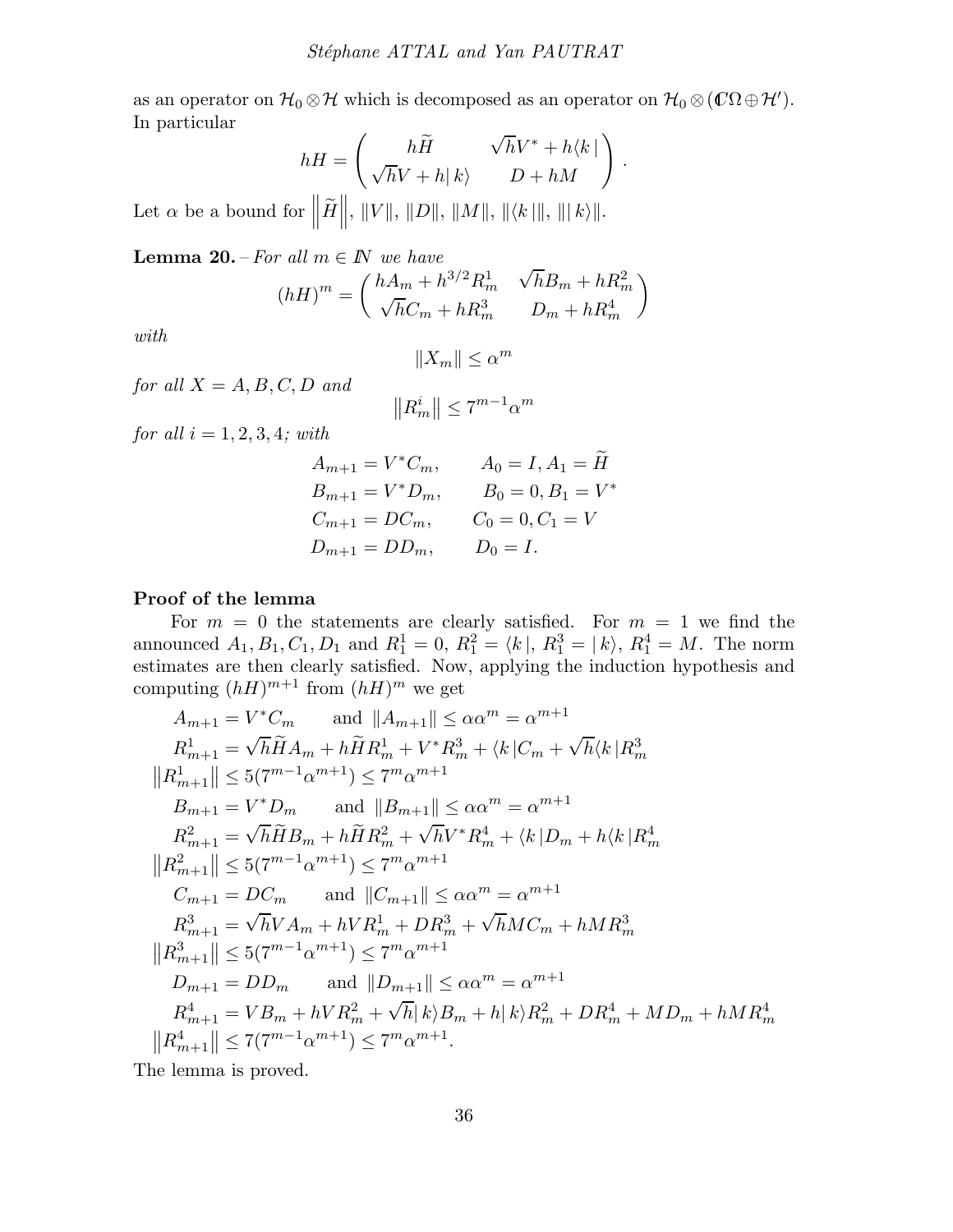In particular, we get

$$
D_m = D^m
$$
  
\n
$$
B_m = V^* D^{m-1}
$$
  
\n
$$
C_m = D^{m-1} V
$$
  
\n
$$
A_m = V^* D^{m-2} V.
$$

By the norm estimates of Lemma 20 we have that the series

$$
\sum_{m} \frac{(-i)^m}{m!} R_m^j
$$

are norm convergent. Let us denote by  $R^k$  their repective limit.

$$
L = \sum_{m} \frac{(-i)^m}{m!} (hH)^m =
$$
  
= 
$$
\begin{pmatrix} I - ih\widetilde{H} + h \sum_{m=2}^{\infty} \frac{(-i)^m}{m!} V^* D^{m-2} V & \sqrt{h} \sum_{m=1}^{\infty} \frac{(-i)^m}{m!} V^* D^{m-1} \\ + h^{3/2} R^1 & + hR^2 \\ \sqrt{h} \sum_{m=1}^{\infty} \frac{(-i)^m}{m!} D^{m-1} V & I + \sum_{m=1}^{\infty} \frac{(-i)^m}{m!} D^m \\ + hR^3 & + hR_m^4 \end{pmatrix}.
$$

This gives

$$
U = \begin{pmatrix} I - ih\widetilde{H} + hV^*D^{-2}(e^{-iD} - I + iD)V & \sqrt{h}V^*D^{-1}(e^{-iD} - I) \\ + h^{3/2}R^1 & + hR^2 \\ \sqrt{h}D^{-1}(e^{-iD} - I)V & I + (e^{-iD} - I) \\ + hR^3 & + hR_m^4 \end{pmatrix}.
$$

We are exactly in the conditions of Corollary 18 and we thus get the strong convergence to the solution of

$$
dU_t = \sum_{i,j \in \Lambda \cup \{0\}} L^i_j U_t \, da^i_j(t)
$$

where

$$
L_0^0 = -i\tilde{H} + V^* D^{-2} (e^{-iD} - I + iD)V
$$
  
\n
$$
L_-^0 = D^{-1} (e^{-iD} - I)V
$$
  
\n
$$
L_0 = V^* D^{-1} (e^{-iD} - I)
$$
  
\n
$$
L_-^0 = e^{-iD} - I.
$$

If we put  $W = L^0$ . <sup>0</sup> and  $S = e^{-iD}$ , we then get

$$
-W^*S = -V^*(e^{iD} - I)D^{-1}S = V^*D^{-1}(e^{-iD} - I) = L_0
$$

and

$$
-\frac{1}{2}W^*W = -\frac{1}{2}V^*(e^{iD} - I)D^{-1}D^{-1}(e^{-iD} - I)V
$$

$$
= -\frac{1}{2}V^*D^{-2}(\cos D - I)V.
$$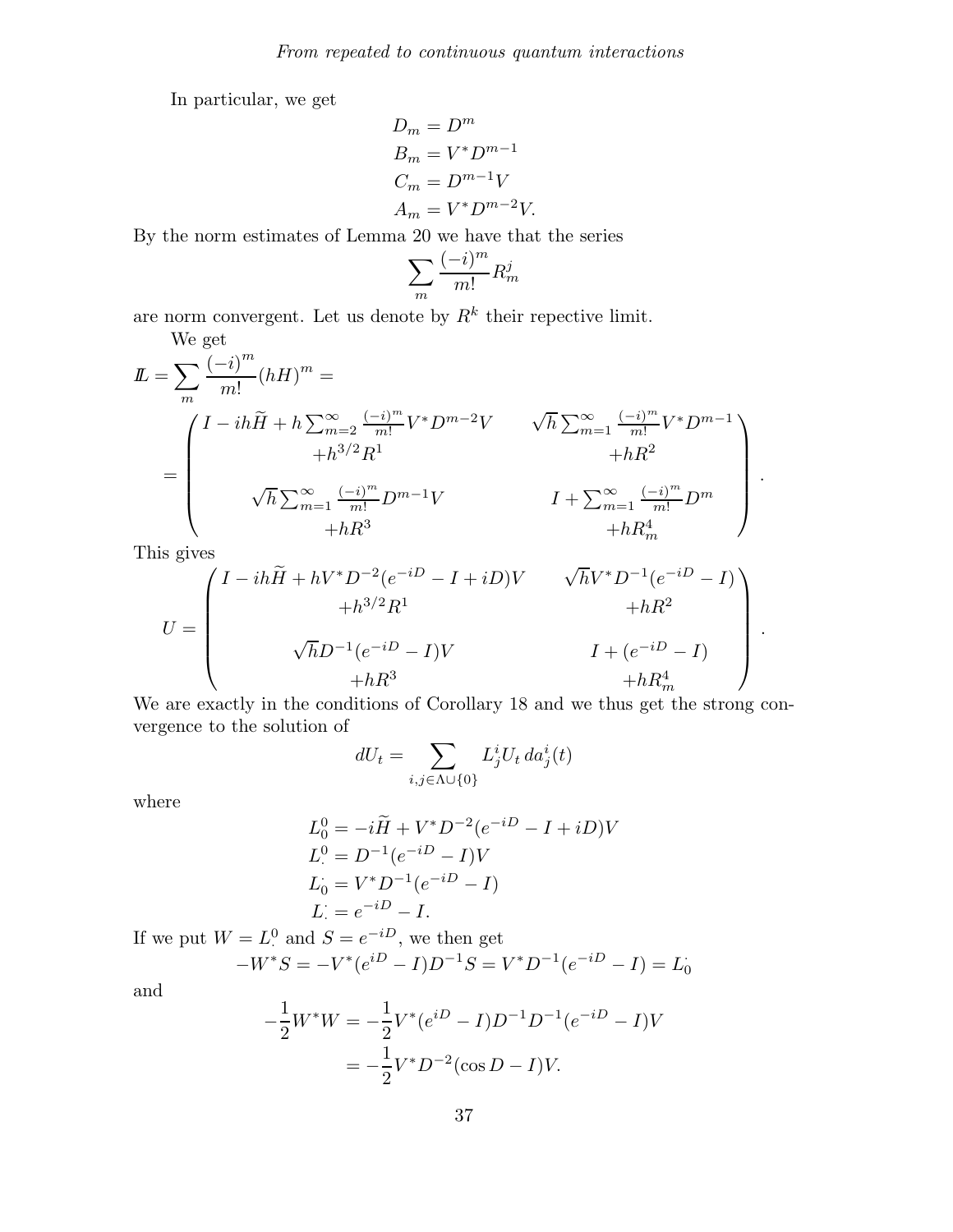This shows that

$$
L_0^0 = -i\tilde{H} - iV^*D^{-2}(\sin D - D)V - \frac{1}{2}W^*W.
$$

The theorem is proved.

Let us interpret the above theorem in terms of weak coupling and low density limit again. If in the above Hamiltonian we consider no term  $D_{ij}$ , that is,

$$
H = H_0 \otimes I + I \otimes H_S + \frac{1}{\sqrt{h}} \sum_{i \in \Lambda} (V_i \otimes a_i^0 + V_i^* \otimes a_0^i)
$$

then we are in a similar situation than the one of a weak coupling limit, with its typical dipole interaction Hamiltonian. The quantum Langevin equation we obtain in Theorem 16 then simplifies to

$$
dU_t = -\left(iH_0 + i\langle \Omega, H_S \Omega \rangle I + \frac{1}{2} \sum_i V_i^* V_i\right) U_t dt +
$$
  
+ 
$$
\sum_i V_i U_t d a_i^0(t) - \sum_i V_i^* U_t d a_0^i(t).
$$

This is also typical of the "diffusion" type of quantum Langevin equation one can meet in the literature for this kind of limit. The fact that only creation and annihilation quantum noises are involved is here the quantum analogue of a classical stochastic differential equation with Brownian noise. Note that if the  $V_i$ 's are such that  $V_i^* = -V_i$  then the above quantum Langevin equation becomes a classical stochastic differential equation with Brownian noises:

$$
dU_t = -\left(iH_0 + i\langle \Omega, H_S \Omega \rangle I + \frac{1}{2} \sum_i V_i^2\right) U_t dt + \sum_i V_i U_t dW_i(t).
$$

We refer to [At1] for a complete discussion on the classical stochastic interpretations of the quantum noises.

On the other hand, if in the Hamiltonian we consider no term  $V_i$ , that is,

$$
H = H_0 \otimes I + I \otimes H_S + \frac{1}{h} \sum_{i,j \in \Lambda} D_{ij} \otimes a_j^i
$$

then the quantum Langevin equation we obtain in Theorem 19 simplifies to

$$
dU_t = -i(H_0 + \langle \Omega, H_S \Omega \rangle I)U_t dt + \sum_{i,j \in \Lambda} (S_j^i - \delta_{ij})U_t da_j^i(t)
$$

where  $S = e^{-iD}$ .

This is a rather classical type of Langevin equation which actually describes a scattering of the bath.

The surprise in our setup in the apparition of the term

$$
V^* D^{-2} (\sin D - D)V
$$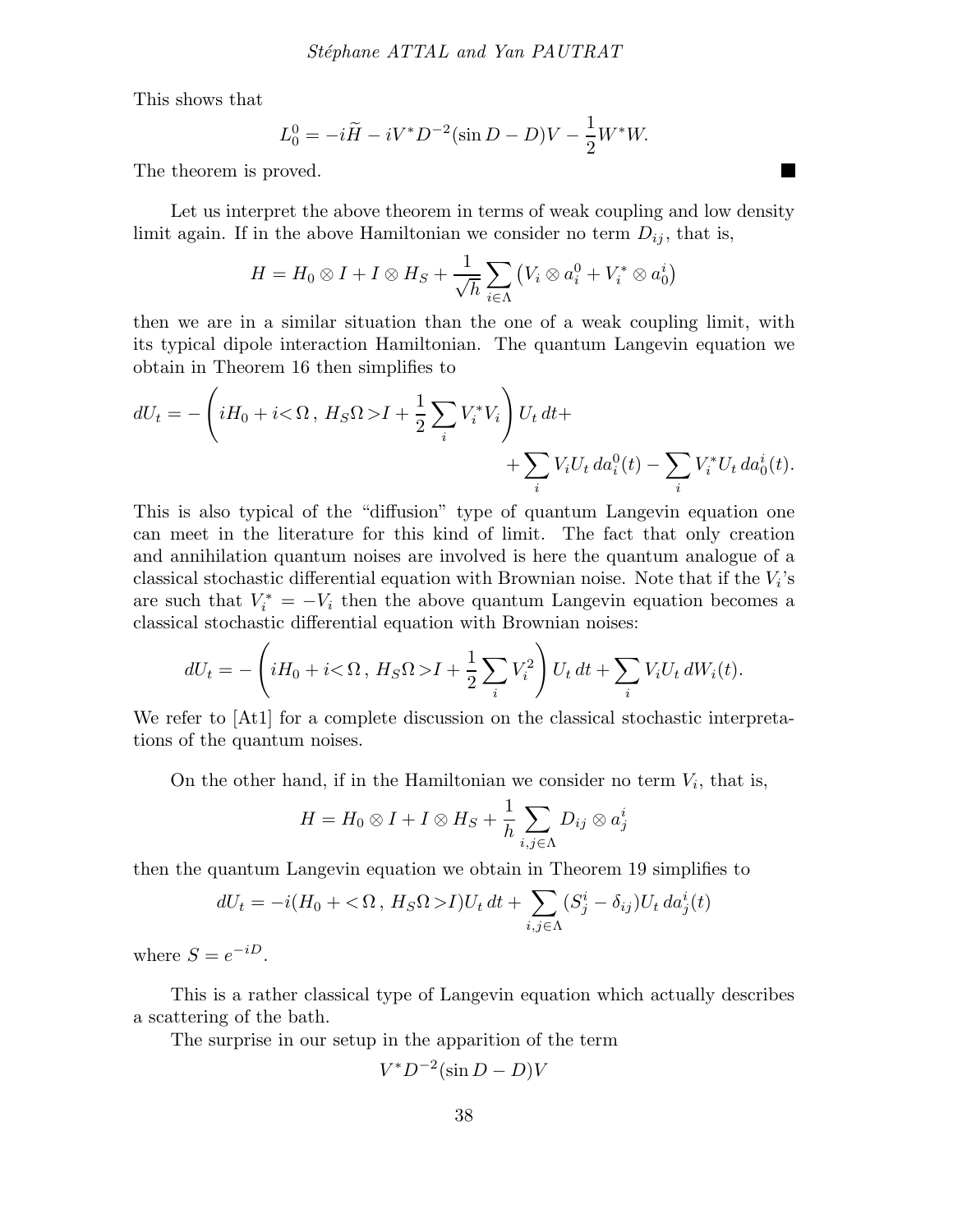only when both the limits are in presence in the Hamiltonian.

Indeed, the term

$$
L_0^0 = -(iK + \frac{1}{2}W^*W)
$$

is the driving term of the dynamic associated to the quantum Langevin equation. In some sense it is the generator of the dynamic on  $\mathcal{H}_0$ . The part  $\frac{1}{2}W^*W$  is representative of the dissipation from  $\mathcal{H}_0$  to the bath. The part iK is an effective Hamiltonian on  $\mathcal{H}_0$ . The apparition of this new contribution  $V^*D^{-2}(\sin D - D)V$ is new in this situation.

Instead of interpreting the typical hamiltonian

$$
H = H_0 \otimes I + I \otimes H_S + \frac{1}{\sqrt{h}} \sum_{i \in \Lambda} (V_i \otimes a_i^0 + V_i^* \otimes a_0^i) + \frac{1}{h} \sum_{i,j \in \Lambda} D_{ij} \otimes a_j^i
$$

as being  $h$  dependent, one can view the above expression as a usual constant Hamiltonian

$$
H = H_0 \otimes I + I \otimes H_S + \sum_{i \in \Lambda} (V_i \otimes a_i^0 + V_i^* \otimes a_0^i) + \sum_{i,j \in \Lambda} D_{ij} \otimes a_j^i
$$

but for a photon field which has be renormalized:

$$
a_i^0 \mapsto \frac{1}{\sqrt{h}} a_i^0.
$$

Indeed this renormalization implies

$$
a^i_0 \mapsto \frac{1}{\sqrt{h}} a^i_0
$$

and

$$
a_j^i = a_0^i a_j^0 \mapsto \frac{1}{h} a_j^i.
$$

#### IV.3 Hamiltonian description of von Neumann measurements

Our setup and approach allows to construct an Hamiltonian description for the usual von Neumann measurement procedure (collapse of the wave packet postulate).

On some quantum system state space  $\mathcal{H}_0$  consider an observable A with discrete spectrum (maybe infinite). Let  $P_1, P_2, \ldots$  denote the associated spectral (orthogonal) projections, with  $\sum_{k} P_k = I$ .

We want to give a model for the action on  $\mathcal{H}_0$  of an exterior measurement apparatus which measures the observable  $A$ . That is, the action of the measurement apparatus on  $\mathcal{H}_0$  should be to transform any observable X of  $\mathcal{H}_0$  into

$$
\sum_{k} P_{k} X P_{k}.
$$

Let  $\mathcal H$  be a Hilbert space with one more dimension than the number of projectors  $P_k$  involved above (infinite dimensional if the  $P_k$ 's are in infinite number). On H consider an orthonormal basis  $\Omega = X_0, X_1, X_2, ...$  and the associated creation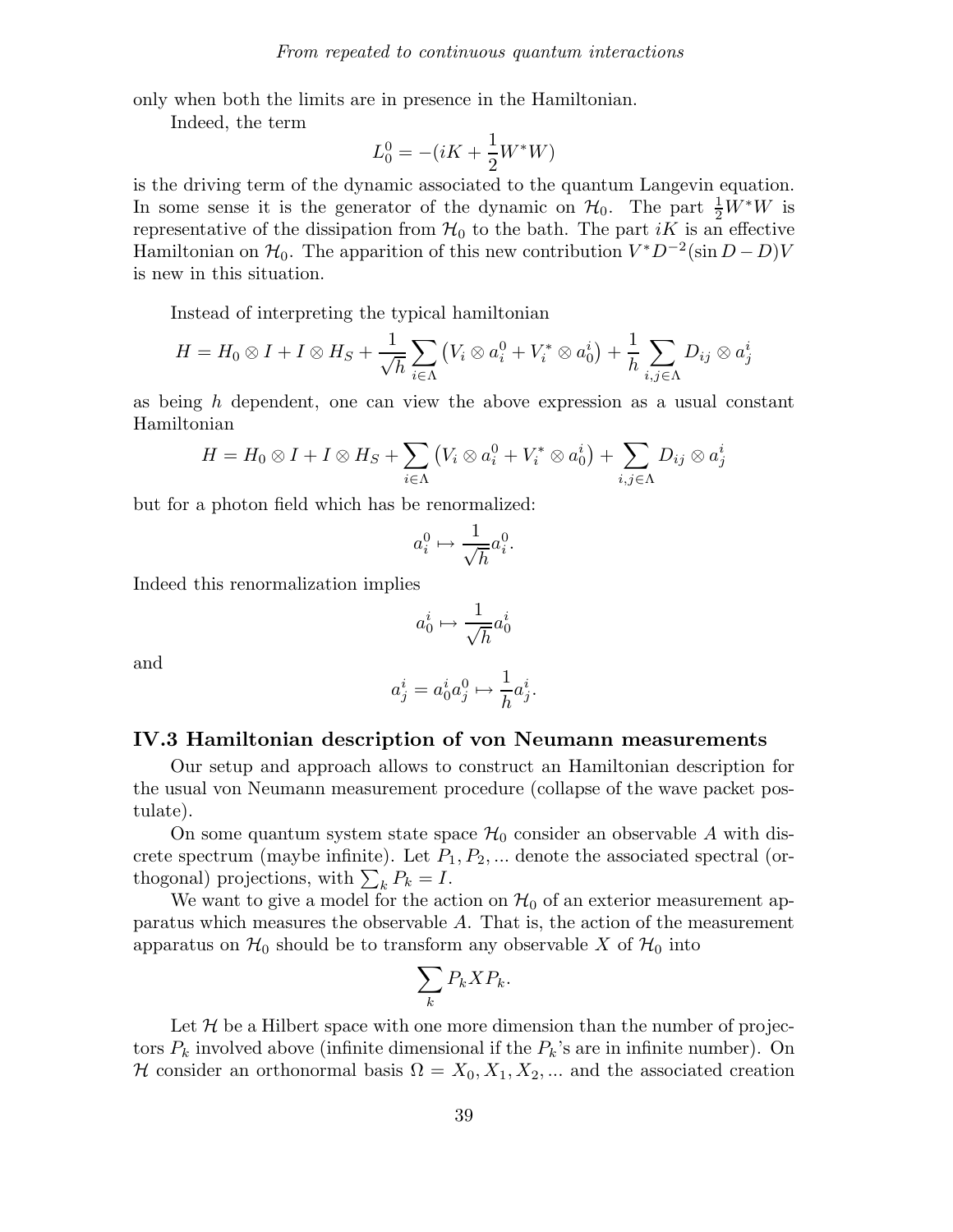operators  $a_k^0$  and annihilation operators  $a_0^k$ , as in sections II.1-II.3. Consider the following Hamiltonian on  $\mathcal{H}_0 \otimes \mathcal{H}$ :

$$
H = \frac{1}{\sqrt{h}} \sum_{k} (i P_k \otimes a_k^0 - i P_k \otimes a_0^k).
$$

Let  $U = e^{-ihH}$  and consider the process

 $u_{n+1} = L_{n+1}u_n$ 

of repeated quantum interactions on  $\mathcal{H}_0 \otimes \bigotimes_{I\!\!N^*} \mathcal{H}$ .

**Theorem 21.** – The repeated quantum interaction process  $(u_n)_{n \in \mathbb{N}^*}$  converges weakly in  $\mathcal{H}_0 \otimes \bigotimes_{I\!\!R^+}\mathcal{H}$ , when h tends to 0, to the solution  $(U_t)_{t\geq 0}$  of the quantum Langevin equation

$$
dU_t = -\frac{1}{2}U_t dt + \sum_k \left( i P_k U_t da_k^0(t) - i P_k U_t da_0^k(t) \right).
$$

Furthermore, for any observable X on  $\mathcal{H}_0$ , the partial trace along the field  $\bigotimes_{\mathbb{R}^+} \mathcal{H}$ , in the vacuum state, of  $U_t^*(X \otimes I)U_t$  converges, when t tends to  $+\infty$ , to

$$
\sum_{k} P_{k} X P_{k}.
$$

Proof

In the basis  $\Omega = X_0, X_1, X_2, ...$  for H the Hamiltonian H writes as

$$
H = \begin{pmatrix} 0 & -i\frac{1}{\sqrt{h}}P_1 & -i\frac{1}{\sqrt{h}}P_2 & \dots \\ i\frac{1}{\sqrt{h}}P_1 & 0 & 0 & \dots \\ i\frac{1}{\sqrt{h}}P_2 & 0 & 0 & \dots \\ \vdots & \vdots & \vdots & \ddots \end{pmatrix}.
$$

In particular, as an easy direct computation shows, we have

$$
\mathbf{L} = \begin{pmatrix} \cos\sqrt{h}I & -\sin\sqrt{h}P_1 & -\sin\sqrt{h}P_2 & \dots \\ \sin\sqrt{h}P_1 & \cos\sqrt{h}P_1 & 0 & \dots \\ \sin\sqrt{h}P_2 & 0 & \cos\sqrt{h}P_2 & \dots \\ \vdots & \vdots & \vdots & \ddots \end{pmatrix}.
$$

This unitary matrix clearly satisfies the conditions of Corollary 18 (one could also have directly applied Theorem 19 to the Hamiltonian), we thus have the weak convergence to the announced quantum Langevin equation

$$
dU_t = -\frac{1}{2}U_t dt + \sum_k \left( i P_k U_t da_k^0(t) - i P_k U_t da_0^k(t) \right),
$$

with  $U_0 = I$ .

Now, consider the evolution under  $(U_t)_{t\geq 0}$  of a system observable X:  $U_t^*(X \otimes I)U_t$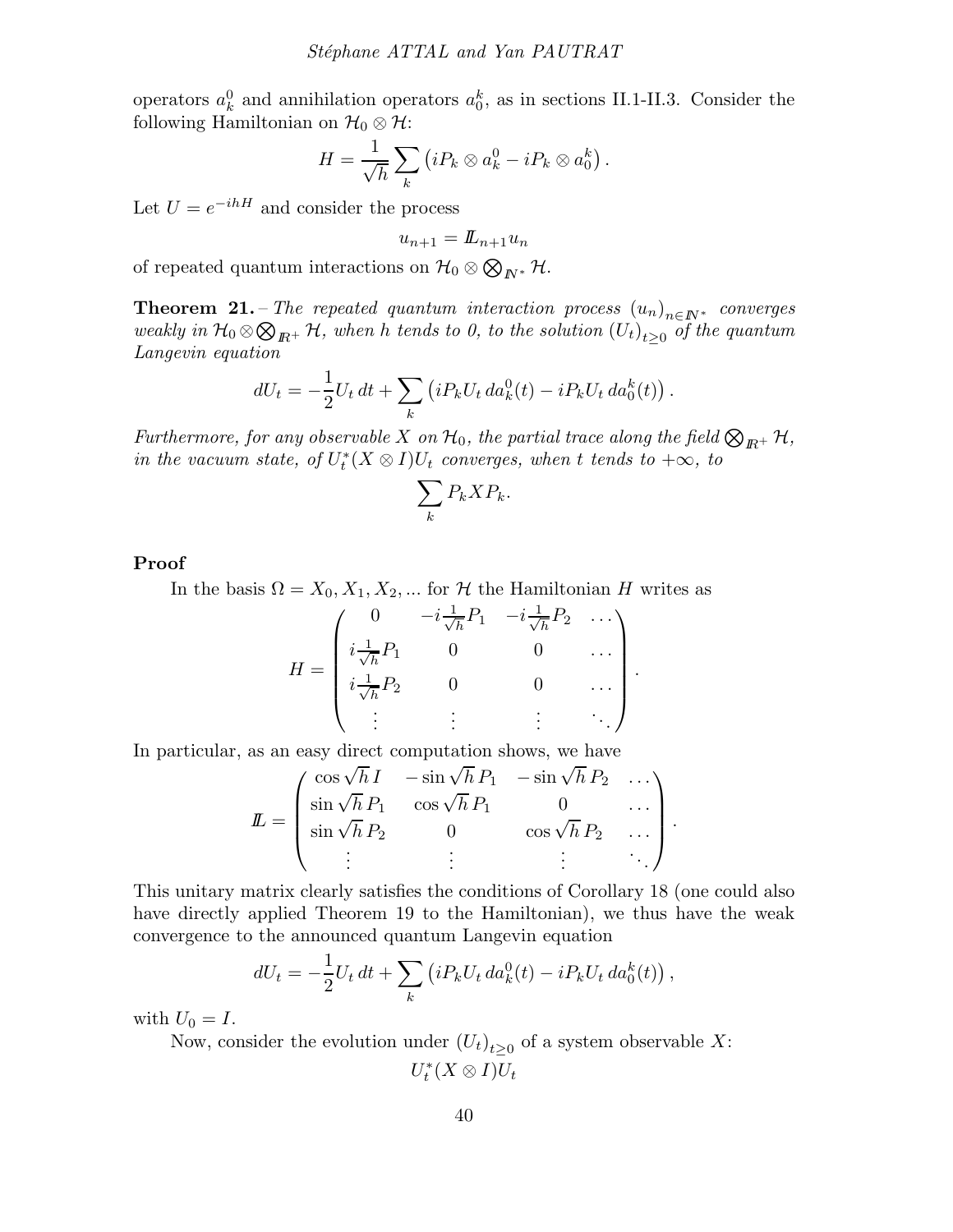and the partial trace along the field  $\bigotimes_{I\!\!R^+}\mathcal{H}$  in the vacuum state:

$$
P_t(X) = \langle \Omega, U_t^*(X \otimes I)U_t\Omega \rangle
$$

with the notation

$$
\langle a, \langle \Omega, A\Omega \rangle b \rangle_{\mathcal{H}_0} = \langle a \otimes \Omega, A(b \otimes \Omega) \rangle_{\mathcal{H}_0 \otimes \bigotimes_{R^+} \mathcal{H}_0}
$$

for any operator A on  $\mathcal{H}_0 \otimes \bigotimes_{I\!\!R^+} \mathcal{H}$ , any  $a, b \in \mathcal{H}_0$ .

It is well known form the usual theory of quantum stochastic differential equations (cf [H-P]), that  $(P_t)_{t\geq 0}$  is then a semigroup, on  $\mathcal{B}(\mathcal{H}_0)$ , of completely positive maps with Lindblad generator

$$
\mathcal{L}(X) = -\frac{1}{2} \sum_{k} \left( P_k X + X P_k - 2P_k X P_k \right).
$$

One could also have obtained this "quantum master equation" by simply computing the discrete time quantum master equation associated to  $(u_n)_{n\in\mathbb{N}^*}$ , using Theorem 2 and then by passing to the limit  $h \to 0$  to recover  $(P_t)_{t\geq 0}$  (see section IV.5). Our approach has the advantage to also describe the exact equation for the interaction with the bath.

We thus get

$$
\mathcal{L}(X) = \sum_{k} P_k X P_k - X
$$

so that

$$
\mathcal{L}^2(X) = -\mathcal{L}(X)
$$

and

$$
P_t(X) = e^{t\mathcal{L}}(X) = (I + (1 - e^{-t})\mathcal{L})(X).
$$

That is,

$$
P_t(X) = (1 - e^{-t}) \sum_{k} P_k X P_k + e^{-t} X
$$

which converges to

$$
\sum_k P_k X P_k
$$

when t tends to  $+\infty$ .

We thus have proved that a von Neumann measurement apparatus can be described in an Hamiltonian setup by, first considering an Hamiltonian description of a repeated quantum interaction, second, passing to the limit to continuous quantum interactions ( $h \to 0$ ) and third, passing to the limit to large times ( $t \to$  $+\infty$ ).

The authors are grateful to Prof. K.B. Sinha for bringing to their attention this application.

#### IV.4 An example

We shall here follow a very basic example. It is actually the simplest nontrivial physical example and it already gives very interesting consequences.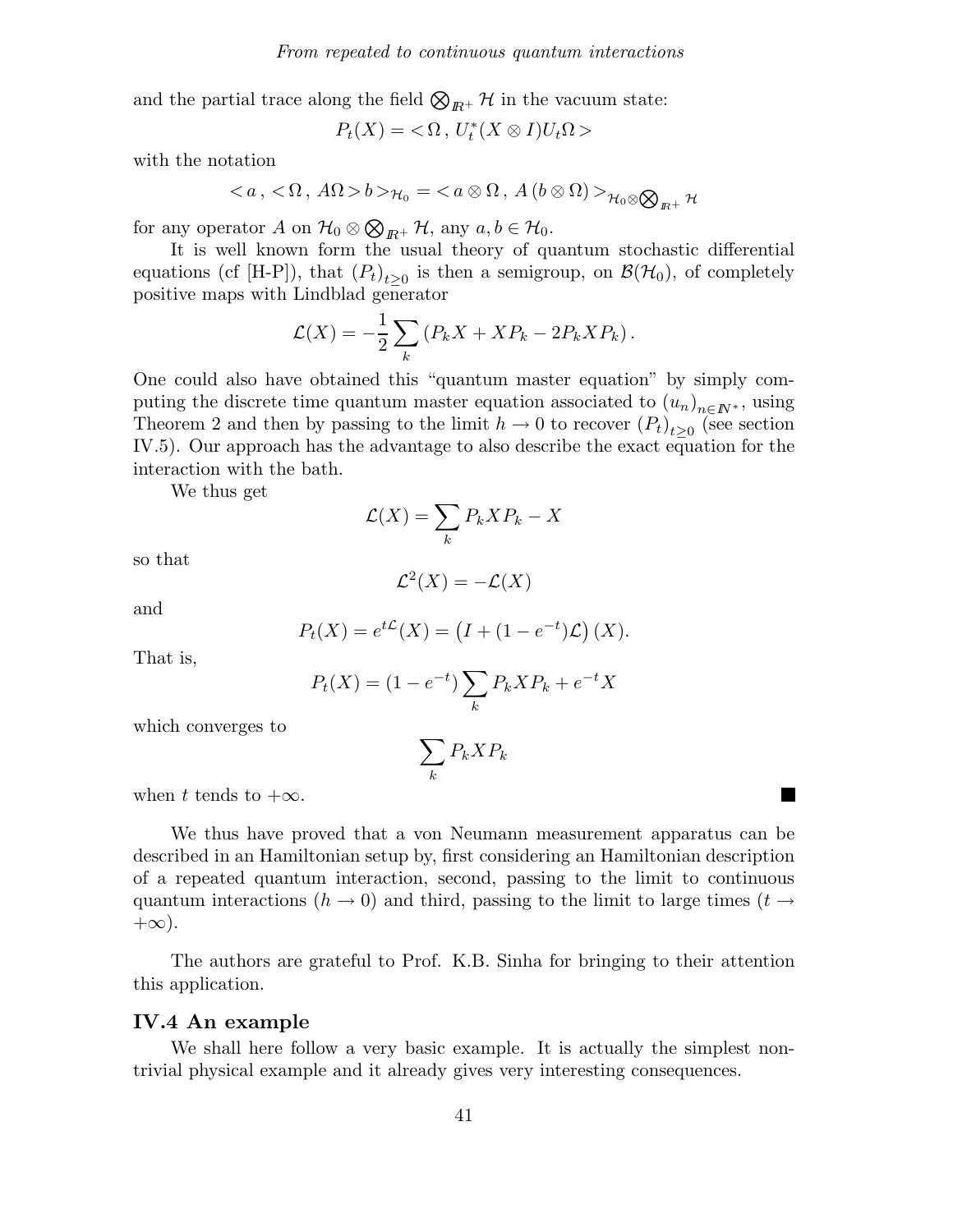Assume  $\mathcal{H}_0 = \mathcal{H} = \mathbb{C}^2$  that is, both are two-level systems with basis states  $\Omega$ (the fundamental state) and X (the excited state).

During the small amount of time  $h$  the two systems are in contact and they evolve in the following way:

– if the states of the two systems are the same (both fundamental or both excited) then nothing happens;

– if they are different (one fundamental and the other one excited) then they can either be exchanged or stay as they are.

In the base  $\{\Omega\otimes\Omega, \Omega\otimes X, X\otimes\Omega, X\otimes X\}$  the operator  $\mathbb L$  is taken to be of the form  $\bigcap$ 

$$
I\!\!L = \begin{pmatrix} 1 & 0 & 0 & 0 \\ 0 & \cos \alpha & -\sin \alpha & 0 \\ 0 & \sin \alpha & \cos \alpha & 0 \\ 0 & 0 & 0 & 1 \end{pmatrix}.
$$

The associated Hamiltonian is thus

$$
H = \begin{pmatrix} 0 & 0 & 0 & 0 \\ 0 & 0 & -i\alpha/h & 0 \\ 0 & i\alpha/h & 0 & 0 \\ 0 & 0 & 0 & 0 \end{pmatrix}
$$

so that  $\mathbf{L} = e^{-ihH}$ .

For the choice  $\alpha = \sqrt{h}$ , that is,

$$
H = \frac{1}{\sqrt{h}} \begin{pmatrix} 0 & 0 & 0 & 0 \\ 0 & 0 & -i & 0 \\ 0 & i & 0 & 0 \\ 0 & 0 & 0 & 0 \end{pmatrix}
$$

we get

$$
L = \begin{pmatrix} 1 & 0 & 0 & 0 \\ 0 & \cos\sqrt{h} & -\sin\sqrt{h} & 0 \\ 0 & \sin\sqrt{h} & \cos\sqrt{h} & 0 \\ 0 & 0 & 0 & 1 \end{pmatrix}.
$$

Repeating this interaction leads to an Hamiltonian equation of the form

$$
u_{n+1} = L_{n+1}u_n
$$

with coefficients

$$
\mathcal{L}_0^0 = \begin{pmatrix} 1 & 0 \\ 0 & \cos\sqrt{h} \end{pmatrix}, \ \mathcal{L}_1^0 = \begin{pmatrix} 0 & \sin\sqrt{h} \\ 0 & 0 \end{pmatrix}, \\ \mathcal{L}_0^1 = \begin{pmatrix} 0 & 0 \\ -\sin\sqrt{h} & 0 \end{pmatrix}, \ \mathcal{L}_1^1 = \begin{pmatrix} \cos\sqrt{h} & 0 \\ 0 & 1 \end{pmatrix}
$$

for  $L$ . We then have

$$
\lim_{h \to 0} \frac{I\!I_0^0 - I}{h} = \begin{pmatrix} 0 & 0 \\ 0 & -1/2 \end{pmatrix}
$$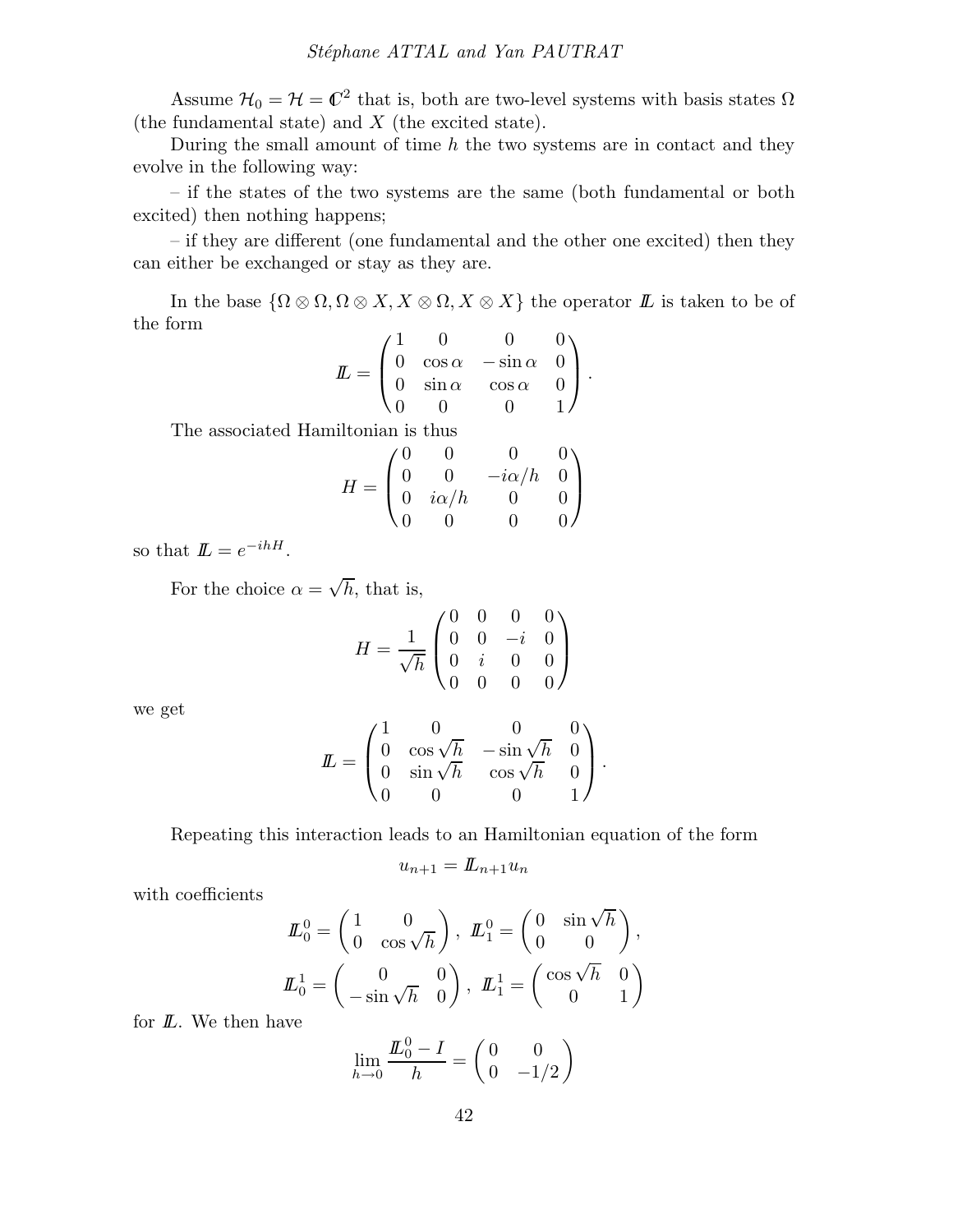From repeated to continuous quantum interactions

$$
\lim_{h \to 0} \frac{\underline{L}_1^0}{\sqrt{h}} = \begin{pmatrix} 0 & 1 \\ 0 & 0 \end{pmatrix}
$$

$$
\lim_{h \to 0} \frac{\underline{L}_0^1}{\sqrt{h}} = \begin{pmatrix} 0 & 0 \\ -1 & 0 \end{pmatrix}
$$

$$
\lim_{h \to 0} \underline{L}_1^1 - I = \begin{pmatrix} 0 & 0 \\ 0 & 0 \end{pmatrix}.
$$

We are exactly in the condition for applying Theorem 15 since for all  $h$  the matrix  $\mathbf{I}(h)$  is unitary. We get that for all t,  $u_{[t/h]}$  converges weakly to  $U_t$  where  $(U_t)_{t\in\mathbb{R}_+}$ is the unitary solution of

$$
dU_t = -\frac{1}{2}V^*V U_t dt + V U_t da_1^0(t) - V^* U_t da_0^1(t)
$$

with  $V =$  $\begin{pmatrix} 0 & 1 \\ 0 & 0 \end{pmatrix}$ . This equation is the well-known quantum Langevin equation associated to the spontaneous decay into the ground state in the Wigner-Weisskopf model for the two-level atom (see [M-R] for example).

### IV.5 From completely positive maps to Lindbladians

Recall, from section II.3 that the solution  $(u_n)_{n\in\mathbb{N}}$  of the equation

$$
u_{n+1} = L_{n+1} u_n
$$

with  $u_0 = I$  induces a completely positive evolution on the small system. Namely, in the Heisenberg picture, one has for any  $a, b$  in  $\mathcal{H}_0$ , any X in  $\mathcal{B}(\mathcal{H}_0)$ ,

$$
\langle a\otimes \Omega\,,\,u_n^*Xu_n\,b\otimes \Omega\rangle=\langle\,a\,,\,\ell^n(X)\,b\,\rangle
$$

where

$$
\ell(X) = \sum_{i \in \mathbb{N}} (\mathbf{L}_i^0)^* X \mathbf{L}_i^0.
$$

**Theorem 21.** – Let  $\mathbf{L}(h) = (L_j^i(h))_{i,j=0,...n}$  be a family of matrices such that  $\sum_i \mathbf{L}_i^0(h)^* \mathbf{L}_i^0(h) = I$  and such that

 $(\underline{I}_{0}^{0}(h) - I)/h$  converges to some  $L_{0}^{0}$ ,

 $-\stackrel{\sim}{\mu_{i}}\stackrel{\sim}{\sqrt{h}}$  converges to some  $L_{i}^{0}$  for all  $i=1,\ldots,n$ .

Then there exists a self-adjoint operator H in  $\mathcal{B}(\mathcal{H}_0)$  such that for all  $t \in \mathbb{R}^+$ ,  $\ell^{[t/h]} \longrightarrow e^{t\mathcal{L}}$ 

in operator norm, where  $\mathcal L$  is the Lindblad generator

$$
\mathcal{L}(X) = i[H, X] + \frac{1}{2} \sum_{i \in I} \left( 2L_i^{0*} X L_i^0 - L_i^{0*} L_i^0 X - X L_i^{0*} L_i^0 \right)
$$

and  $\ell$  is defined above.

#### Proof

It is a straightforward computation that

$$
\ell(X) = X + h(L_0^{0*} X + X L_0^0) + h \sum_{i=1}^n L_i^{0*} X L_i^0 + o(h ||X||).
$$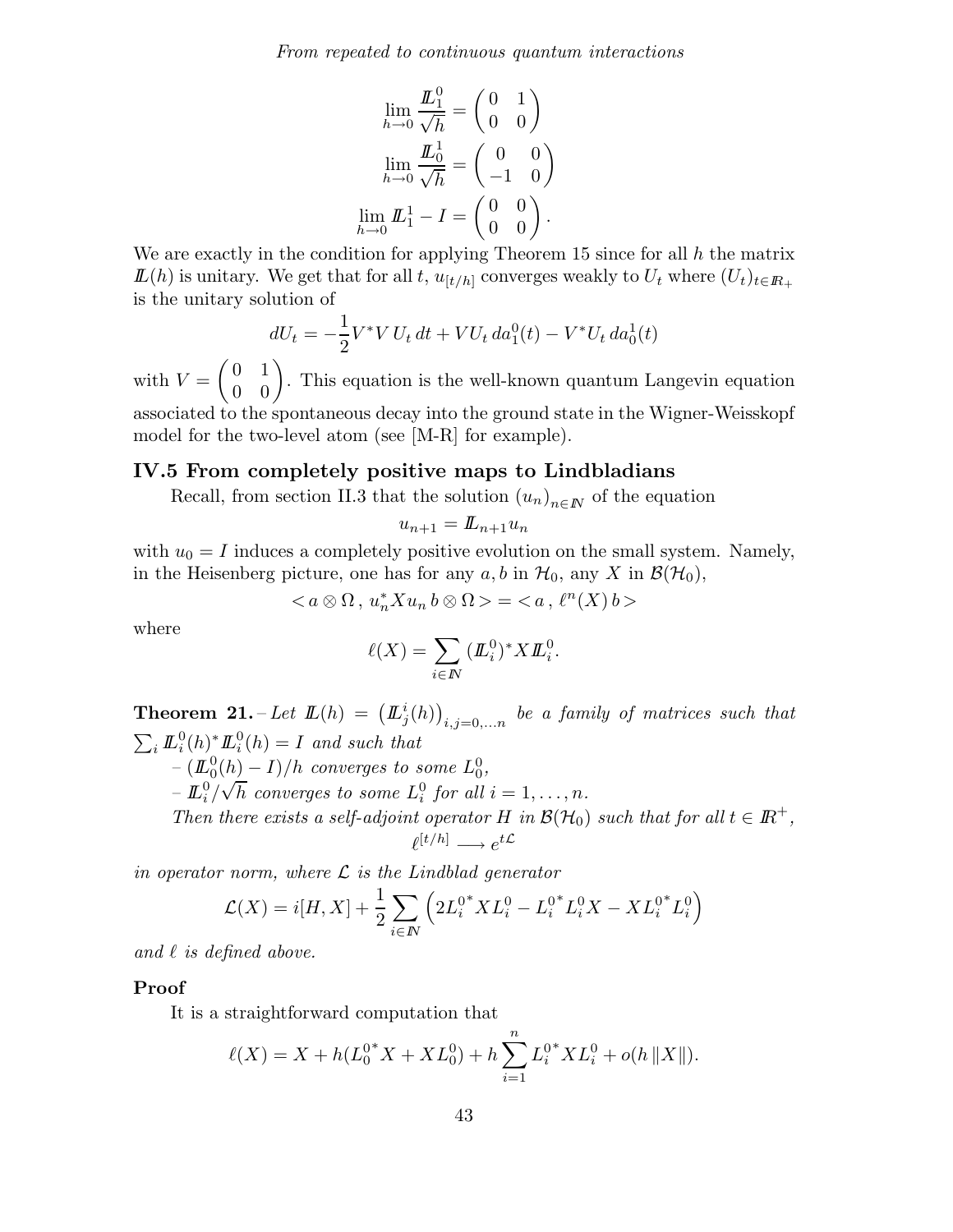The equality  $\ell(I) = I$  entails

$$
(L_0^{0^*} + L_0^0) + \sum_{i \in I} L_i^{0^*} L_i^0 = 0
$$

so that

$$
i\left(L_0^0 + \frac{1}{2}\sum_{i \in I\!\!N} {L_i^0}^*L_i^0\right)
$$

is self-adjoint. We denote it by  $H$ . Then  $\ell$  is of the form

$$
\ell(X) = X + h\left(i[H, X] + \frac{1}{2} \sum_{i \in I\!\!N} \left(2L_i^{0*} X L_i^0 - L_i^{0*} L_i^0 X - X L_i^{0*} L_i^0\right)\right) + o(h \|X\|),
$$

which is, with the notations of the statements

$$
\ell(X) = X + h\mathcal{L}(X) + o(h ||X||).
$$

The above mentioned convergence is therefore clear.

As a consequence, it is very easy to obtain approximations of solutions of continuous-time master equations:

$$
\frac{dX_t}{dt} = \mathcal{L}(X_t)
$$

by solutions of discrete-time ones:

$$
x_{n+1} = \ell(x_n).
$$

Yet notice that the master equation gives no information whatsoever on the interaction between the small system and the environment or on the environment itself. On the other hand, the associated quantum Langevin equation contains the information of the whole system; this justifies our effort.

Notice that, in the above proposition, no hypothesis is needed on the other coefficients of the matrix  $\mathbf{L}(h)$ . Their properties actually depend on the choice of additional features of the matrices  $\mathbf{L}(h)$ , for example their unitarity. The possibility of choosing  $\mathbf{L}(h)$  to be unitary and obtain in the end the desired Lindbladian  $\mathcal L$  is described by Parthasarathy in exercises 29.12 and 29.13 of  $|\text{Par}|$ .

What's more, these manipulations show that the hypotheses of convergence of Theorem 17 are not as artificial as it seems, and are not only convenient assumptions we set up in order to obtain the right convergence. Indeed, to  $\mathbf{L}(h)$  is associated both a dynamic on the observables, as we have seen, and an evolution  $\tau$ , defined by

$$
\langle a,\tau_n b \rangle = \langle a \otimes \Omega, u_n b \otimes \Omega \rangle
$$

for all  $a,b$  in  $\mathcal{H}_0$ , which turns our to be

$$
\tau_n = (\underline{\mathit{I\!I}}_0^0)^n.
$$

If one assumes that  $\tau_{[t/h]}$  converges for almost all t and that  $\mathbb{L}^0_0$  is assumed to be continuous at  $h = 0$  then the assumption on  $I\!\!L_{0}^{0}$  in Theorem 17 is to be fulfilled; this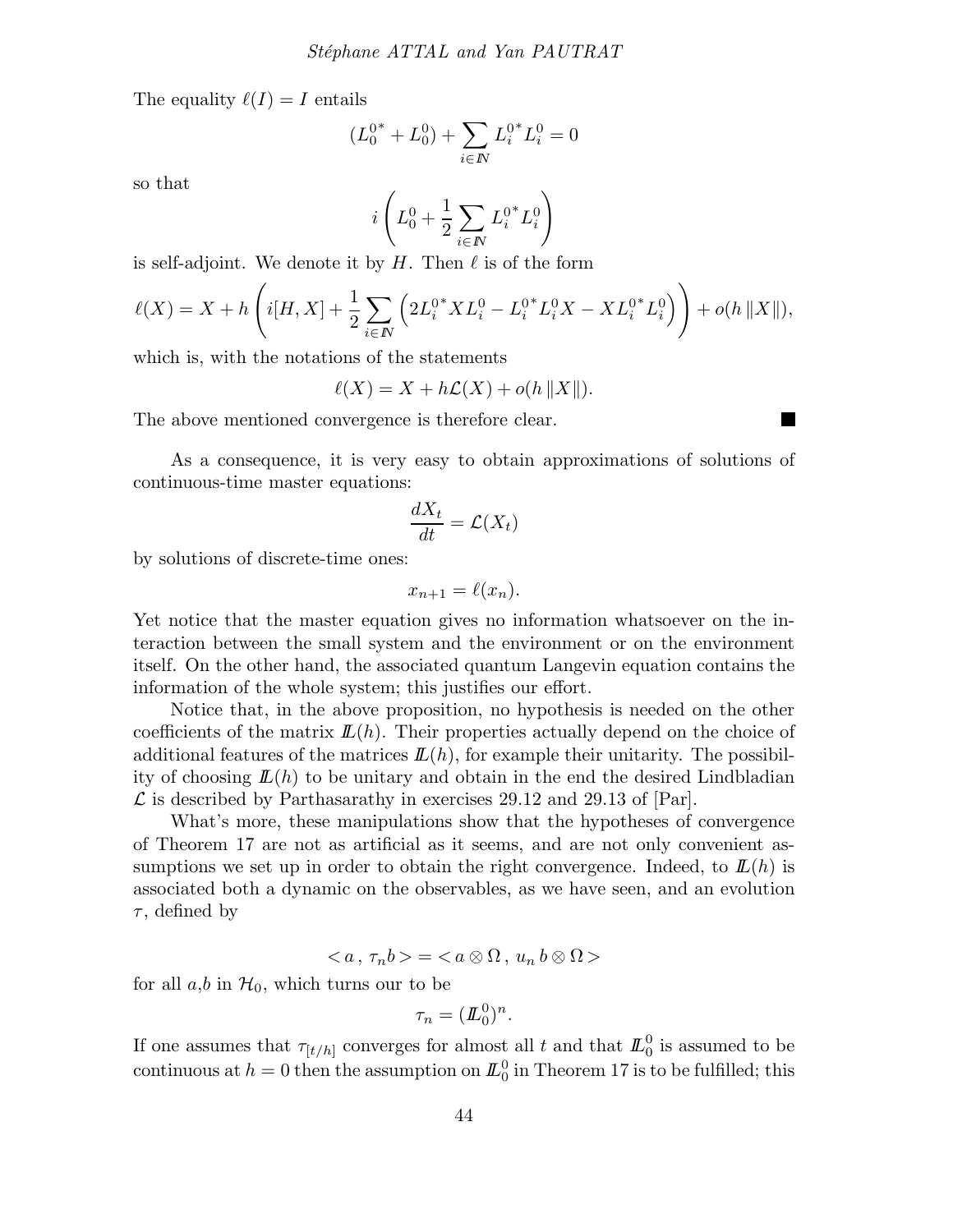implies that  $\sum_{i=1}^n \underline{L}_0^{i*} \underline{L}_0^i = -h(L_0^{0*} + L_0^0) + o(h)$ , so that the other assumptions of convergence of Theorem 17 are natural.

The other conditions described in Theorem 13 are in turn necessary if one wants the process  $(U_t)_{t\geq 0}$  obtained in the limit to be unitary (see Theorem 12) or alternatively the matrices  $\mathbf{L}(h)$  to be sufficiently close to unitarity.

### Remark:

All the constructions and proofs of this article rely heavily on the fact that the reference state for the photon chain was chosen to be a pure state, that is a vector state  $\Omega$ . This assumption is here essential for the construction of our countable and continuous tensor products. The generalization of this work to the case of an arbitrary state (i.e. a density matrix) has been explored in [AJ2].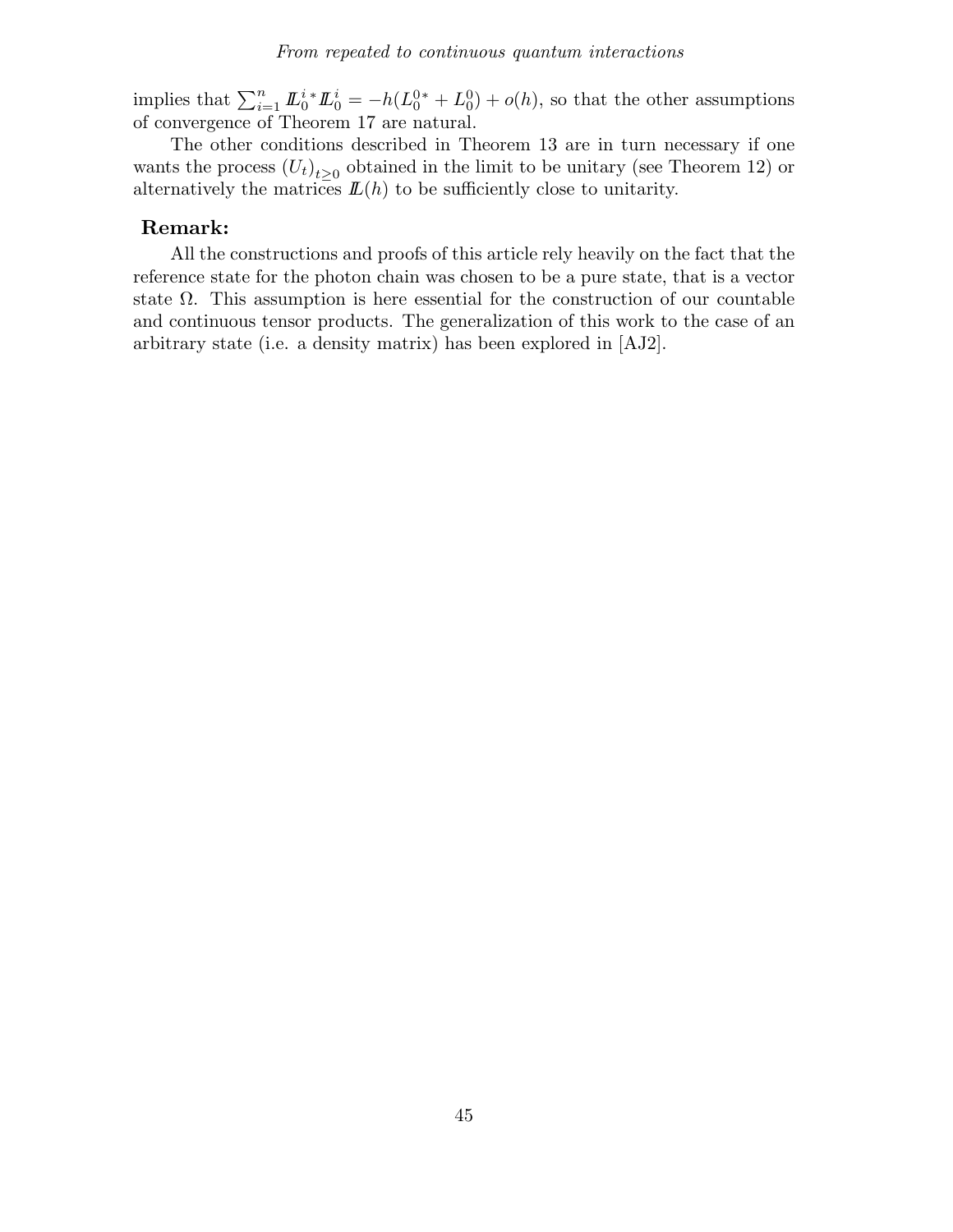## References

- [AFL]: Accardi L., Frigerio A., Lu Y.G. "Quantum Langevin equation in the weak coupling limit", Quantum probability and applications V (Heidelberg, 1988), 1–16, Lecture Notes in Math., 1442, Springer, Berlin, 1990.
- [AGL]: Accardi L., Gough J., Lu Y. G. "On the stochastic limit for quantum theory", Proceedings of the XXVII Symposium on Mathematical Physics (Toruń, 1994). *Rep. Math. Phys.* 36 (1995), no. 2-3, 155–187.
- [ALV]: Accardi L., Lu Y. G., Volovich I. "Quantum theory and its stochastic limit", Springer-Verlag, Berlin, 2002.
- [A-L]: Accardi L., Lu Y. G. "The low density limit and the quantum Poisson process", Probability theory and mathematical statistics, Vol. I (Vilnius, 1989), 1–27, "Mokslas", Vilnius, 1990.
- [APV]: Accardi L., Pechen A.N., Volovich I.V. "A stochastic golden rule and quantum Langevin equation for low density limit", preprint
- [AFL]: Accardi L., Frigerio A., Lu Y. G. "The weak coupling limit as a quantum functional central limit", *Comm. Math. Phys.* 131 (1990), no. 3, 537–570.
- [At1]: Attal S. "Extensions of the quantum stochastic calculus" Quantum Probability Communications XI, 1-38, World Scientific, 2003.
- $[At2]$ : Attal S. "Approximating the Fock space with the toy Fock space" Séminaire de Probabilités XXXVI, 477–491, Lecture Notes in Math., 1801, Springer, Berlin, 2003.
- [At3]: Attal S. "Quantum Noise Theory", book in preparation, Springer verlag.
- [A-L]: Attal S., Lindsay J.M. "Quantum stochastic calculus with maximal operator domains", The Annals of Probability, to appear.
- [AJ1]: Attal S., Joye A. "Weak coupling and continuous limits for repeated quantum interactions", preprint.
- [AJ2]: Attal S., Joye A. "The Langevin equation for a quantum heat bath", preprint.
- $[A-M]:$  Attal S., Meyer P.-A. "Interprétation probabiliste et extension des intégrales stochastiques non commutatives", Séminaire de Probabilités XXVII, 312–327, Lecture Notes in Math., 1557, Springer, Berlin, 1993.
- $[A-P]$ : Attal S., Pautrat Y. "From  $(n + 1)$ -level atom chains to n dimensional noises", Annales de l'Institut Henri Poincar to appear.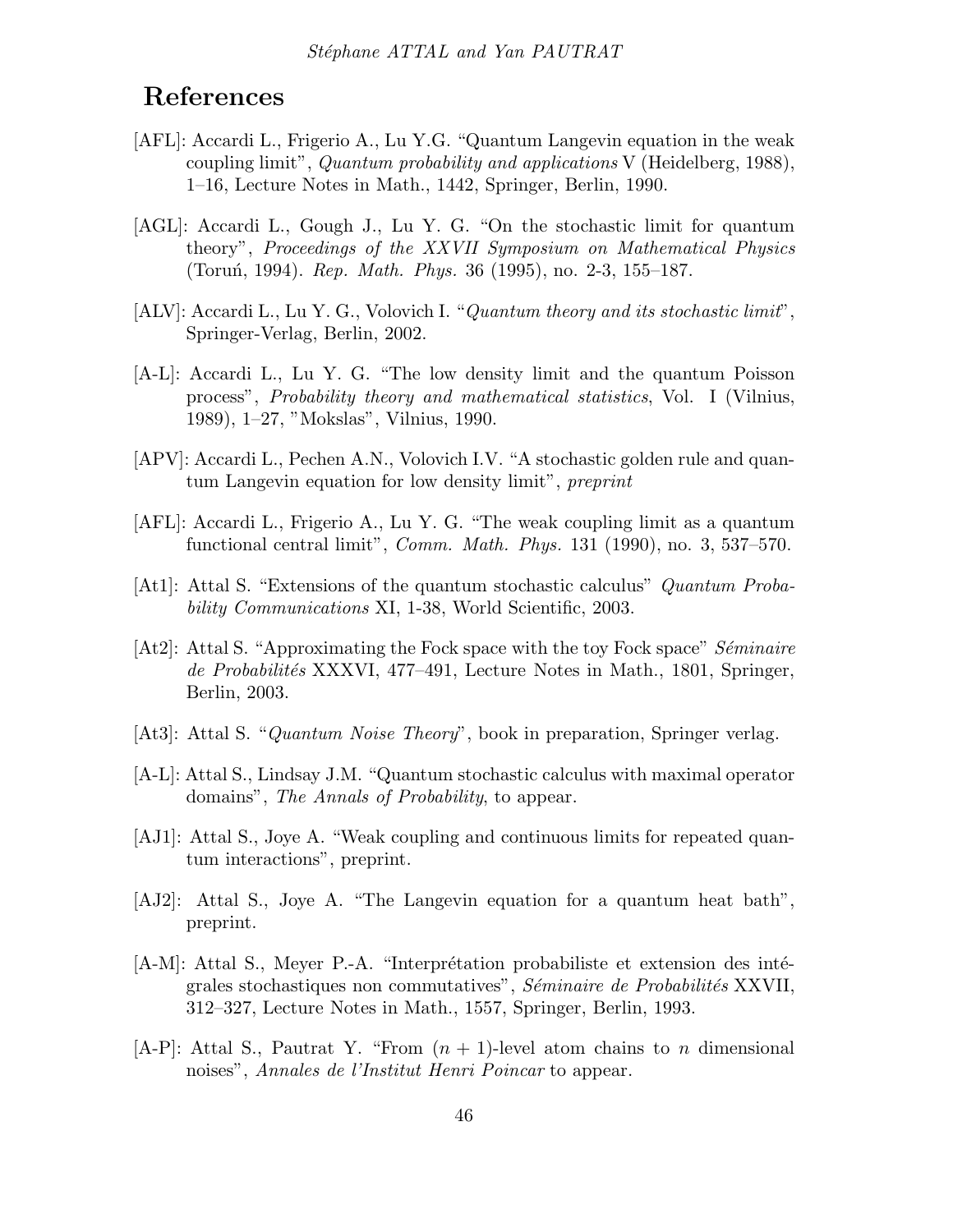- [Ba1]: Barchielli A. "Measurement theory and stochastic differential equations in quantum mechanics", Phys. Rev. A (3) 34 (1986), no. 3, 1642–1649.
- [Ba2]: Barchielli A. "Some stochastic differential equations in quantum optics and measurement theory: the case of counting processes", Stochastic evolution of quantum states in open systems and in measurement processes (Budapest, 1993), 1–14, World Sci. Publishing, River Edge, NJ, 1994.
- [B-B]: Barchielli A., Belavkin V.P. "Measurements continuous in time and a posteriori states in quantum mechanics", J. Phys. A 24 (1991), no. 7, 1495–1514.
- [BRSW]: Bellissard J., Rebolledo R., Spehner D., von Waldenfels W. "The Quantum Flow of Electronic transport", preprint.
- [Coq]: Coquio A., "Why are there only three quantum noises?", Probab. Theory Related Fields 118 (2000), no. 3, 349–364.
- [Dav]: Davies E.B., Markovian master equations. Comm. Math. Phys. 39 (1974), 91–110.
- [D-J]: Derezinski J., Jakšić V. "On the nature of Fermi Golden Rule for open quantum systems", J. Stat. Phys., to appear.
- [F-R]: Fagnola F., Rebolledo R. "A view on stochastic differential equations derived from quantum optics", Stochastic models (Guanajuato, 1998), 193– 214, Aportaciones Mat. Investig., 14, Soc. Mat. Mexicana, Mxico, 1998.
- [FRS]: Fagnola F., Rebolledo R., Saavedra C. "Quantum flows associated to master equations in quantum optics", J. Math. Phys. 35 (1994), no. 1, 1–12.
- [FKM]: Ford G. W., Kac M., Mazur P. "Statistical mechanics of assemblies of coupled oscillators", J. Mathematical Phys. 6 1965 504–515.
- [FLO]: Ford G. W., Lewis J. T., O'Connell R. F. "Quantum Langevin equation", Phys. Rev. A (3) 37 (1988), no. 11, 4419–4428.
- [G-Z]: Gardiner C. W., Zoller P. Quantum noise. A handbook of Markovian and non-Markovian quantum stochastic methods with applications to quantum optics., Second edition. Springer Series in Synergetics. Springer-Verlag, Berlin, 2000.
- [GSI]: Grabert H., Schramm P., Ingold G-L "Quantum Brownian motion: the functional integral approach", Phys. Rep. 168 (1988), no. 3, 115–207.
- [Gui]: Guichardet A. Symmetric Hilbert spaces and related topics., Lecture Notes in Mathematics, Vol. 261. Springer-Verlag, Berlin-New York, 1972.
- [H-P]: Hudson R. L., Parthasarathy K. R. "Quantum Ito's formula and stochastic evolutions", Comm. Math. Phys. 93 (1984), no. 3, 301–323.